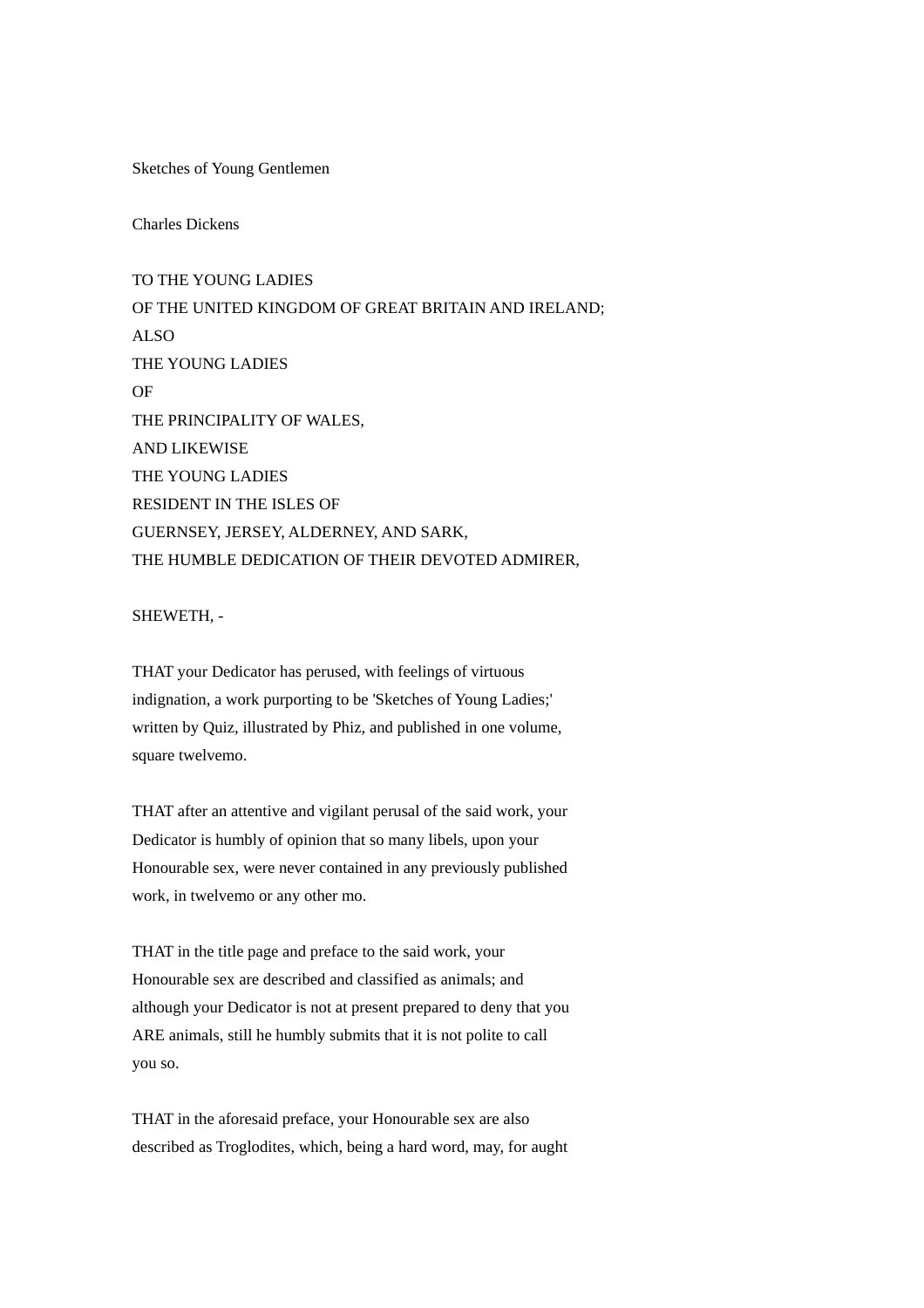your Honourable sex or your Dedicator can say to the contrary, be an injurious and disrespectful appellation.

THAT the author of the said work applied himself to his task in malice prepense and with wickedness aforethought; a fact which, your Dedicator contends, is sufficiently demonstrated, by his assuming the name of Quiz, which, your Dedicator submits, denotes a foregone conclusion, and implies an intention of quizzing.

THAT in the execution of his evil design, the said Quiz, or author of the said work, must have betrayed some trust or confidence reposed in him by some members of your Honourable sex, otherwise he never could have acquired so much information relative to the manners and customs of your Honourable sex in general.

THAT actuated by these considerations, and further moved by various slanders and insinuations respecting your Honourable sex contained in the said work, square twelvemo, entitled 'Sketches of Young Ladies,' your Dedicator ventures to produce another work, square twelvemo, entitled 'Sketches of Young Gentlemen,' of which he now solicits your acceptance and approval.

THAT as the Young Ladies are the best companions of the Young Gentlemen, so the Young Gentlemen should be the best companions of the Young Ladies; and extending the comparison from animals (to quote the disrespectful language of the said Quiz) to inanimate objects, your Dedicator humbly suggests, that such of your Honourable sex as purchased the bane should possess themselves of the antidote, and that those of your Honourable sex who were not rash enough to take the first, should lose no time in swallowing the last,-prevention being in all cases better than cure, as we are informed upon the authority, not only of general acknowledgment, but also of traditionary wisdom.

THAT with reference to the said bane and antidote, your Dedicator has no further remarks to make, than are comprised in the printed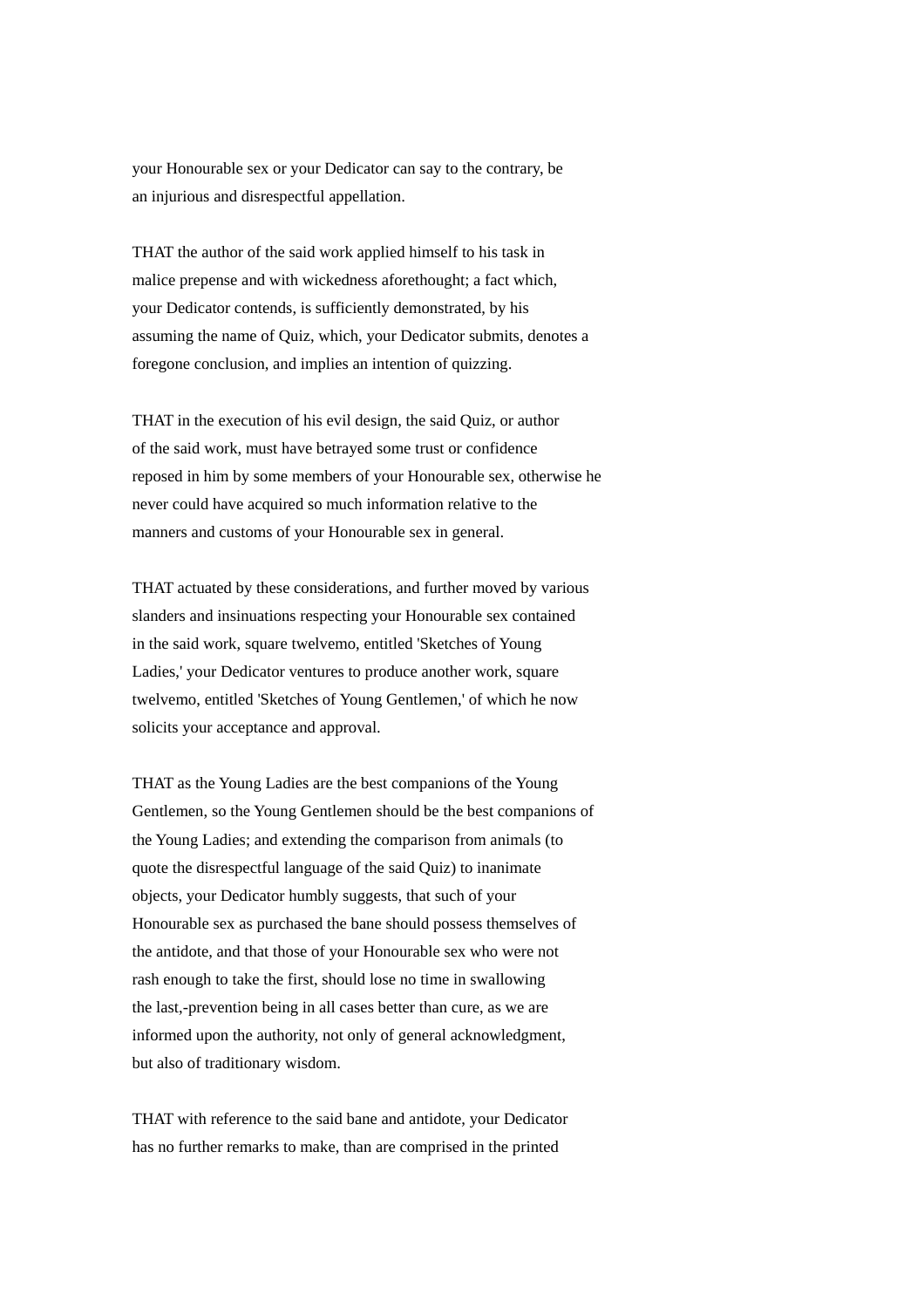directions issued with Doctor Morison's pills; namely, that whenever your Honourable sex take twenty-five of Number, 1, you will be pleased to take fifty of Number 2, without delay.

And your Dedicator shall ever pray, &c.

### THE BASHFUL YOUNG GENTLEMAN

We found ourself seated at a small dinner party the other day, opposite a stranger of such singular appearance and manner, that he irresistibly attracted our attention.

This was a fresh-coloured young gentleman, with as good a promise of light whisker as one might wish to see, and possessed of a very velvet-like, soft-looking countenance. We do not use the latter term invidiously, but merely to denote a pair of smooth, plump, highly-coloured cheeks of capacious dimensions, and a mouth rather remarkable for the fresh hue of the lips than for any marked or striking expression it presented. His whole face was suffused with a crimson blush, and bore that downcast, timid, retiring look, which betokens a man ill at ease with himself.

There was nothing in these symptoms to attract more than a passing remark, but our attention had been originally drawn to the bashful young gentleman, on his first appearance in the drawing-room abovestairs, into which he was no sooner introduced, than making his way towards us who were standing in a window, and wholly neglecting several persons who warmly accosted him, he seized our hand with visible emotion, and pressed it with a convulsive grasp for a good couple of minutes, after which he dived in a nervous manner across the room, oversetting in his way a fine little girl of six years and a quarter old-and shrouding himself behind some hangings, was seen no more, until the eagle eye of the hostess detecting him in his concealment, on the announcement of dinner, he was requested to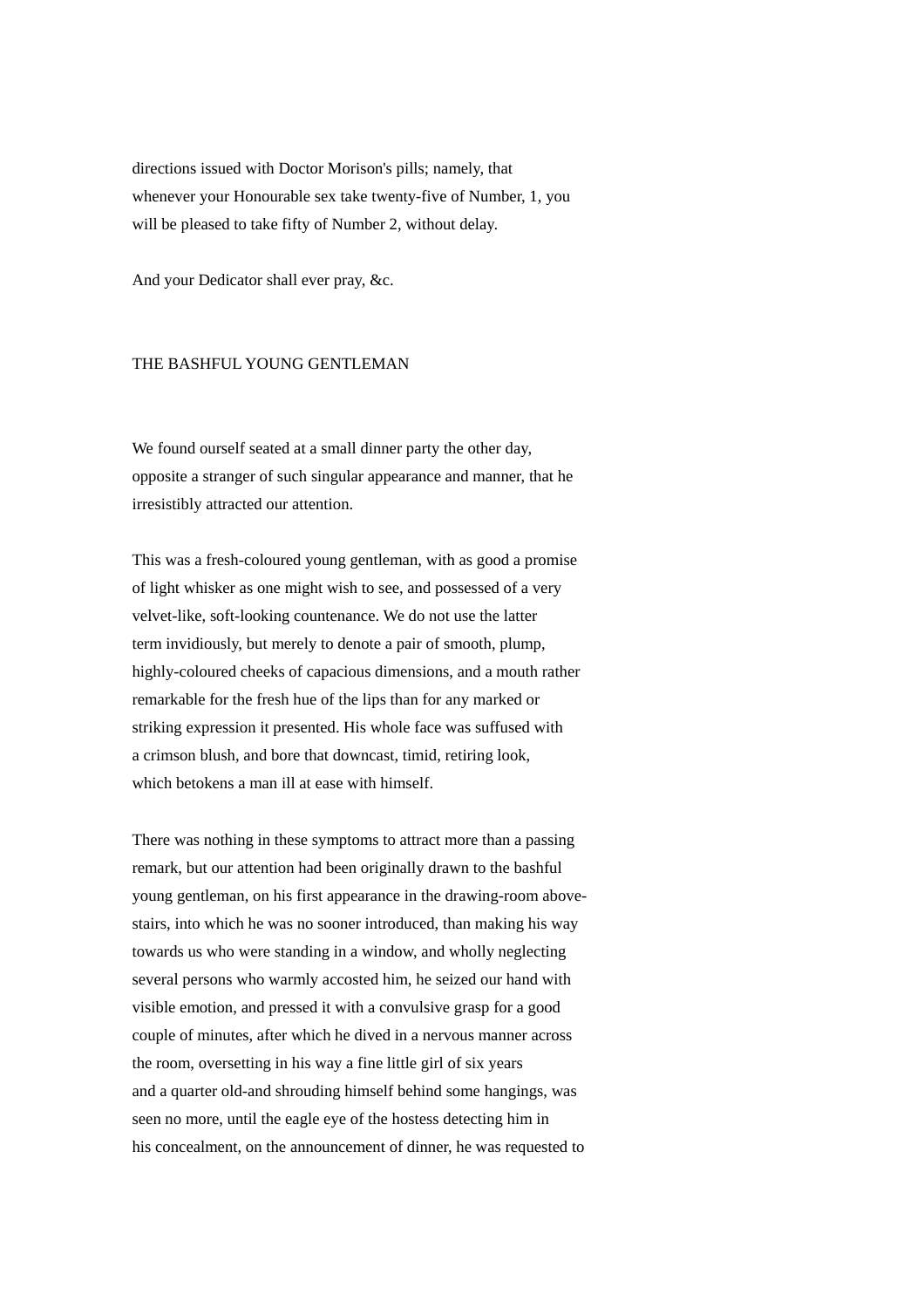pair off with a lively single lady, of two or three and thirty.

This most flattering salutation from a perfect stranger, would have gratified us not a little as a token of his having held us in high respect, and for that reason been desirous of our acquaintance, if we had not suspected from the first, that the young gentleman, in making a desperate effort to get through the ceremony of introduction, had, in the bewilderment of his ideas, shaken hands with us at random. This impression was fully confirmed by the subsequent behaviour of the bashful young gentleman in question, which we noted particularly, with the view of ascertaining whether we were right in our conjecture.

The young gentleman seated himself at table with evident misgivings, and turning sharp round to pay attention to some observation of his loquacious neighbour, overset his bread. There was nothing very bad in this, and if he had had the presence of mind to let it go, and say nothing about it, nobody but the man who had laid the cloth would have been a bit the wiser; but the young gentleman in various semi-successful attempts to prevent its fall, played with it a little, as gentlemen in the streets may be seen to do with their hats on a windy day, and then giving the roll a smart rap in his anxiety to catch it, knocked it with great adroitness into a tureen of white soup at some distance, to the unspeakable terror and disturbance of a very amiable bald gentleman, who was dispensing the contents. We thought the bashful young gentleman would have gone off in an apoplectic fit, consequent upon the violent rush of blood to his face at the occurrence of this catastrophe.

From this moment we perceived, in the phraseology of the fancy, that it was 'all up' with the bashful young gentleman, and so indeed it was. Several benevolent persons endeavoured to relieve his embarrassment by taking wine with him, but finding that it only augmented his sufferings, and that after mingling sherry, champagne, hock, and moselle together, he applied the greater part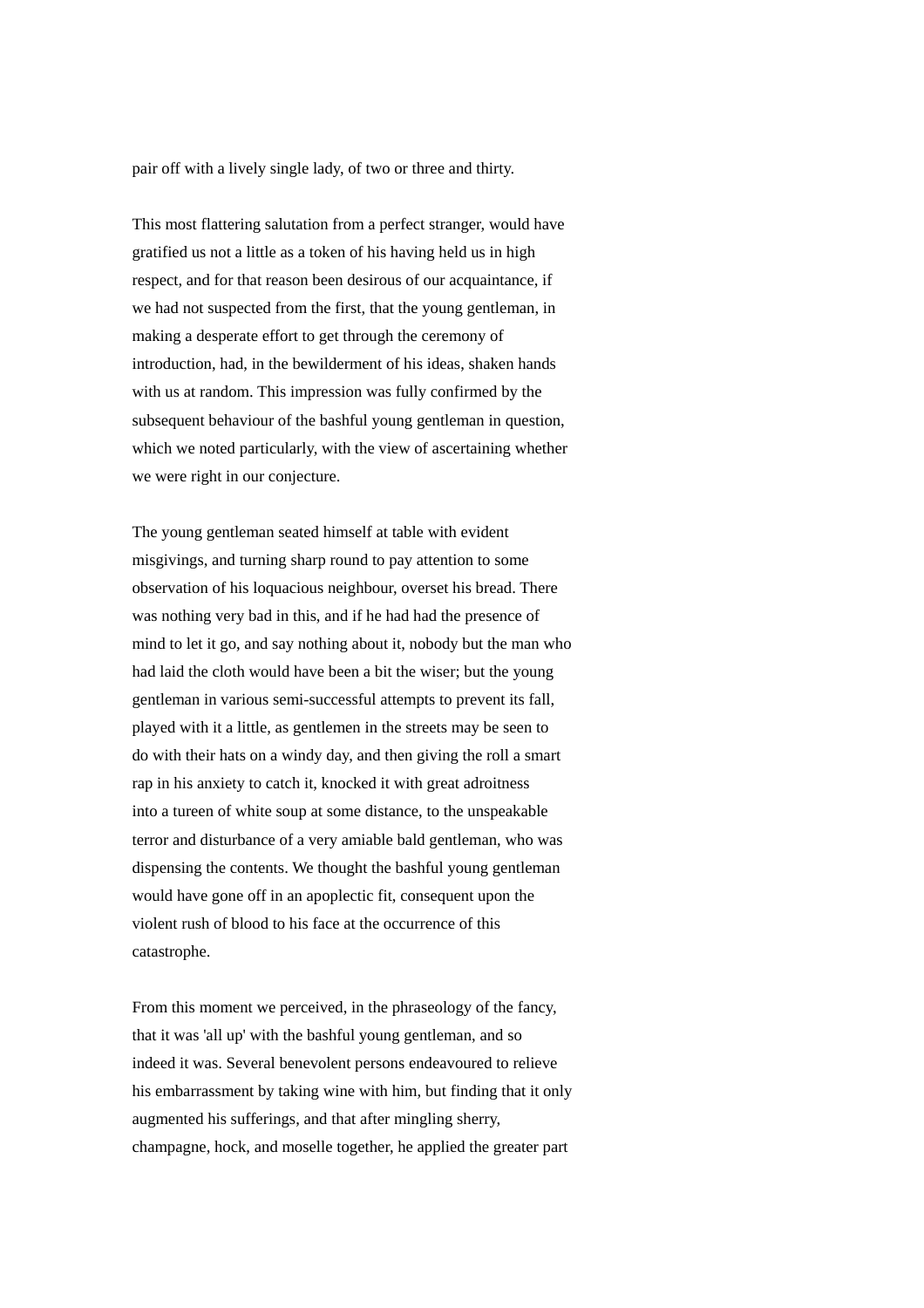of the mixture externally, instead of internally, they gradually dropped off, and left him to the exclusive care of the talkative lady, who, not noting the wildness of his eye, firmly believed she had secured a listener. He broke a glass or two in the course of the meal, and disappeared shortly afterwards; it is inferred that he went away in some confusion, inasmuch as he left the house in another gentleman's coat, and the footman's hat.

This little incident led us to reflect upon the most prominent characteristics of bashful young gentlemen in the abstract; and as this portable volume will be the great text-book of young ladies in all future generations, we record them here for their guidance and behoof.

If the bashful young gentleman, in turning a street corner, chance to stumble suddenly upon two or three young ladies of his acquaintance, nothing can exceed his confusion and agitation. His first impulse is to make a great variety of bows, and dart past them, which he does until, observing that they wish to stop, but are uncertain whether to do so or not, he makes several feints of returning, which causes them to do the same; and at length, after a great quantity of unnecessary dodging and falling up against the other passengers, he returns and shakes hands most affectionately with all of them, in doing which he knocks out of their grasp sundry little parcels, which he hastily picks up, and returns very muddy and disordered. The chances are that the bashful young gentleman then observes it is very fine weather, and being reminded that it has only just left off raining for the first time these three days, he blushes very much, and smiles as if he had said a very good thing. The young lady who was most anxious to speak, here inquires, with an air of great commiseration, how his dear sister Harriet is to-day; to which the young gentleman, without the slightest consideration, replies with many thanks, that she is remarkably well. 'Well, Mr. Hopkins!' cries the young lady, 'why, we heard she was bled yesterday evening, and have been perfectly miserable about her.' 'Oh, ah,' says the young gentleman, 'so she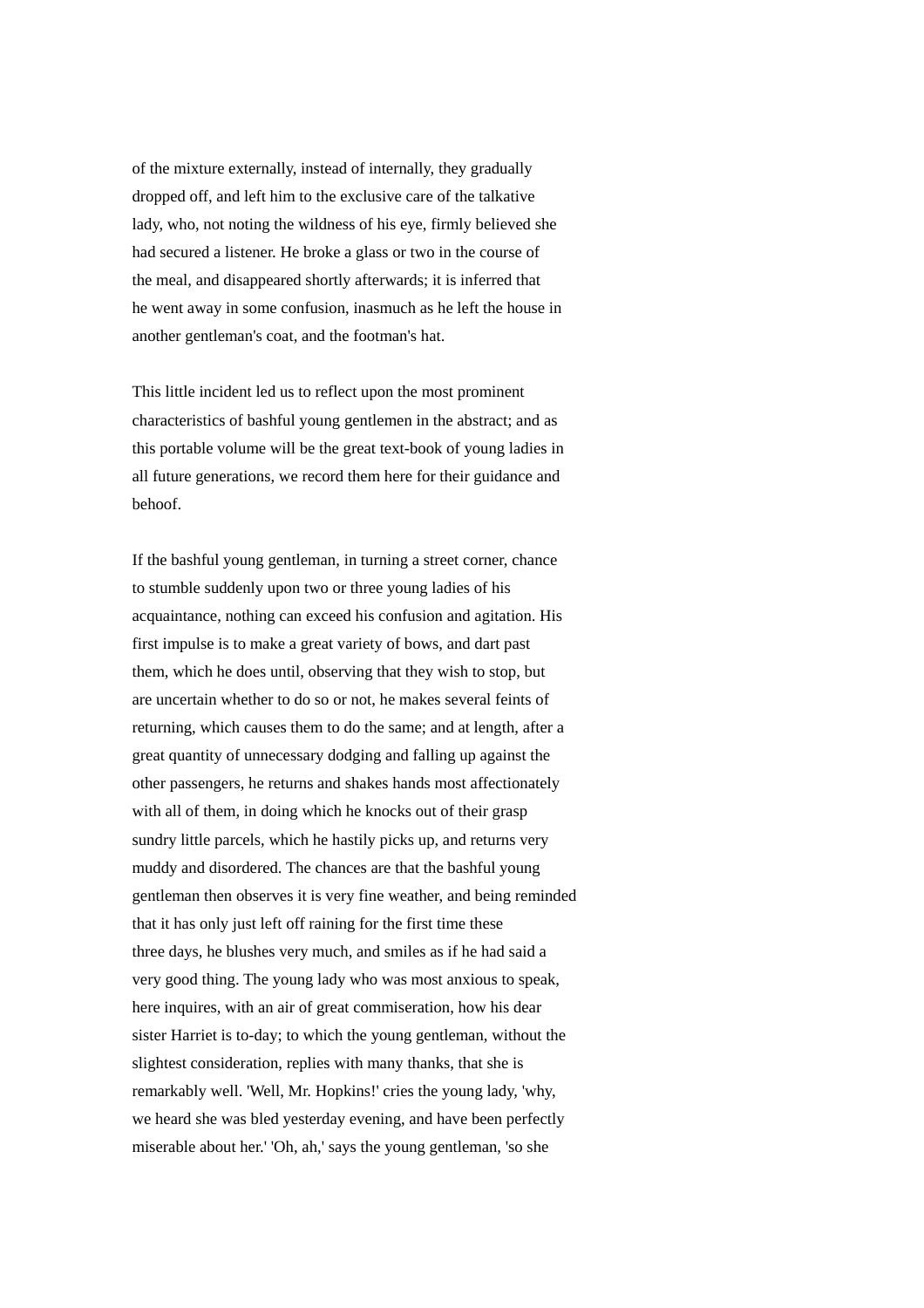was. Oh, she's very ill, very ill indeed.' The young gentleman then shakes his head, and looks very desponding (he has been smiling perpetually up to this time), and after a short pause, gives his glove a great wrench at the wrist, and says, with a strong emphasis on the adjective, 'GOOD morning, GOOD morning.' And making a great number of bows in acknowledgment of several little messages to his sister, walks backward a few paces, and comes with great violence against a lamp-post, knocking his hat off in the contact, which in his mental confusion and bodily pain he is going to walk away without, until a great roar from a carter attracts his attention, when he picks it up, and tries to smile cheerfully to the young ladies, who are looking back, and who, he has the satisfaction of seeing, are all laughing heartily.

At a quadrille party, the bashful young gentleman always remains as near the entrance of the room as possible, from which position he smiles at the people he knows as they come in, and sometimes steps forward to shake hands with more intimate friends: a process which on each repetition seems to turn him a deeper scarlet than before. He declines dancing the first set or two, observing, in a faint voice, that he would rather wait a little; but at length is absolutely compelled to allow himself to be introduced to a partner, when he is led, in a great heat and blushing furiously, across the room to a spot where half-a-dozen unknown ladies are congregated together.

'Miss Lambert, let me introduce Mr. Hopkins for the next quadrille.' Miss Lambert inclines her head graciously. Mr. Hopkins bows, and his fair conductress disappears, leaving Mr. Hopkins, as he too well knows, to make himself agreeable. The young lady more than half expects that the bashful young gentleman will say something, and the bashful young gentleman feeling this, seriously thinks whether he has got anything to say, which, upon mature reflection, he is rather disposed to conclude he has not, since nothing occurs to him. Meanwhile, the young lady, after several inspections of her bouquet, all made in the expectation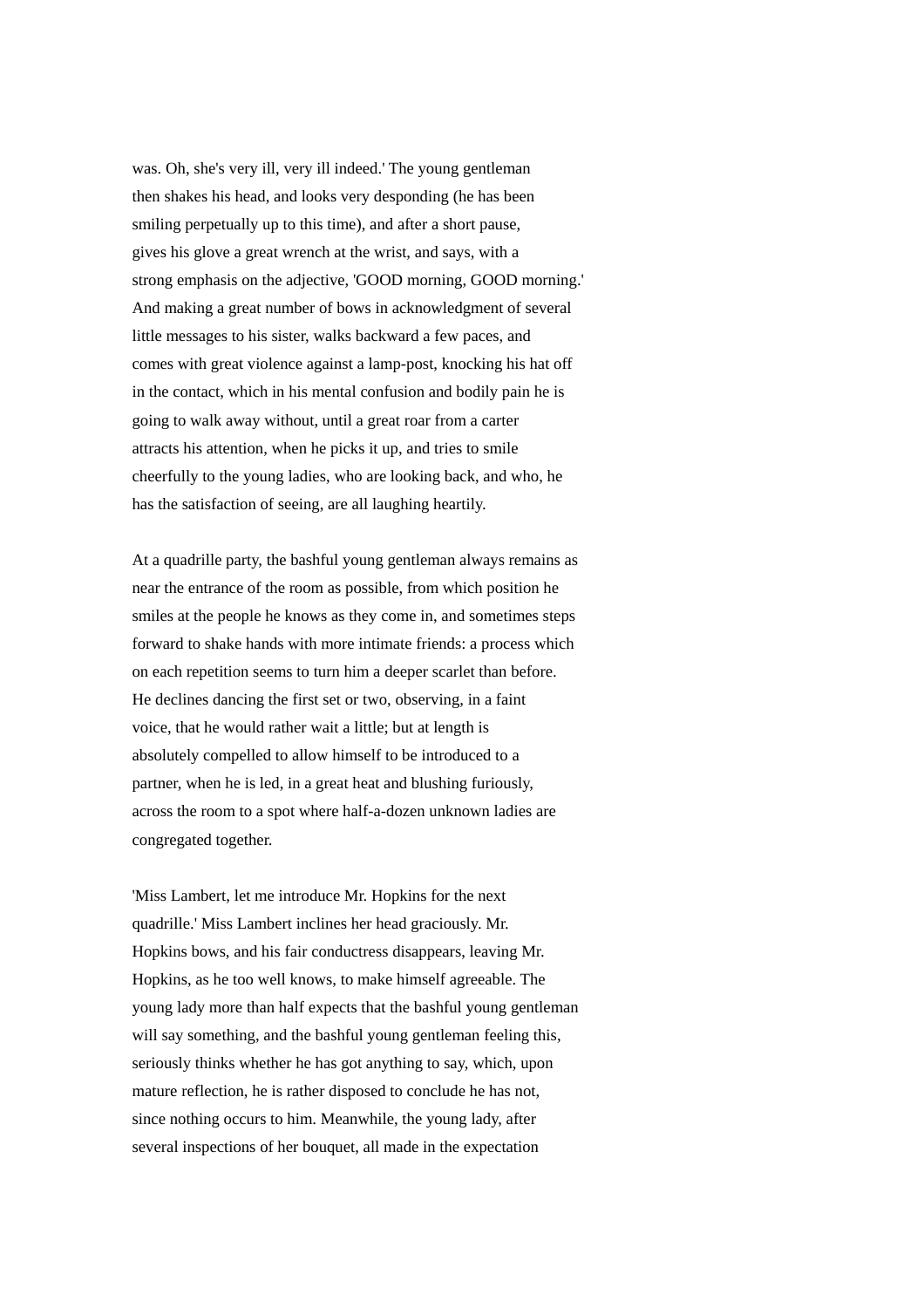that the bashful young gentleman is going to talk, whispers her mamma, who is sitting next her, which whisper the bashful young gentleman immediately suspects (and possibly with very good reason) must be about HIM. In this comfortable condition he remains until it is time to 'stand up,' when murmuring a 'Will you allow me?' he gives the young lady his arm, and after inquiring where she will stand, and receiving a reply that she has no choice, conducts her to the remotest corner of the quadrille, and making one attempt at conversation, which turns out a desperate failure, preserves a profound silence until it is all over, when he walks her twice round the room, deposits her in her old seat, and retires in confusion.

A married bashful gentleman-for these bashful gentlemen do get married sometimes; how it is ever brought about, is a mystery to us-a married bashful gentleman either causes his wife to appear bold by contrast, or merges her proper importance in his own insignificance. Bashful young gentlemen should be cured, or avoided. They are never hopeless, and never will be, while female beauty and attractions retain their influence, as any young lady will find, who may think it worth while on this confident assurance to take a patient in hand.

#### THE OUT-AND-OUT YOUNG GENTLEMAN

Out-and-out young gentlemen may be divided into two classes-those who have something to do, and those who have nothing. I shall commence with the former, because that species come more frequently under the notice of young ladies, whom it is our province to warn and to instruct.

The out-and-out young gentleman is usually no great dresser, his instructions to his tailor being all comprehended in the one general direction to 'make that what's-a-name a regular bang-up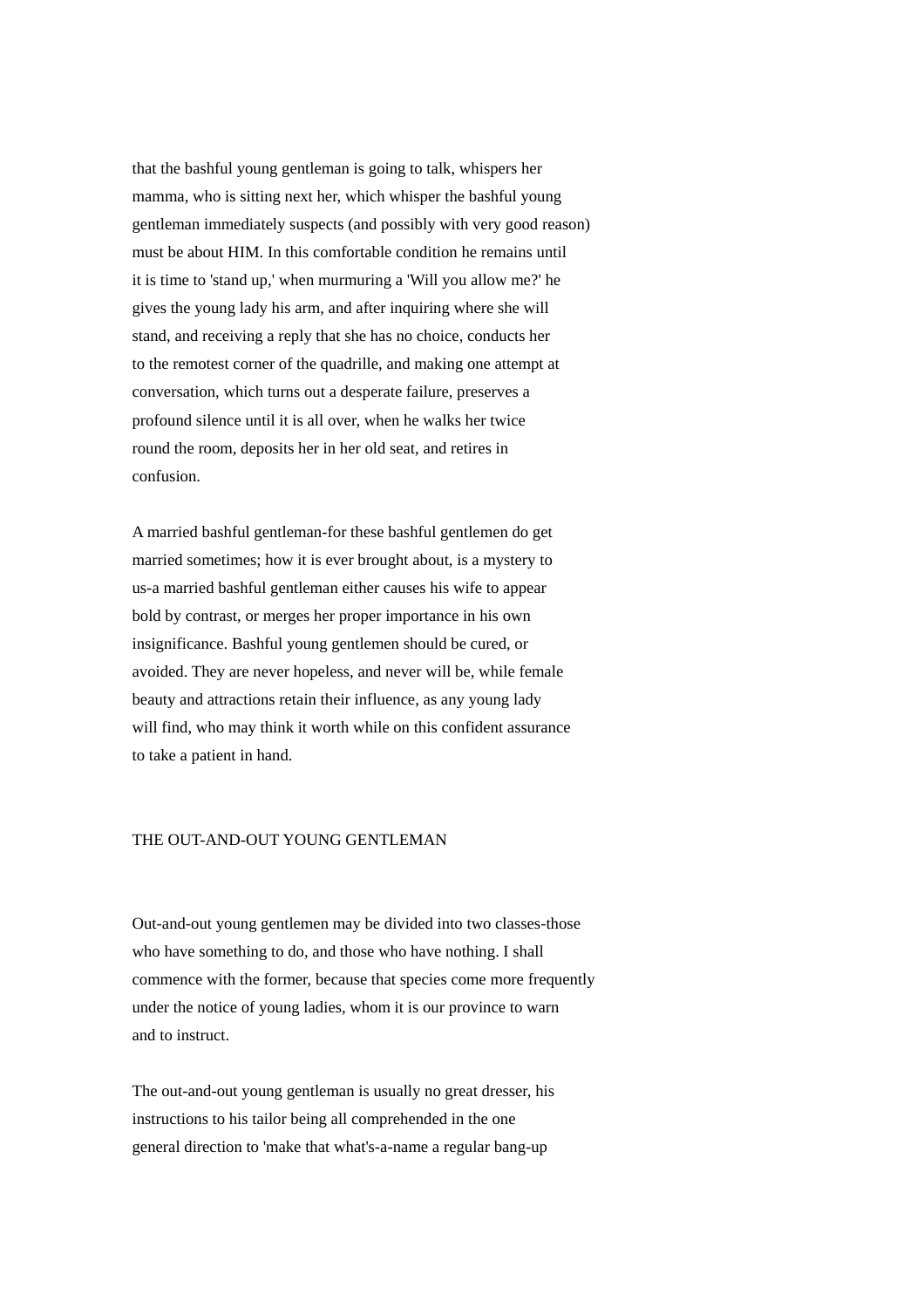sort of thing.' For some years past, the favourite costume of the out-and-out young gentleman has been a rough pilot coat, with two gilt hooks and eyes to the velvet collar; buttons somewhat larger than crown-pieces; a black or fancy neckerchief, loosely tied; a wide-brimmed hat, with a low crown; tightish inexpressibles, and iron-shod boots. Out of doors he sometimes carries a large ash stick, but only on special occasions, for he prefers keeping his hands in his coat pockets. He smokes at all hours, of course, and swears considerably.

The out-and-out young gentleman is employed in a city countinghouse or solicitor's office, in which he does as little as he possibly can: his chief places of resort are, the streets, the taverns, and the theatres. In the streets at evening time, outand-out young gentlemen have a pleasant custom of walking six or eight abreast, thus driving females and other inoffensive persons into the road, which never fails to afford them the highest satisfaction, especially if there be any immediate danger of their being run over, which enhances the fun of the thing materially. In all places of public resort, the out-and-outers are careful to select each a seat to himself, upon which he lies at full length, and (if the weather be very dirty, but not in any other case) he lies with his knees up, and the soles of his boots planted firmly on the cushion, so that if any low fellow should ask him to make room for a lady, he takes ample revenge upon her dress, without going at all out of his way to do it. He always sits with his hat on, and flourishes his stick in the air while the play is proceeding, with a dignified contempt of the performance; if it be possible for one or two out-and-out young gentlemen to get up a little crowding in the passages, they are quite in their element, squeezing, pushing, whooping, and shouting in the most humorous manner possible. If they can only succeed in irritating the gentleman who has a family of daughters under his charge, they are like to die with laughing, and boast of it among their companions for a week afterwards, adding, that one or two of them were 'devilish fine girls,' and that they really thought the youngest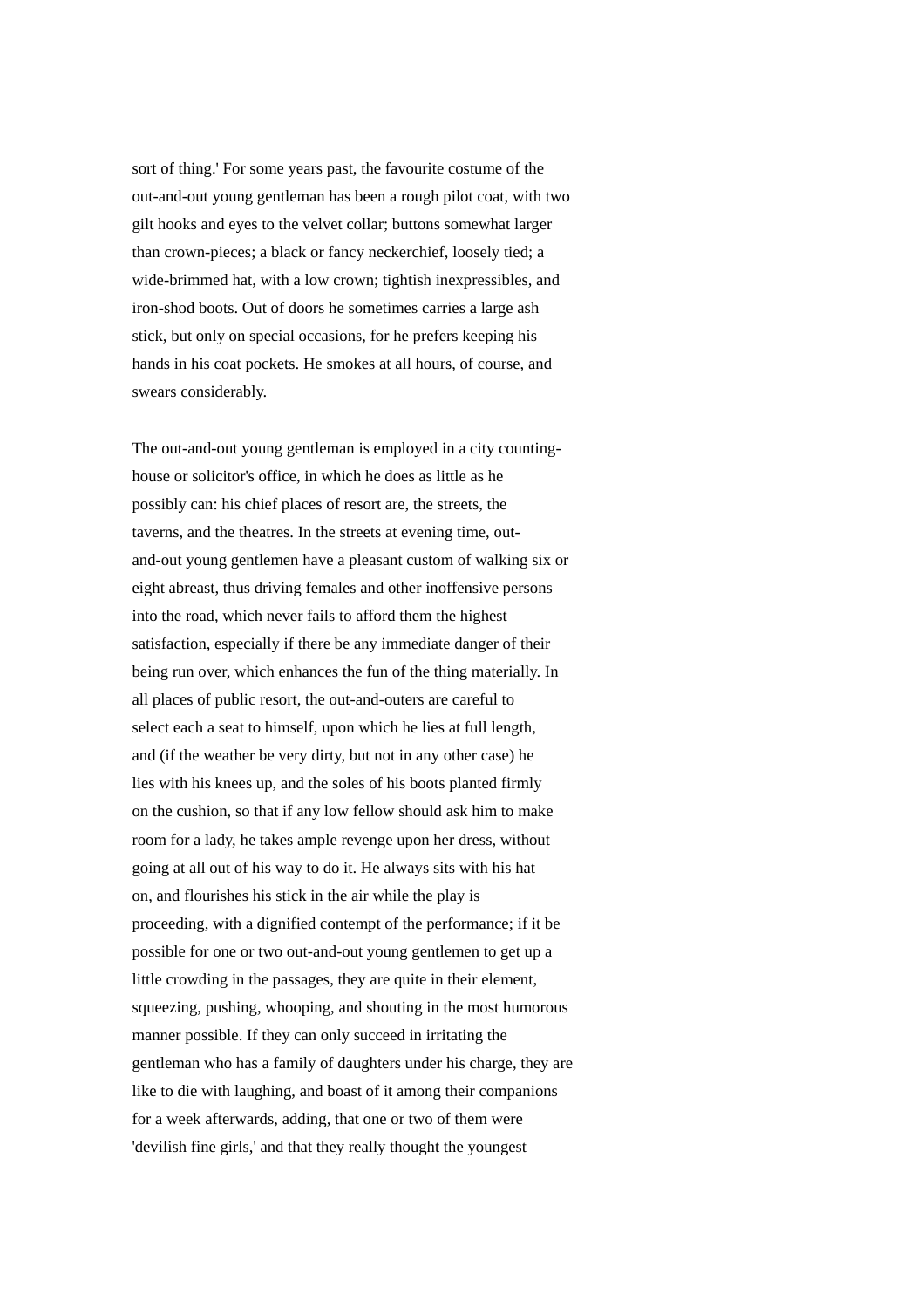would have fainted, which was the only thing wanted to render the joke complete.

If the out-and-out young gentleman have a mother and sisters, of course he treats them with becoming contempt, inasmuch as they (poor things!) having no notion of life or gaiety, are far too weak-spirited and moping for him. Sometimes, however, on a birthday or at Christmas-time, he cannot very well help accompanying them to a party at some old friend's, with which view he comes home when they have been dressed an hour or two, smelling very strongly of tobacco and spirits, and after exchanging his rough coat for some more suitable attire (in which however he loses nothing of the out-and-outer), gets into the coach and grumbles all the way at his own good nature: his bitter reflections aggravated by the recollection, that Tom Smith has taken the chair at a little impromptu dinner at a fighting man's, and that a set-to was to take place on a dining-table, between the fighting man and his brotherin-law, which is probably 'coming off' at that very instant.

As the out-and-out young gentleman is by no means at his ease in ladies' society, he shrinks into a corner of the drawing-room when they reach the friend's, and unless one of his sisters is kind enough to talk to him, remains there without being much troubled by the attentions of other people, until he espies, lingering outside the door, another gentleman, whom he at once knows, by his air and manner (for there is a kind of free-masonry in the craft), to be a brother out-and-outer, and towards whom he accordingly makes his way. Conversation being soon opened by some casual remark, the second out-and-outer confidentially informs the first, that he is one of the rough sort and hates that kind of thing, only he couldn't very well be off coming; to which the other replies, that that's just his case-'and I'll tell you what,' continues the outand-outer in a whisper, 'I should like a glass of warm brandy and water just now,'-'Or a pint of stout and a pipe,' suggests the other out-and-outer.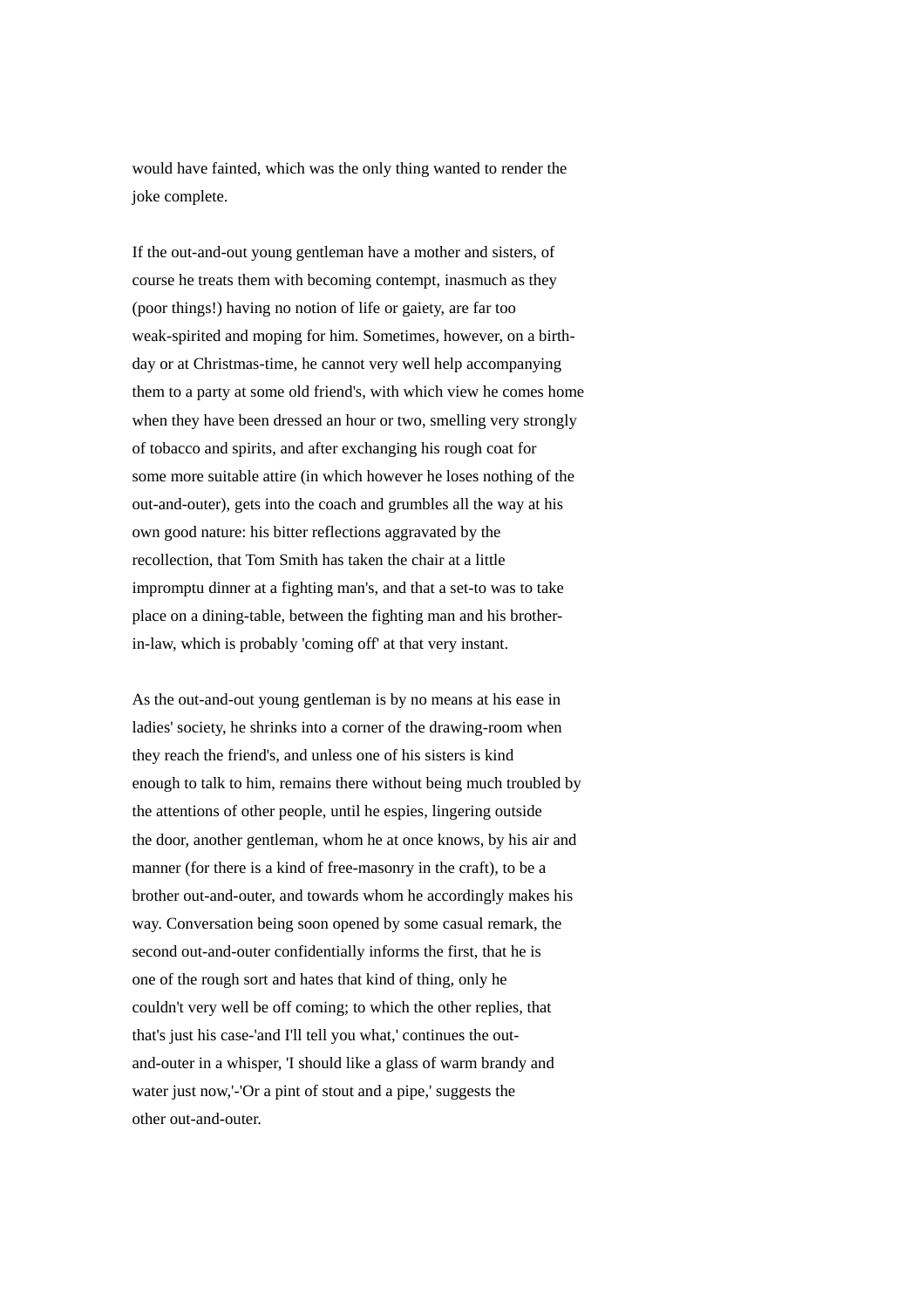The discovery is at once made that they are sympathetic souls; each of them says at the same moment, that he sees the other understands what's what: and they become fast friends at once, more especially when it appears, that the second out-and-outer is no other than a gentleman, long favourably known to his familiars as 'Mr. Warmint Blake,' who upon divers occasions has distinguished himself in a manner that would not have disgraced the fighting man, and whohaving been a pretty long time about town-had the honour of once shaking hands with the celebrated Mr. Thurtell himself.

At supper, these gentlemen greatly distinguish themselves, brightening up very much when the ladies leave the table, and proclaiming aloud their intention of beginning to spend the evening-a process which is generally understood to be satisfactorily performed, when a great deal of wine is drunk and a great deal of noise made, both of which feats the out-and-out young gentlemen execute to perfection. Having protracted their sitting until long after the host and the other guests have adjourned to the drawing-room, and finding that they have drained the decanters empty, they follow them thither with complexions rather heightened, and faces rather bloated with wine; and the agitated lady of the house whispers her friends as they waltz together, to the great terror of the whole room, that 'both Mr. Blake and Mr. Dummins are very nice sort of young men in their way, only they are eccentric persons, and unfortunately RATHER TOO WILD!'

The remaining class of out-and-out young gentlemen is composed of persons, who, having no money of their own and a soul above earning any, enjoy similar pleasures, nobody knows how. These respectable gentlemen, without aiming quite so much at the out-and-out in external appearance, are distinguished by all the same amiable and attractive characteristics, in an equal or perhaps greater degree, and now and then find their way into society, through the medium of the other class of out-and-out young gentlemen, who will sometimes carry them home, and who usually pay their tavern bills. As they are equally gentlemanly, clever, witty, intelligent, wise, and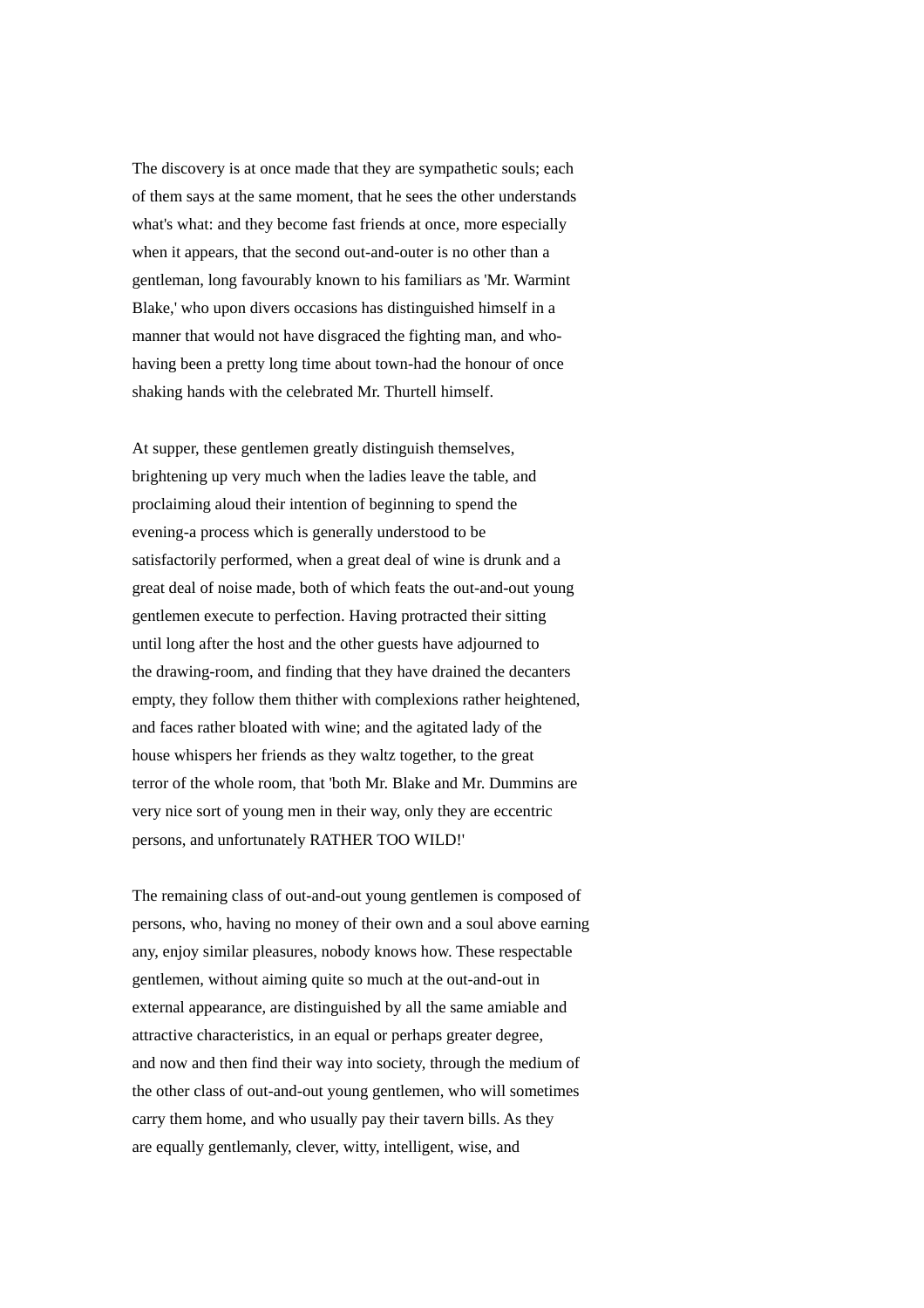well-bred, we need scarcely have recommended them to the peculiar consideration of the young ladies, if it were not that some of the gentle creatures whom we hold in such high respect, are perhaps a little too apt to confound a great many heavier terms with the light word eccentricity, which we beg them henceforth to take in a strictly Johnsonian sense, without any liberality or latitude of construction.

# THE VERY FRIENDLY YOUNG GENTLEMAN

We know-and all people know-so many specimens of this class, that in selecting the few heads our limits enable us to take from a great number, we have been induced to give the very friendly young gentleman the preference over many others, to whose claims upon a more cursory view of the question we had felt disposed to assign the priority.

The very friendly young gentleman is very friendly to everybody, but he attaches himself particularly to two, or at most to three families: regulating his choice by their dinners, their circle of acquaintance, or some other criterion in which he has an immediate interest. He is of any age between twenty and forty, unmarried of course, must be fond of children, and is expected to make himself generally useful if possible. Let us illustrate our meaning by an example, which is the shortest mode and the clearest.

We encountered one day, by chance, an old friend of whom we had lost sight for some years, and who-expressing a strong anxiety to renew our former intimacy-urged us to dine with him on an early day, that we might talk over old times. We readily assented, adding, that we hoped we should be alone. 'Oh, certainly, certainly,' said our friend, 'not a soul with us but Mincin.' 'And who is Mincin?' was our natural inquiry. 'O don't mind him,' replied our friend, 'he's a most particular friend of mine, and a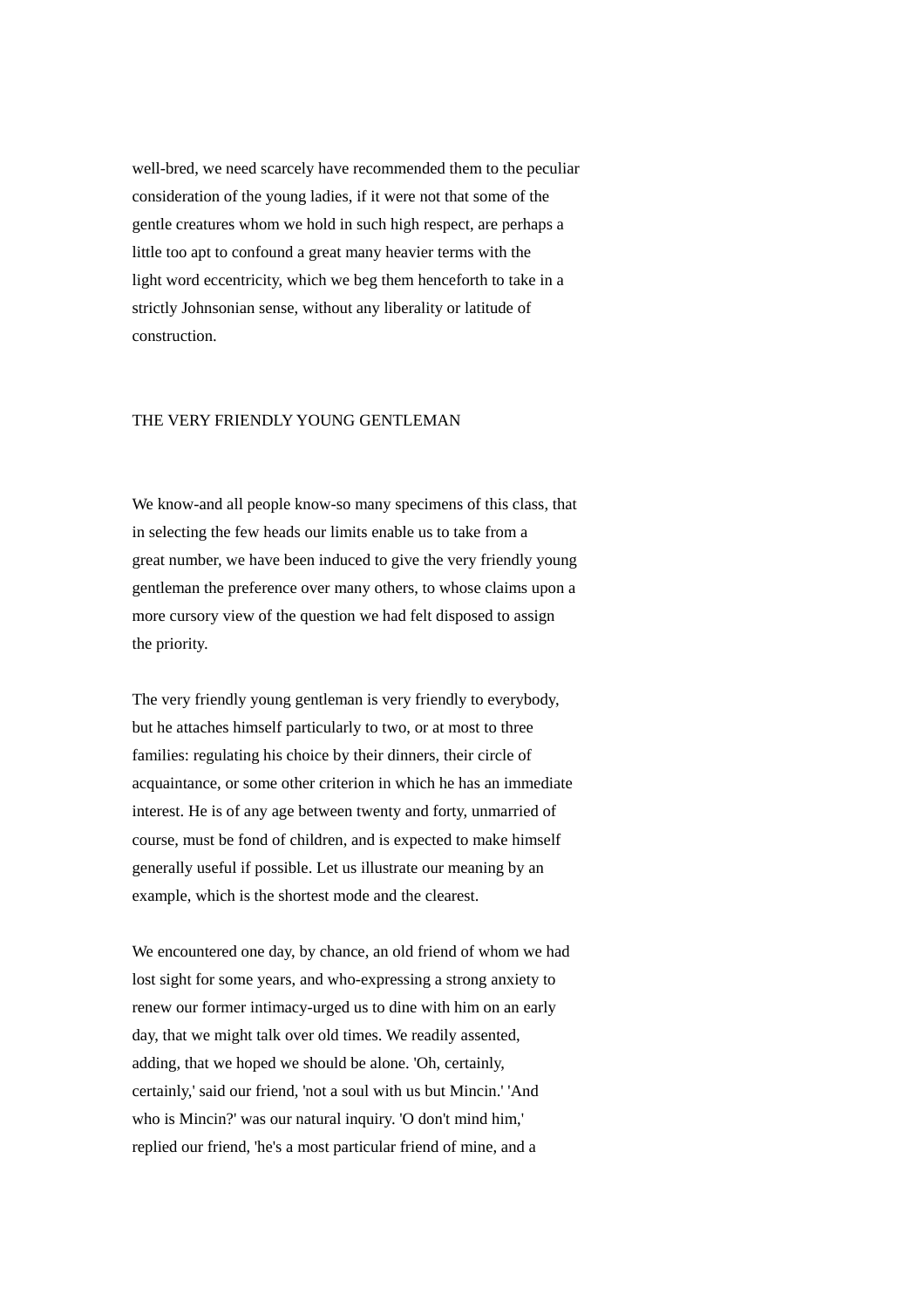very friendly fellow you will find him;' and so he left us.

'We thought no more about Mincin until we duly presented ourselves at the house next day, when, after a hearty welcome, our friend motioned towards a gentleman who had been previously showing his teeth by the fireplace, and gave us to understand that it was Mr. Mincin, of whom he had spoken. It required no great penetration on our part to discover at once that Mr. Mincin was in every respect a very friendly young gentleman.

'I am delighted,' said Mincin, hastily advancing, and pressing our hand warmly between both of his, 'I am delighted, I am sure, to make your acquaintance-(here he smiled)-very much delighted indeed- (here he exhibited a little emotion)-I assure you that I have looked forward to it anxiously for a very long time:' here he released our hands, and rubbing his own, observed, that the day was severe, but that he was delighted to perceive from our appearance that it agreed with us wonderfully; and then went on to observe, that, notwithstanding the coldness of the weather, he had that morning seen in the paper an exceedingly curious paragraph, to the effect, that there was now in the garden of Mr. Wilkins of Chichester, a pumpkin, measuring four feet in height, and eleven feet seven inches in circumference, which he looked upon as a very extraordinary piece of intelligence. We ventured to remark, that we had a dim recollection of having once or twice before observed a similar paragraph in the public prints, upon which Mr. Mincin took us confidentially by the button, and said, Exactly, exactly, to be sure, we were very right, and he wondered what the editors meant by putting in such things. Who the deuce, he should like to know, did they suppose cared about them? that struck him as being the best of it.

The lady of the house appeared shortly afterwards, and Mr. Mincin's friendliness, as will readily be supposed, suffered no diminution in consequence; he exerted much strength and skill in wheeling a large easy-chair up to the fire, and the lady being seated in it,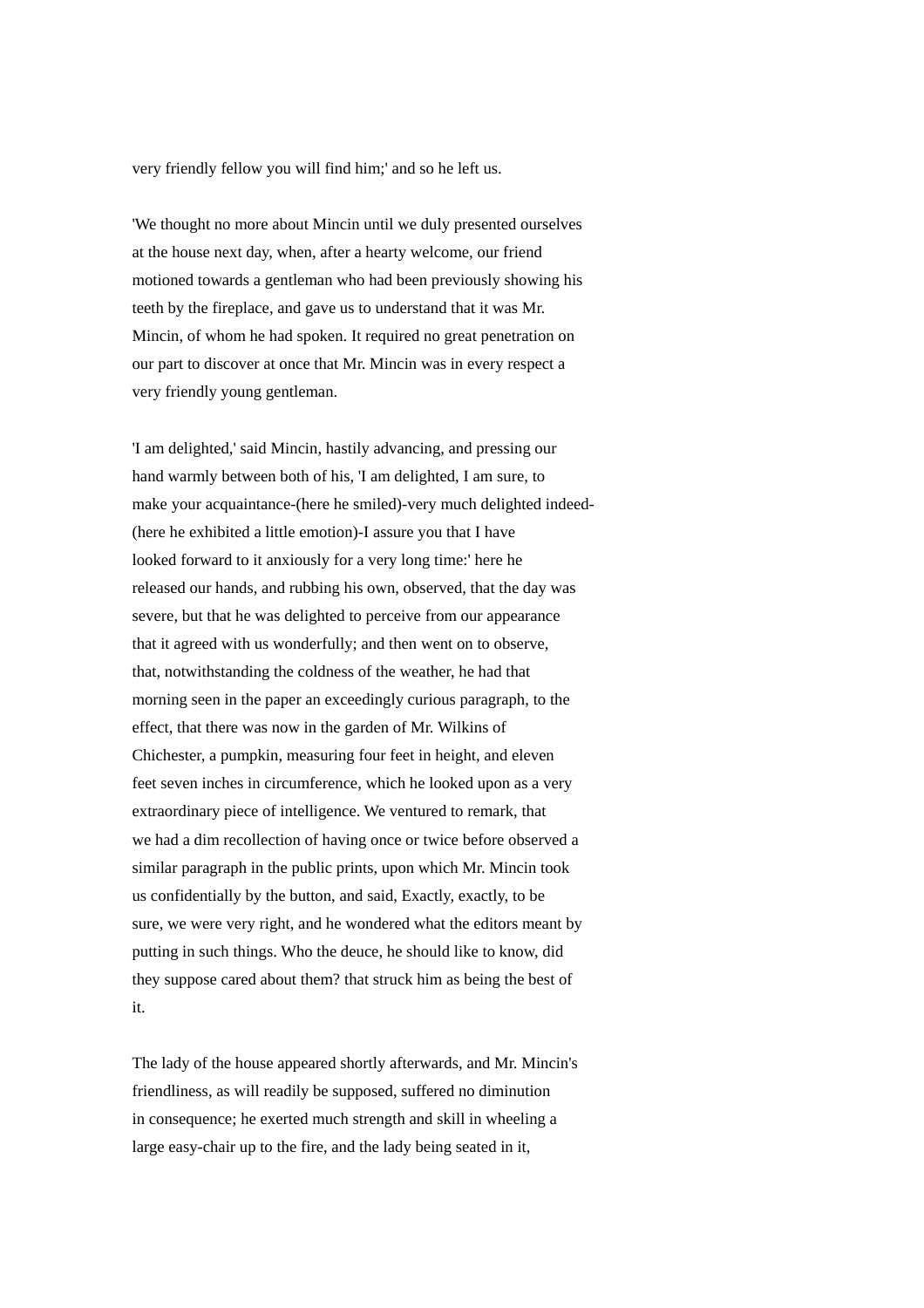carefully closed the door, stirred the fire, and looked to the windows to see that they admitted no air; having satisfied himself upon all these points, he expressed himself quite easy in his mind, and begged to know how she found herself to-day. Upon the lady's replying very well, Mr. Mincin (who it appeared was a medical gentleman) offered some general remarks upon the nature and treatment of colds in the head, which occupied us agreeably until dinner-time. During the meal, he devoted himself to complimenting everybody, not forgetting himself, so that we were an uncommonly agreeable quartette.

'I'll tell you what, Capper,' said Mr. Mincin to our host, as he closed the room door after the lady had retired, 'you have very great reason to be fond of your wife. Sweet woman, Mrs. Capper, sir!' 'Nay, Mincin-I beg,' interposed the host, as we were about to reply that Mrs. Capper unquestionably was particularly sweet. 'Pray, Mincin, don't.' 'Why not?' exclaimed Mr. Mincin, 'why not? Why should you feel any delicacy before your old friend-OUR old friend, if I may be allowed to call you so, sir; why should you, I ask?' We of course wished to know why he should also, upon which our friend admitted that Mrs. Capper WAS a very sweet woman, at which admission Mr. Mincin cried 'Bravo!' and begged to propose Mrs. Capper with heartfelt enthusiasm, whereupon our host said, 'Thank you, Mincin,' with deep feeling; and gave us, in a low voice, to understand, that Mincin had saved Mrs. Capper's cousin's life no less than fourteen times in a year and a half, which he considered no common circumstance-an opinion to which we most cordially subscribed.

Now that we three were left to entertain ourselves with conversation, Mr. Mincin's extreme friendliness became every moment more apparent; he was so amazingly friendly, indeed, that it was impossible to talk about anything in which he had not the chief concern. We happened to allude to some affairs in which our friend and we had been mutually engaged nearly fourteen years before, when Mr. Mincin was all at once reminded of a joke which our friend had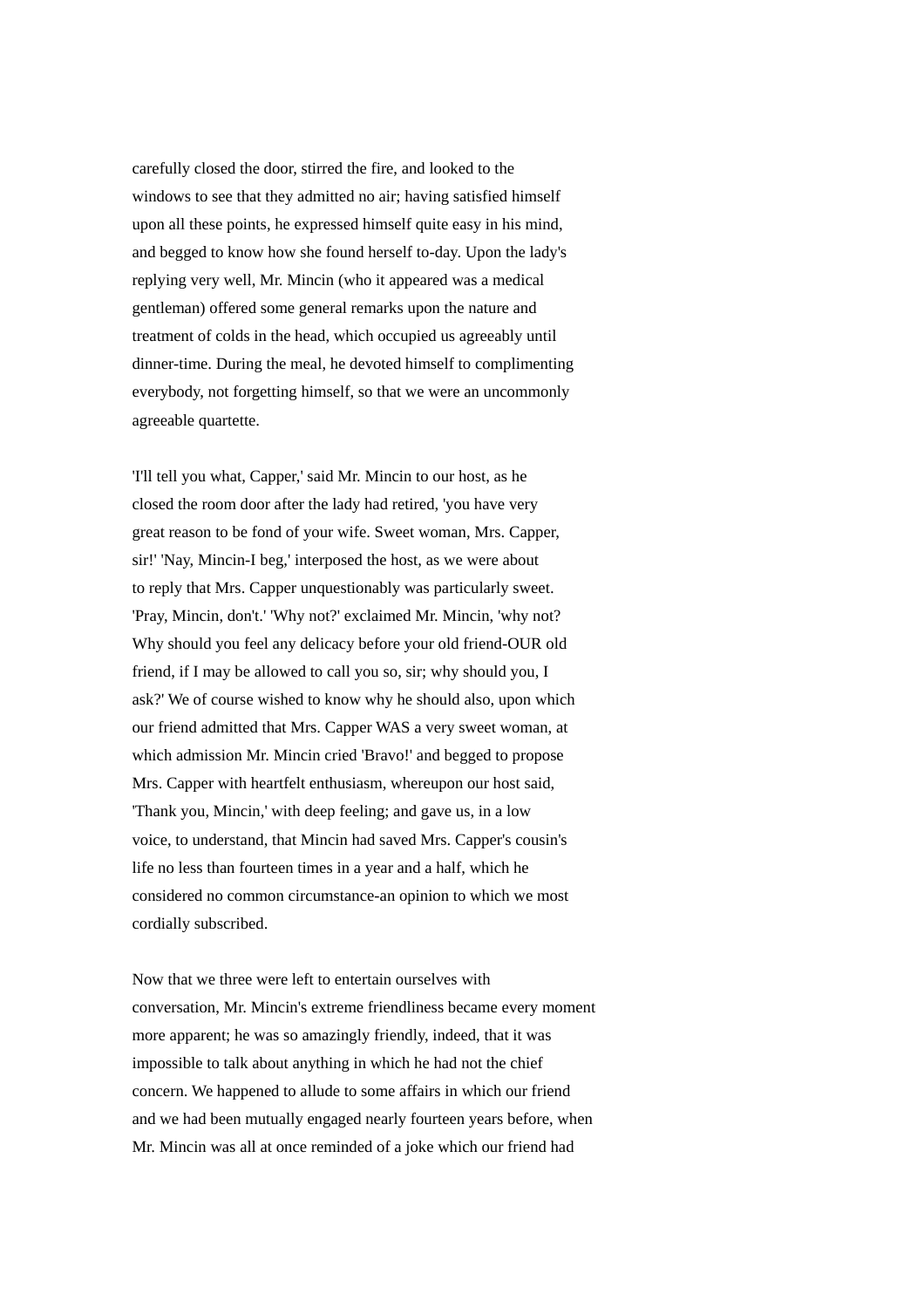made on that day four years, which he positively must insist upon telling-and which he did tell accordingly, with many pleasant recollections of what he said, and what Mrs. Capper said, and how he well remembered that they had been to the play with orders on the very night previous, and had seen Romeo and Juliet, and the pantomime, and how Mrs. Capper being faint had been led into the lobby, where she smiled, said it was nothing after all, and went back again, with many other interesting and absorbing particulars: after which the friendly young gentleman went on to assure us, that our friend had experienced a marvellously prophetic opinion of that same pantomime, which was of such an admirable kind, that two morning papers took the same view next day: to this our friend replied, with a little triumph, that in that instance he had some reason to think he had been correct, which gave the friendly young gentleman occasion to believe that our friend was always correct; and so we went on, until our friend, filling a bumper, said he must drink one glass to his dear friend Mincin, than whom he would say no man saved the lives of his acquaintances more, or had a more friendly heart. Finally, our friend having emptied his glass, said, 'God bless you, Mincin,'-and Mr. Mincin and he shook hands across the table with much affection and earnestness.

But great as the friendly young gentleman is, in a limited scene like this, he plays the same part on a larger scale with increased eclat. Mr. Mincin is invited to an evening party with his dear friends the Martins, where he meets his dear friends the Cappers, and his dear friends the Watsons, and a hundred other dear friends too numerous to mention. He is as much at home with the Martins as with the Cappers; but how exquisitely he balances his attentions, and divides them among his dear friends! If he flirts with one of the Miss Watsons, he has one little Martin on the sofa pulling his hair, and the other little Martin on the carpet riding on his foot. He carries Mrs. Watson down to supper on one arm, and Miss Martin on the other, and takes wine so judiciously, and in such exact order, that it is impossible for the most punctilious old lady to consider herself neglected. If any young lady, being prevailed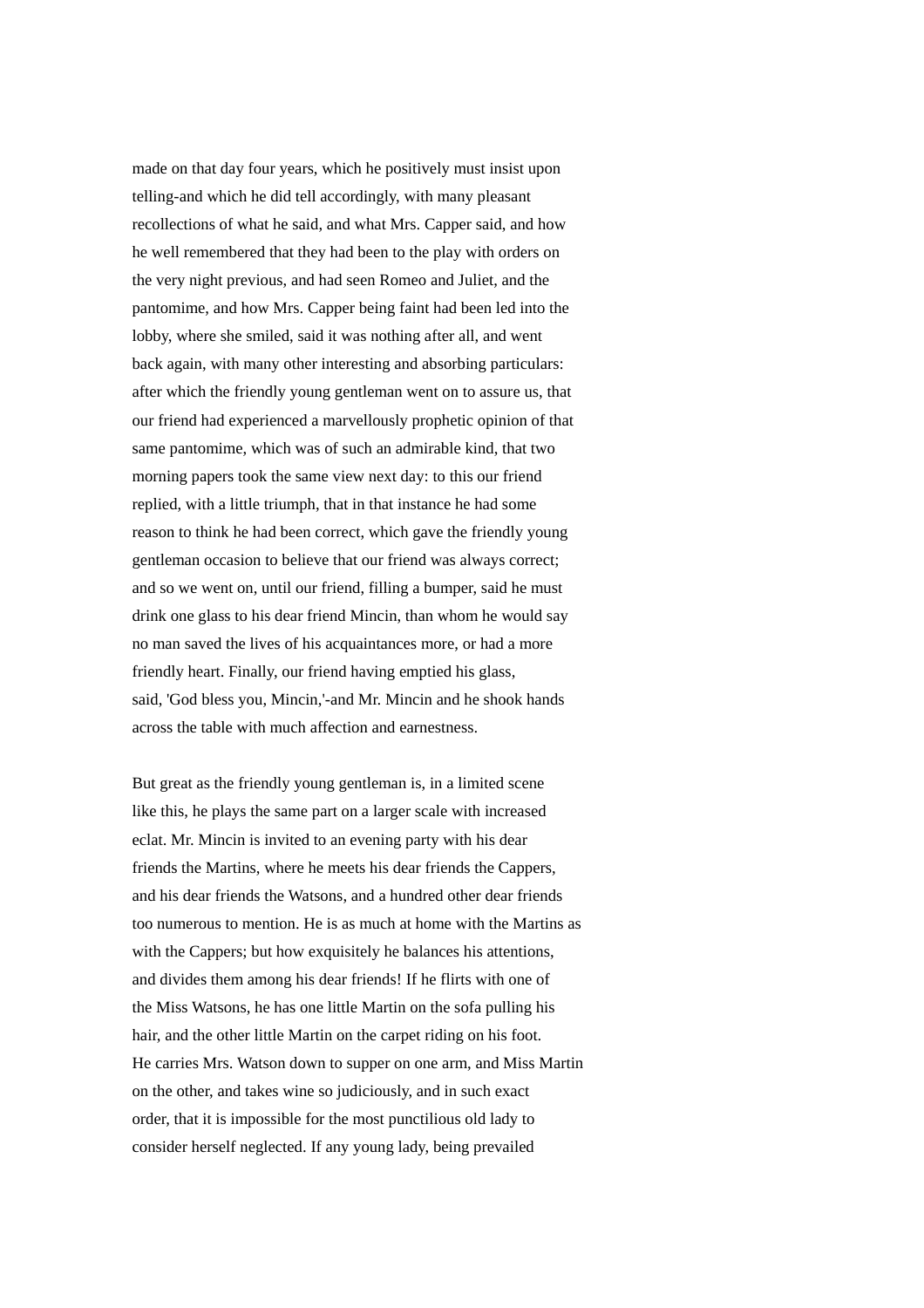upon to sing, become nervous afterwards, Mr. Mincin leads her tenderly into the next room, and restores her with port wine, which she must take medicinally. If any gentleman be standing by the piano during the progress of the ballad, Mr. Mincin seizes him by the arm at one point of the melody, and softly beating time the while with his head, expresses in dumb show his intense perception of the delicacy of the passage. If anybody's self-love is to be flattered, Mr. Mincin is at hand. If anybody's overweening vanity is to be pampered, Mr. Mincin will surfeit it. What wonder that people of all stations and ages recognise Mr. Mincin's friendliness; that he is universally allowed to be handsome as amiable; that mothers think him an oracle, daughters a dear, brothers a beau, and fathers a wonder! And who would not have the reputation of the very friendly young gentleman?

#### THE MILITARY YOUNG GENTLEMAN

We are rather at a loss to imagine how it has come to pass that military young gentlemen have obtained so much favour in the eyes of the young ladies of this kingdom. We cannot think so lightly of them as to suppose that the mere circumstance of a man's wearing a red coat ensures him a ready passport to their regard; and even if this were the case, it would be no satisfactory explanation of the circumstance, because, although the analogy may in some degree hold good in the case of mail coachmen and guards, still general postmen wear red coats, and THEY are not to our knowledge better received than other men; nor are firemen either, who wear (or used to wear) not only red coats, but very resplendent and massive badges besides-much larger than epaulettes. Neither do the twopenny postoffice boys, if the result of our inquiries be correct, find any peculiar favour in woman's eyes, although they wear very bright red jackets, and have the additional advantage of constantly appearing in public on horseback, which last circumstance may be naturally supposed to be greatly in their favour.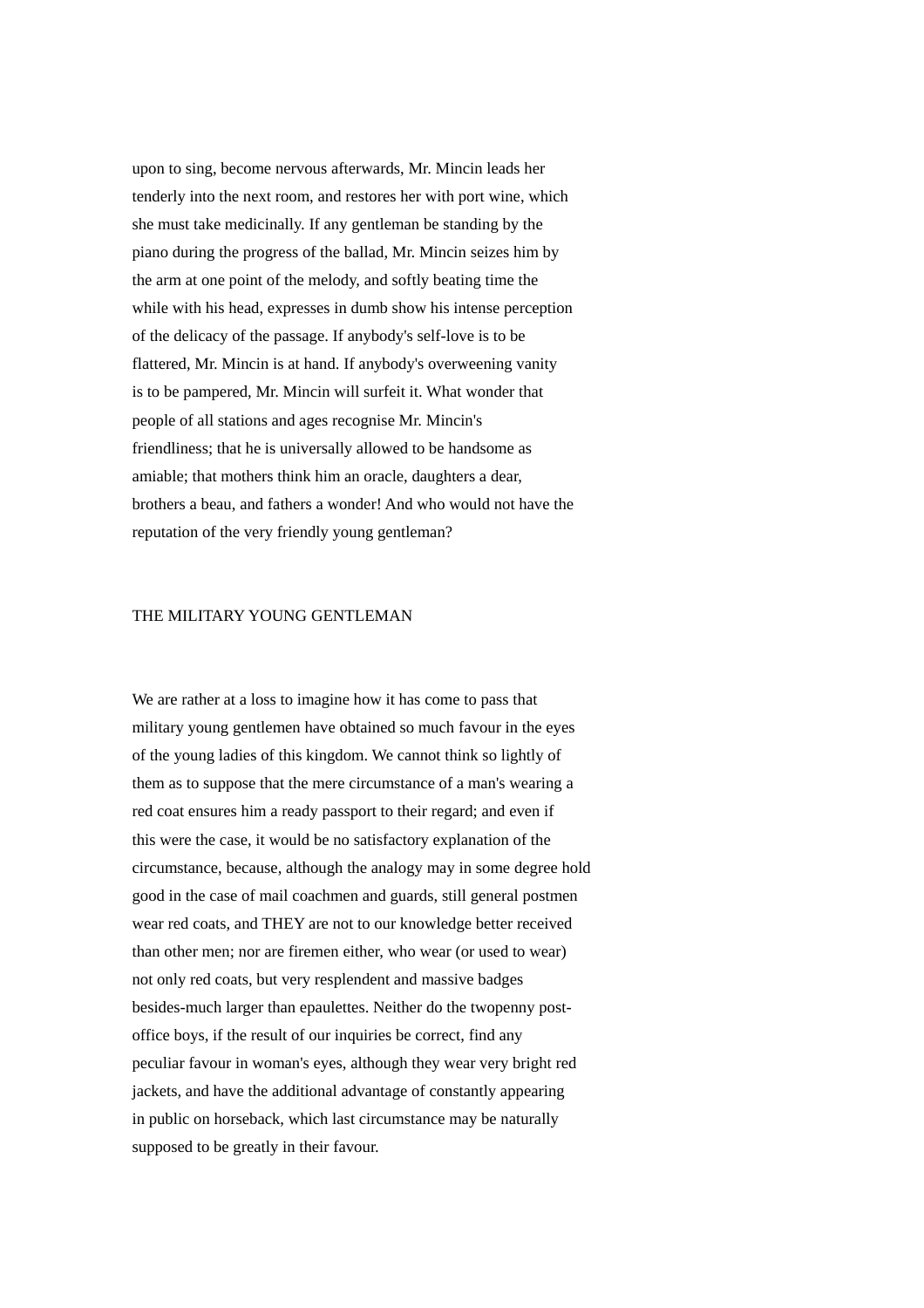We have sometimes thought that this phenomenon may take its rise in the conventional behaviour of captains and colonels and other gentlemen in red coats on the stage, where they are invariably represented as fine swaggering fellows, talking of nothing but charming girls, their king and country, their honour, and their debts, and crowing over the inferior classes of the community, whom they occasionally treat with a little gentlemanly swindling, no less to the improvement and pleasure of the audience, than to the satisfaction and approval of the choice spirits who consort with them. But we will not devote these pages to our speculations upon the subject, inasmuch as our business at the present moment is not so much with the young ladies who are bewitched by her Majesty's livery as with the young gentlemen whose heads are turned by it. For 'heads' we had written 'brains;' but upon consideration, we think the former the more appropriate word of the two.

These young gentlemen may be divided into two classes-young gentlemen who are actually in the army, and young gentlemen who, having an intense and enthusiastic admiration for all things appertaining to a military life, are compelled by adverse fortune or adverse relations to wear out their existence in some ignoble counting-house. We will take this latter description of military young gentlemen first.

The whole heart and soul of the military young gentleman are concentrated in his favourite topic. There is nothing that he is so learned upon as uniforms; he will tell you, without faltering for an instant, what the habiliments of any one regiment are turned up with, what regiment wear stripes down the outside and inside of the leg, and how many buttons the Tenth had on their coats; he knows to a fraction how many yards and odd inches of gold lace it takes to make an ensign in the Guards; is deeply read in the comparative merits of different bands, and the apparelling of trumpeters; and is very luminous indeed in descanting upon 'crack regiments,' and the 'crack' gentlemen who compose them, of whose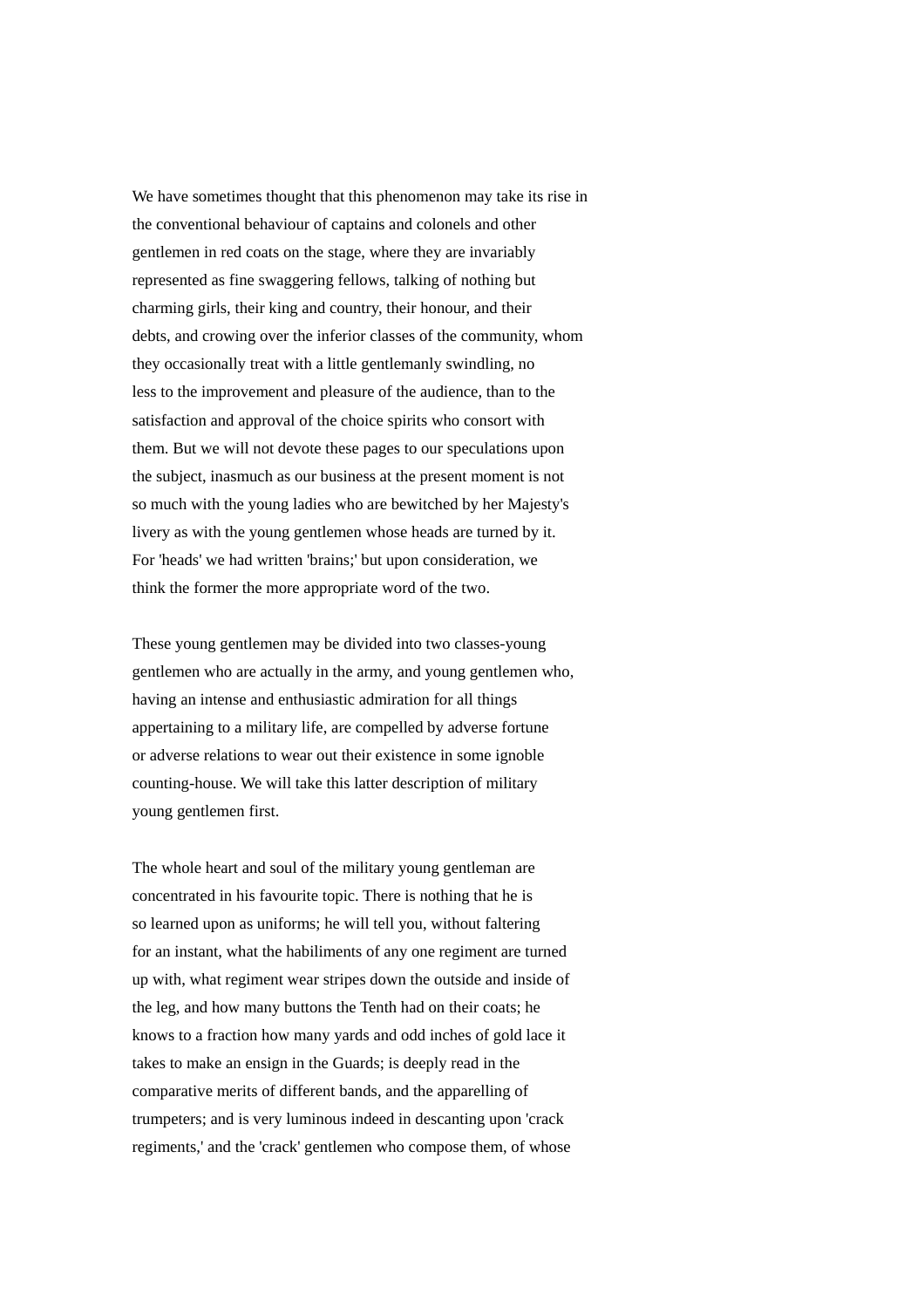mightiness and grandeur he is never tired of telling.

We were suggesting to a military young gentleman only the other day, after he had related to us several dazzling instances of the profusion of half-a-dozen honourable ensign somebodies or nobodies in the articles of kid gloves and polished boots, that possibly 'cracked' regiments would be an improvement upon 'crack,' as being a more expressive and appropriate designation, when he suddenly interrupted us by pulling out his watch, and observing that he must hurry off to the Park in a cab, or he would be too late to hear the band play. Not wishing to interfere with so important an engagement, and being in fact already slightly overwhelmed by the anecdotes of the honourable ensigns afore-mentioned, we made no attempt to detain the military young gentleman, but parted company with ready good-will.

Some three or four hours afterwards, we chanced to be walking down Whitehall, on the Admiralty side of the way, when, as we drew near to one of the little stone places in which a couple of horse soldiers mount guard in the daytime, we were attracted by the motionless appearance and eager gaze of a young gentleman, who was devouring both man and horse with his eyes, so eagerly, that he seemed deaf and blind to all that was passing around him. We were not much surprised at the discovery that it was our friend, the military young gentleman, but we WERE a little astonished when we returned from a walk to South Lambeth to find him still there, looking on with the same intensity as before. As it was a very windy day, we felt bound to awaken the young gentleman from his reverie, when he inquired of us with great enthusiasm, whether 'that was not a glorious spectacle,' and proceeded to give us a detailed account of the weight of every article of the spectacle's trappings, from the man's gloves to the horse's shoes.

We have made it a practice since, to take the Horse Guards in our daily walk, and we find it is the custom of military young gentlemen to plant themselves opposite the sentries, and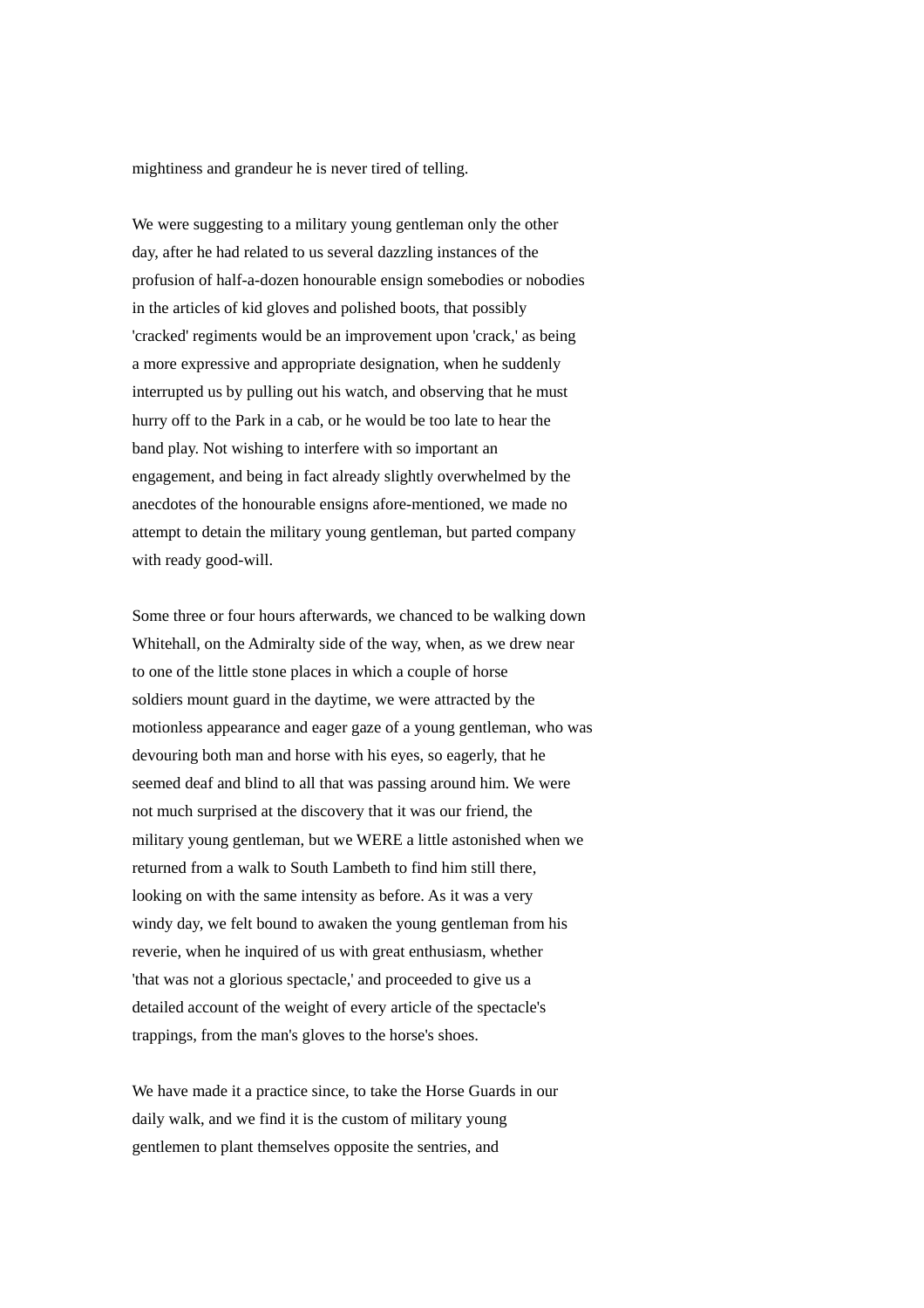contemplate them at leisure, in periods varying from fifteen minutes to fifty, and averaging twenty-five. We were much struck a day or two since, by the behaviour of a very promising young butcher who (evincing an interest in the service, which cannot be too strongly commanded or encouraged), after a prolonged inspection of the sentry, proceeded to handle his boots with great curiosity, and as much composure and indifference as if the man were wax-work.

But the really military young gentleman is waiting all this time, and at the very moment that an apology rises to our lips, he emerges from the barrack gate (he is quartered in a garrison town), and takes the way towards the high street. He wears his undress uniform, which somewhat mars the glory of his outward man; but still how great, how grand, he is! What a happy mixture of ease and ferocity in his gait and carriage, and how lightly he carries that dreadful sword under his arm, making no more ado about it than if it were a silk umbrella! The lion is sleeping: only think if an enemy were in sight, how soon he'd whip it out of the scabbard, and what a terrible fellow he would be!

But he walks on, thinking of nothing less than blood and slaughter; and now he comes in sight of three other military young gentlemen, arm-in-arm, who are bearing down towards him, clanking their iron heels on the pavement, and clashing their swords with a noise, which should cause all peaceful men to quail at heart. They stop to talk. See how the flaxen-haired young gentleman with the weak legs-he who has his pocket-handkerchief thrust into the breast of his coat-glares upon the fainthearted civilians who linger to look upon his glory; how the next young gentleman elevates his head in the air, and majestically places his arms a-kimbo, while the third stands with his legs very wide apart, and clasps his hands behind him. Well may we inquire-not in familiar jest, but in respectful earnest-if you call that nothing. Oh! if some encroaching foreign power-the Emperor of Russia, for instance, or any of those deep fellows, could only see those military young gentlemen as they move on together towards the billiard-room over the way, wouldn't he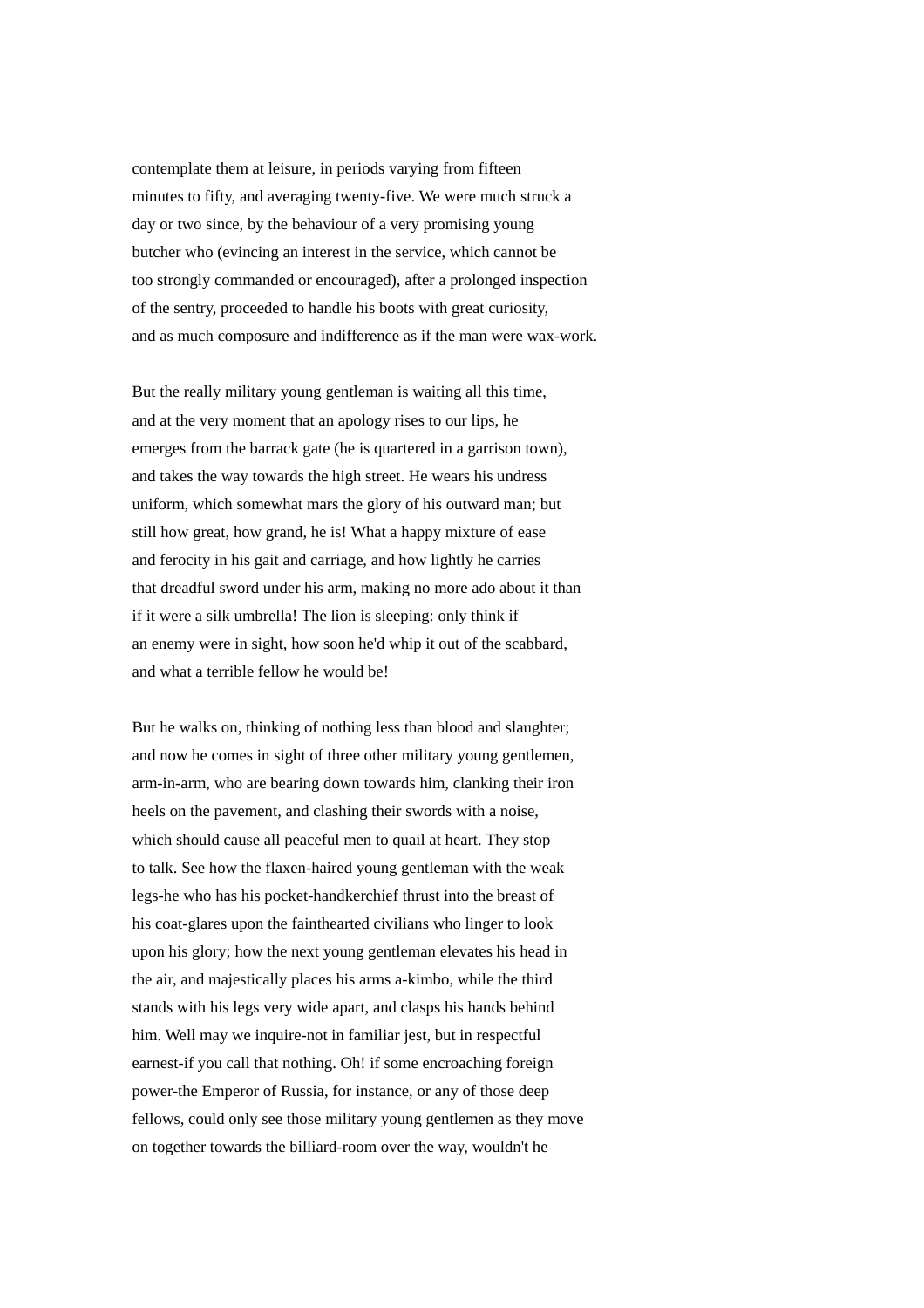#### tremble a little!

And then, at the Theatre at night, when the performances are by command of Colonel Fitz-Sordust and the officers of the garrisonwhat a splendid sight it is! How sternly the defenders of their country look round the house as if in mute assurance to the audience, that they may make themselves comfortable regarding any foreign invasion, for they (the military young gentlemen) are keeping a sharp look-out, and are ready for anything. And what a contrast between them, and that stage-box full of grey-headed officers with tokens of many battles about them, who have nothing at all in common with the military young gentlemen, and who-but for an old-fashioned kind of manly dignity in their looks and bearingmight be common hard-working soldiers for anything they take the pains to announce to the contrary!

Ah! here is a family just come in who recognise the flaxen-headed young gentleman; and the flaxen-headed young gentleman recognises them too, only he doesn't care to show it just now. Very well done indeed! He talks louder to the little group of military young gentlemen who are standing by him, and coughs to induce some ladies in the next box but one to look round, in order that their faces may undergo the same ordeal of criticism to which they have subjected, in not a wholly inaudible tone, the majority of the female portion of the audience. Oh! a gentleman in the same box looks round as if he were disposed to resent this as an impertinence; and the flaxen-headed young gentleman sees his friends at once, and hurries away to them with the most charming cordiality.

Three young ladies, one young man, and the mamma of the party, receive the military young gentleman with great warmth and politeness, and in five minutes afterwards the military young gentleman, stimulated by the mamma, introduces the two other military young gentlemen with whom he was walking in the morning, who take their seats behind the young ladies and commence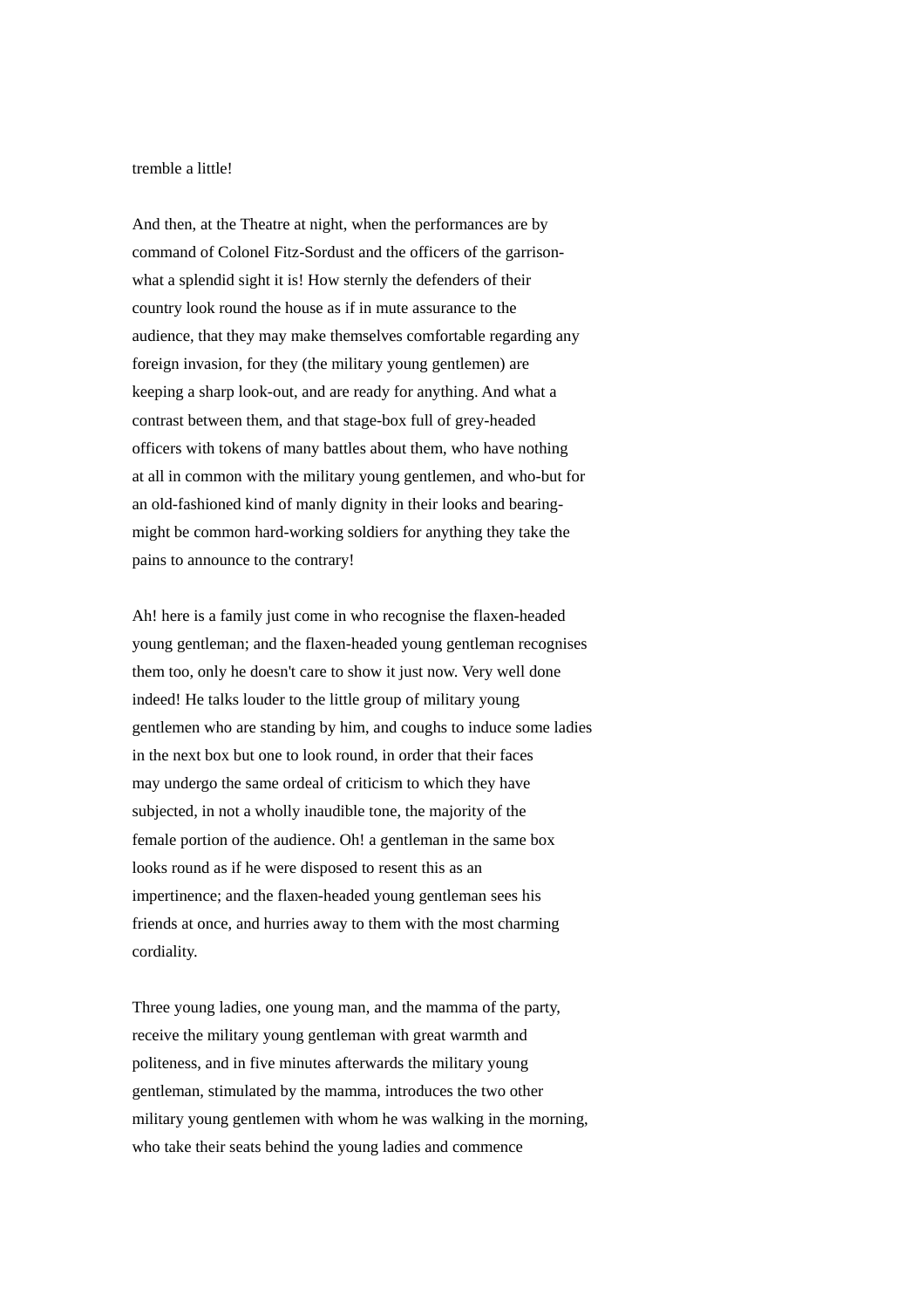conversation; whereat the mamma bestows a triumphant bow upon a rival mamma, who has not succeeded in decoying any military young gentlemen, and prepares to consider her visitors from that moment three of the most elegant and superior young gentlemen in the whole world.

### THE POLITICAL YOUNG GENTLEMAN

Once upon a time-NOT in the days when pigs drank wine, but in a more recent period of our history-it was customary to banish politics when ladies were present. If this usage still prevailed, we should have had no chapter for political young gentlemen, for ladies would have neither known nor cared what kind of monster a political young gentleman was. But as this good custom in common with many others has 'gone out,' and left no word when it is likely to be home again; as political young ladies are by no means rare, and political young gentlemen the very reverse of scarce, we are bound in the strict discharge of our most responsible duty not to neglect this natural division of our subject.

If the political young gentleman be resident in a country town (and there ARE political young gentlemen in country towns sometimes), he is wholly absorbed in his politics; as a pair of purple spectacles communicate the same uniform tint to all objects near and remote, so the political glasses, with which the young gentleman assists his mental vision, give to everything the hue and tinge of party feeling. The political young gentleman would as soon think of being struck with the beauty of a young lady in the opposite interest, as he would dream of marrying his sister to the opposite member.

If the political young gentleman be a Conservative, he has usually some vague ideas about Ireland and the Pope which he cannot very clearly explain, but which he knows are the right sort of thing,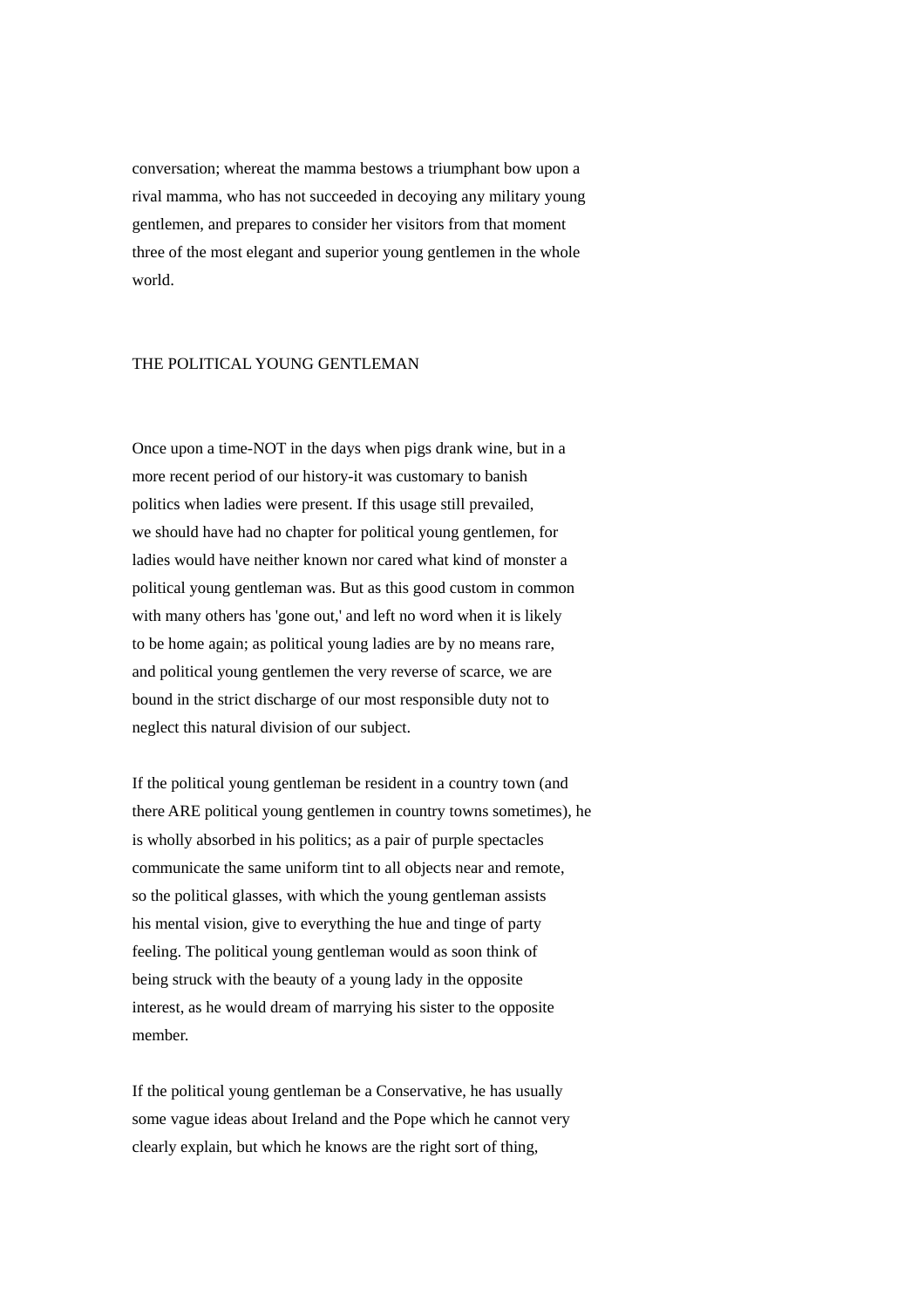and not to be very easily got over by the other side. He has also some choice sentences regarding church and state, culled from the banners in use at the last election, with which he intersperses his conversation at intervals with surprising effect. But his great topic is the constitution, upon which he will declaim, by the hour together, with much heat and fury; not that he has any particular information on the subject, but because he knows that the constitution is somehow church and state, and church and state somehow the constitution, and that the fellows on the other side say it isn't, which is quite a sufficient reason for him to say it is, and to stick to it.

Perhaps his greatest topic of all, though, is the people. If a fight takes place in a populous town, in which many noses are broken, and a few windows, the young gentleman throws down the newspaper with a triumphant air, and exclaims, 'Here's your precious people!' If half-a-dozen boys run across the course at race time, when it ought to be kept clear, the young gentleman looks indignantly round, and begs you to observe the conduct of the people; if the gallery demand a hornpipe between the play and the afterpiece, the same young gentleman cries 'No' and 'Shame' till he is hoarse, and then inquires with a sneer what you think of popular moderation NOW; in short, the people form a never-failing theme for him; and when the attorney, on the side of his candidate, dwells upon it with great power of eloquence at election time, as he never fails to do, the young gentleman and his friends, and the body they head, cheer with great violence against THE OTHER PEOPLE, with whom, of course, they have no possible connexion. In much the same manner the audience at a theatre never fail to be highly amused with any jokes at the expense of the public-always laughing heartily at some other public, and never at themselves.

If the political young gentleman be a Radical, he is usually a very profound person indeed, having great store of theoretical questions to put to you, with an infinite variety of possible cases and logical deductions therefrom. If he be of the utilitarian school,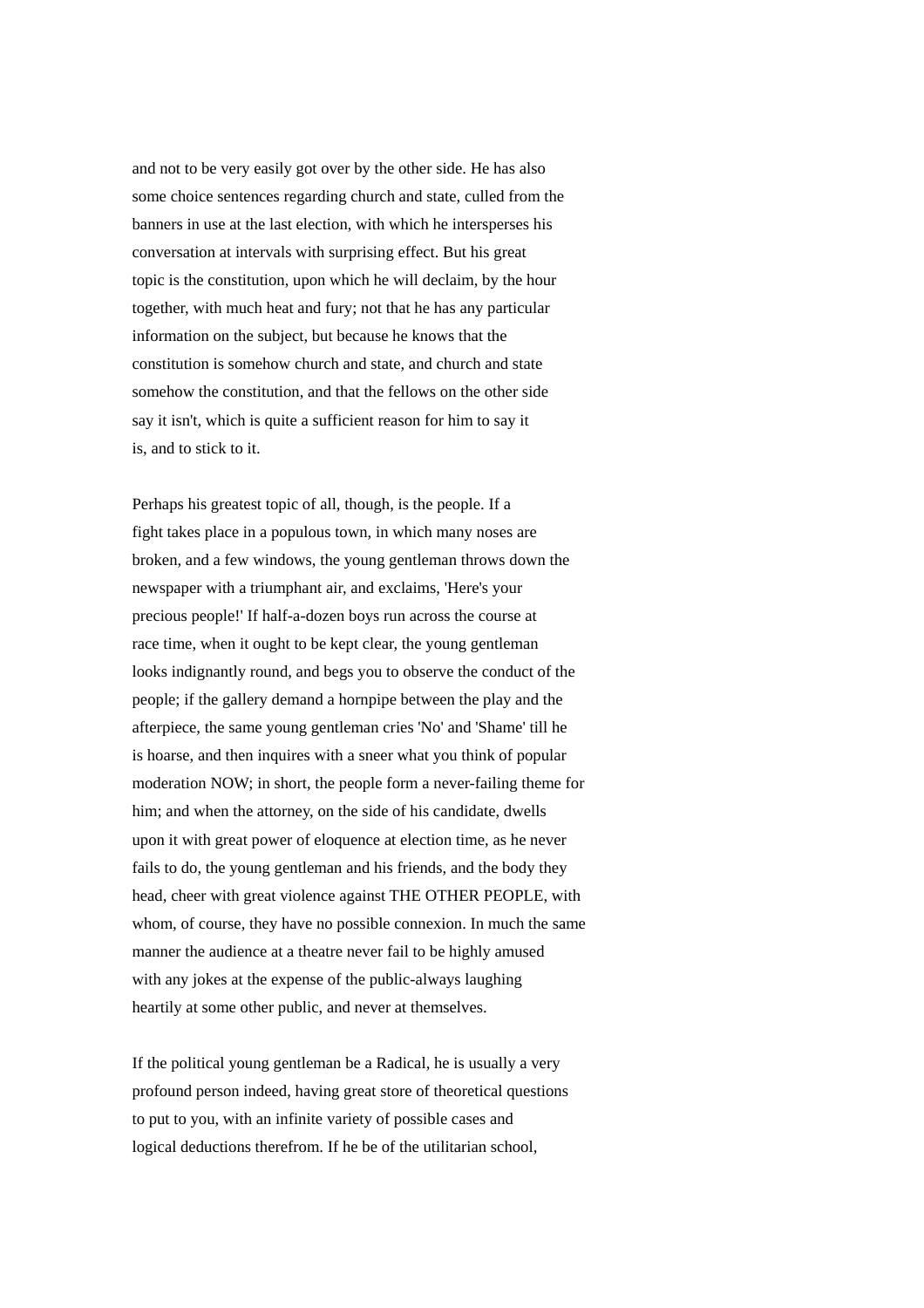too, which is more than probable, he is particularly pleasant company, having many ingenious remarks to offer upon the voluntary principle and various cheerful disquisitions connected with the population of the country, the position of Great Britain in the scale of nations, and the balance of power. Then he is exceedingly well versed in all doctrines of political economy as laid down in the newspapers, and knows a great many parliamentary speeches by heart; nay, he has a small stock of aphorisms, none of them exceeding a couple of lines in length, which will settle the toughest question and leave you nothing to say. He gives all the young ladies to understand, that Miss Martineau is the greatest woman that ever lived; and when they praise the good looks of Mr. Hawkins the new member, says he's very well for a representative, all things considered, but he wants a little calling to account, and he is more than half afraid it will be necessary to bring him down on his knees for that vote on the miscellaneous estimates. At this, the young ladies express much wonderment, and say surely a Member of Parliament is not to be brought upon his knees so easily; in reply to which the political young gentleman smiles sternly, and throws out dark hints regarding the speedy arrival of that day, when Members of Parliament will be paid salaries, and required to render weekly accounts of their proceedings, at which the young ladies utter many expressions of astonishment and incredulity, while their lady-mothers regard the prophecy as little else than blasphemous.

It is extremely improving and interesting to hear two political young gentlemen, of diverse opinions, discuss some great question across a dinner-table; such as, whether, if the public were admitted to Westminster Abbey for nothing, they would or would not convey small chisels and hammers in their pockets, and immediately set about chipping all the noses off the statues; or whether, if they once got into the Tower for a shilling, they would not insist upon trying the crown on their own heads, and loading and firing off all the small arms in the armoury, to the great discomposure of Whitechapel and the Minories. Upon these, and many other momentous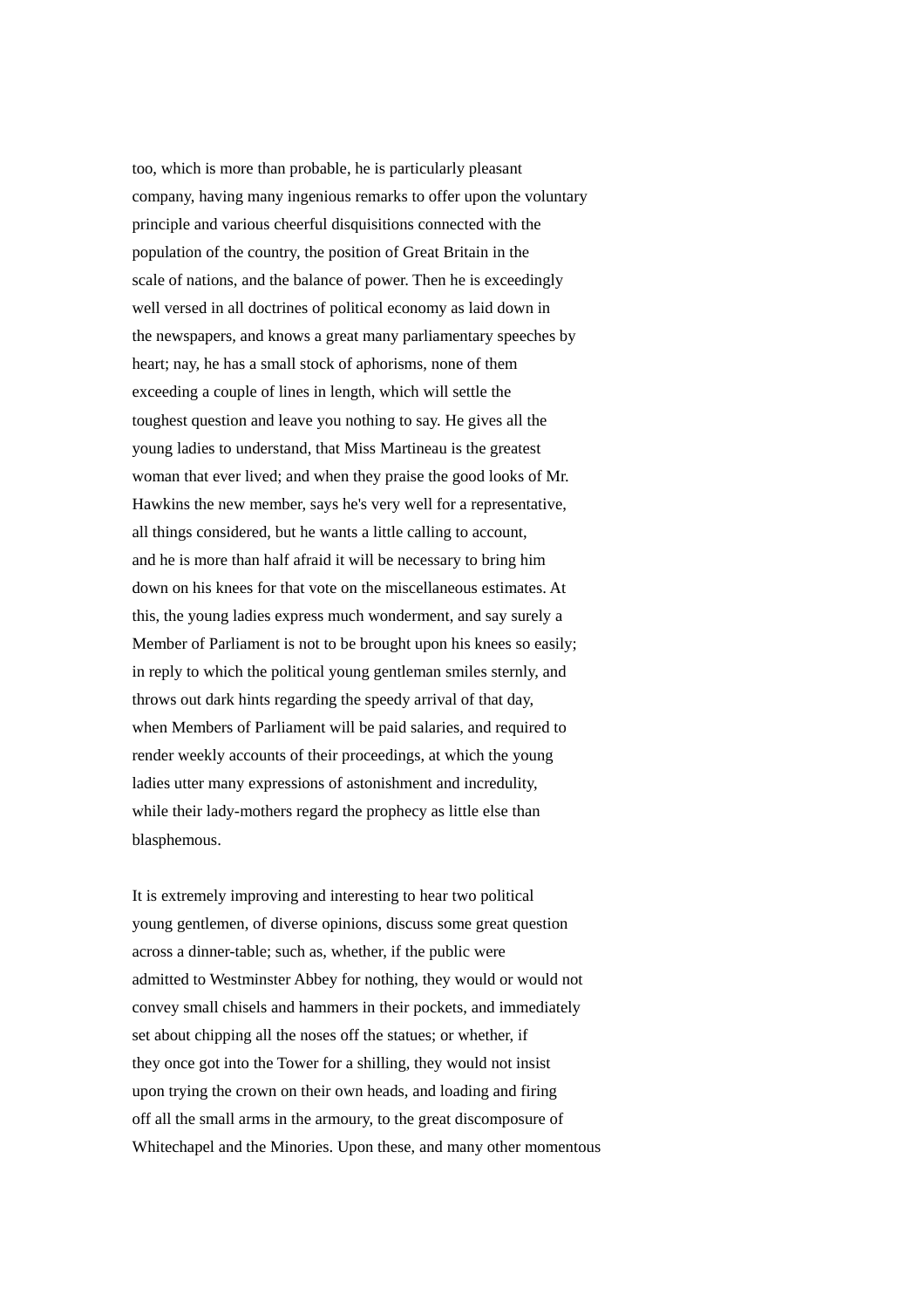questions which agitate the public mind in these desperate days, they will discourse with great vehemence and irritation for a considerable time together, both leaving off precisely where they began, and each thoroughly persuaded that he has got the better of the other.

In society, at assemblies, balls, and playhouses, these political young gentlemen are perpetually on the watch for a political allusion, or anything which can be tortured or construed into being one; when, thrusting themselves into the very smallest openings for their favourite discourse, they fall upon the unhappy company tooth and nail. They have recently had many favourable opportunities of opening in churches, but as there the clergyman has it all his own way, and must not be contradicted, whatever politics he preaches, they are fain to hold their tongues until they reach the outer door, though at the imminent risk of bursting in the effort.

As such discussions can please nobody but the talkative parties concerned, we hope they will henceforth take the hint and discontinue them, otherwise we now give them warning, that the ladies have our advice to discountenance such talkers altogether.

# THE DOMESTIC YOUNG GENTLEMAN

Let us make a slight sketch of our amiable friend, Mr. Felix Nixon. We are strongly disposed to think, that if we put him in this place, he will answer our purpose without another word of comment.

Felix, then, is a young gentleman who lives at home with his mother, just within the twopenny-post office circle of three miles from St. Martin-le-Grand. He wears Indiarubber goloshes when the weather is at all damp, and always has a silk handkerchief neatly folded up in the right-hand pocket of his great-coat, to tie over his mouth when he goes home at night; moreover, being rather near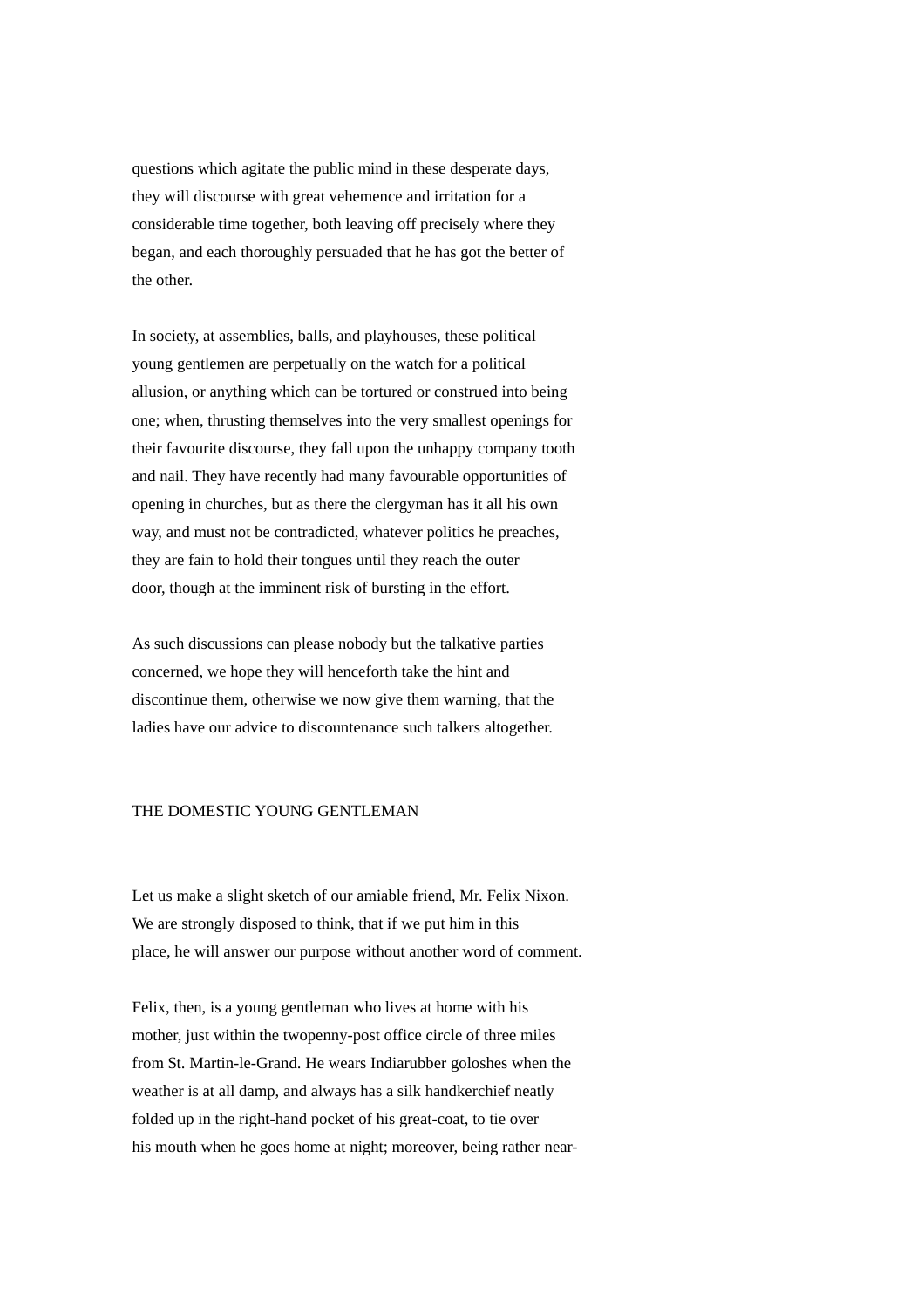sighted, he carries spectacles for particular occasions, and has a weakish tremulous voice, of which he makes great use, for he talks as much as any old lady breathing.

The two chief subjects of Felix's discourse, are himself and his mother, both of whom would appear to be very wonderful and interesting persons. As Felix and his mother are seldom apart in body, so Felix and his mother are scarcely ever separate in spirit. If you ask Felix how he finds himself to-day, he prefaces his reply with a long and minute bulletin of his mother's state of health: and the good lady in her turn, edifies her acquaintance with a circumstantial and alarming account, how he sneezed four times and coughed once after being out in the rain the other night, but having his feet promptly put into hot water, and his head into a flannel-something, which we will not describe more particularly than by this delicate allusion, was happily brought round by the next morning, and enabled to go to business as usual.

Our friend is not a very adventurous or hot-headed person, but he has passed through many dangers, as his mother can testify: there is one great story in particular, concerning a hackney coachman who wanted to overcharge him one night for bringing them home from the play, upon which Felix gave the aforesaid coachman a look which his mother thought would have crushed him to the earth, but which did not crush him quite, for he continued to demand another sixpence, notwithstanding that Felix took out his pocket-book, and, with the aid of a flat candle, pointed out the fare in print, which the coachman obstinately disregarding, he shut the street-door with a slam which his mother shudders to think of; and then, roused to the most appalling pitch of passion by the coachman knocking a double knock to show that he was by no means convinced, he broke with uncontrollable force from his parent and the servant girl, and running into the street without his hat, actually shook his fist at the coachman, and came back again with a face as white, Mrs. Nixon says, looking about her for a simile, as white as that ceiling. She never will forget his fury that night, Never!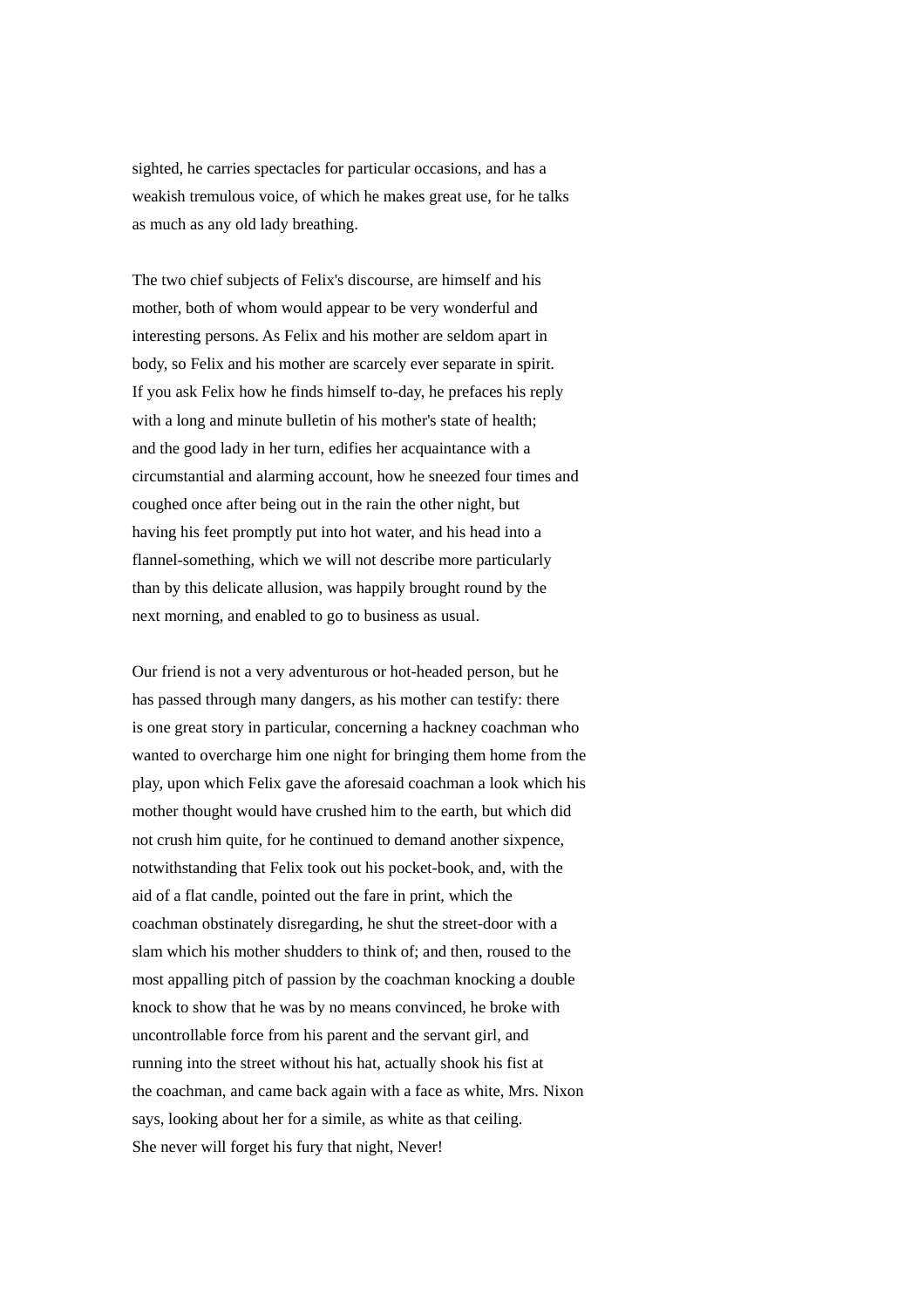To this account Felix listens with a solemn face, occasionally looking at you to see how it affects you, and when his mother has made an end of it, adds that he looked at every coachman he met for three weeks afterwards, in hopes that he might see the scoundrel; whereupon Mrs. Nixon, with an exclamation of terror, requests to know what he would have done to him if he HAD seen him, at which Felix smiling darkly and clenching his right fist, she exclaims, 'Goodness gracious!' with a distracted air, and insists upon extorting a promise that he never will on any account do anything so rash, which her dutiful son-it being something more than three years since the offence was committed-reluctantly concedes, and his mother, shaking her head prophetically, fears with a sigh that his spirit will lead him into something violent yet. The discourse then, by an easy transition, turns upon the spirit which glows within the bosom of Felix, upon which point Felix himself becomes eloquent, and relates a thrilling anecdote of the time when he used to sit up till two o'clock in the morning reading French, and how his mother used to say, 'Felix, you will make yourself ill, I know you will;' and how HE used to say, 'Mother, I don't care-I will do it;' and how at last his mother privately procured a doctor to come and see him, who declared, the moment he felt his pulse, that if he had gone on reading one night more-only one night more-he must have put a blister on each temple, and another between his shoulders; and who, as it was, sat down upon the instant, and writing a prescription for a blue pill, said it must be taken immediately, or he wouldn't answer for the consequences. The recital of these and many other moving perils of the like nature, constantly harrows up the feelings of Mr. Nixon's friends.

Mrs. Nixon has a tolerably extensive circle of female acquaintance, being a good-humoured, talkative, bustling little body, and to the unmarried girls among them she is constantly vaunting the virtues of her son, hinting that she will be a very happy person who wins him, but that they must mind their P's and Q's, for he is very particular, and terribly severe upon young ladies. At this last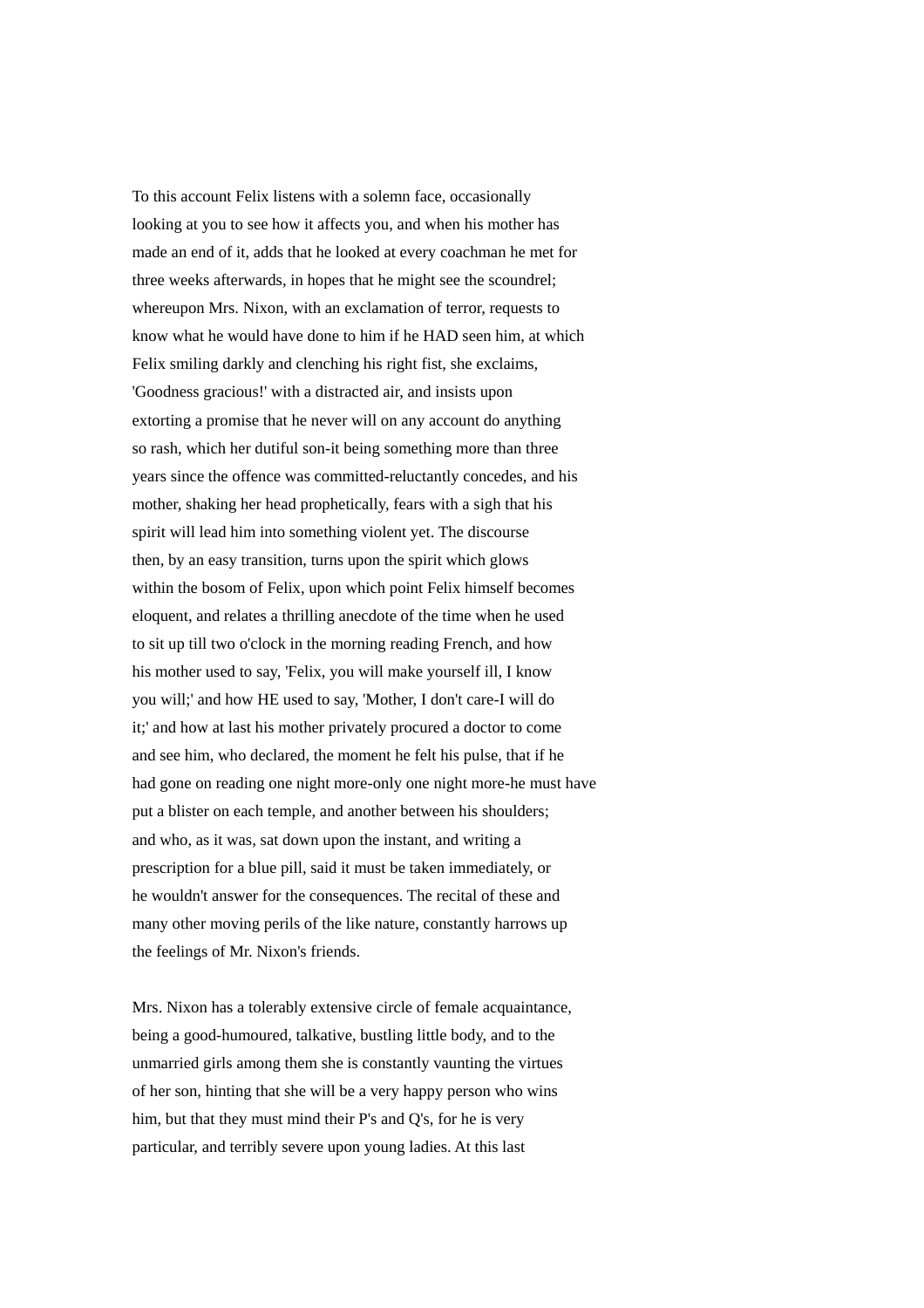caution the young ladies resident in the same row, who happen to be spending the evening there, put their pocket-handkerchiefs before their mouths, and are troubled with a short cough; just then Felix knocks at the door, and his mother drawing the tea-table nearer the fire, calls out to him as he takes off his boots in the back parlour that he needn't mind coming in in his slippers, for there are only the two Miss Greys and Miss Thompson, and she is quite sure they will excuse HIM, and nodding to the two Miss Greys, she adds, in a whisper, that Julia Thompson is a great favourite with Felix, at which intelligence the short cough comes again, and Miss Thompson in particular is greatly troubled with it, till Felix coming in, very faint for want of his tea, changes the subject of discourse, and enables her to laugh out boldly and tell Amelia Grey not to be so foolish. Here they all three laugh, and Mrs. Nixon says they are giddy girls; in which stage of the proceedings, Felix, who has by this time refreshened himself with the grateful herb that 'cheers but not inebriates,' removes his cup from his countenance and says with a knowing smile, that all girls are; whereat his admiring mamma pats him on the back and tells him not to be sly, which calls forth a general laugh from the young ladies, and another smile from Felix, who, thinking he looks very sly indeed, is perfectly satisfied.

Tea being over, the young ladies resume their work, and Felix insists upon holding a skein of silk while Miss Thompson winds it on a card. This process having been performed to the satisfaction of all parties, he brings down his flute in compliance with a request from the youngest Miss Grey, and plays divers tunes out of a very small music-book till supper-time, when he is very facetious and talkative indeed. Finally, after half a tumblerful of warm sherry and water, he gallantly puts on his goloshes over his slippers, and telling Miss Thompson's servant to run on first and get the door open, escorts that young lady to her house, five doors off: the Miss Greys who live in the next house but one stopping to peep with merry faces from their own door till he comes back again, when they call out 'Very well, Mr. Felix,' and trip into the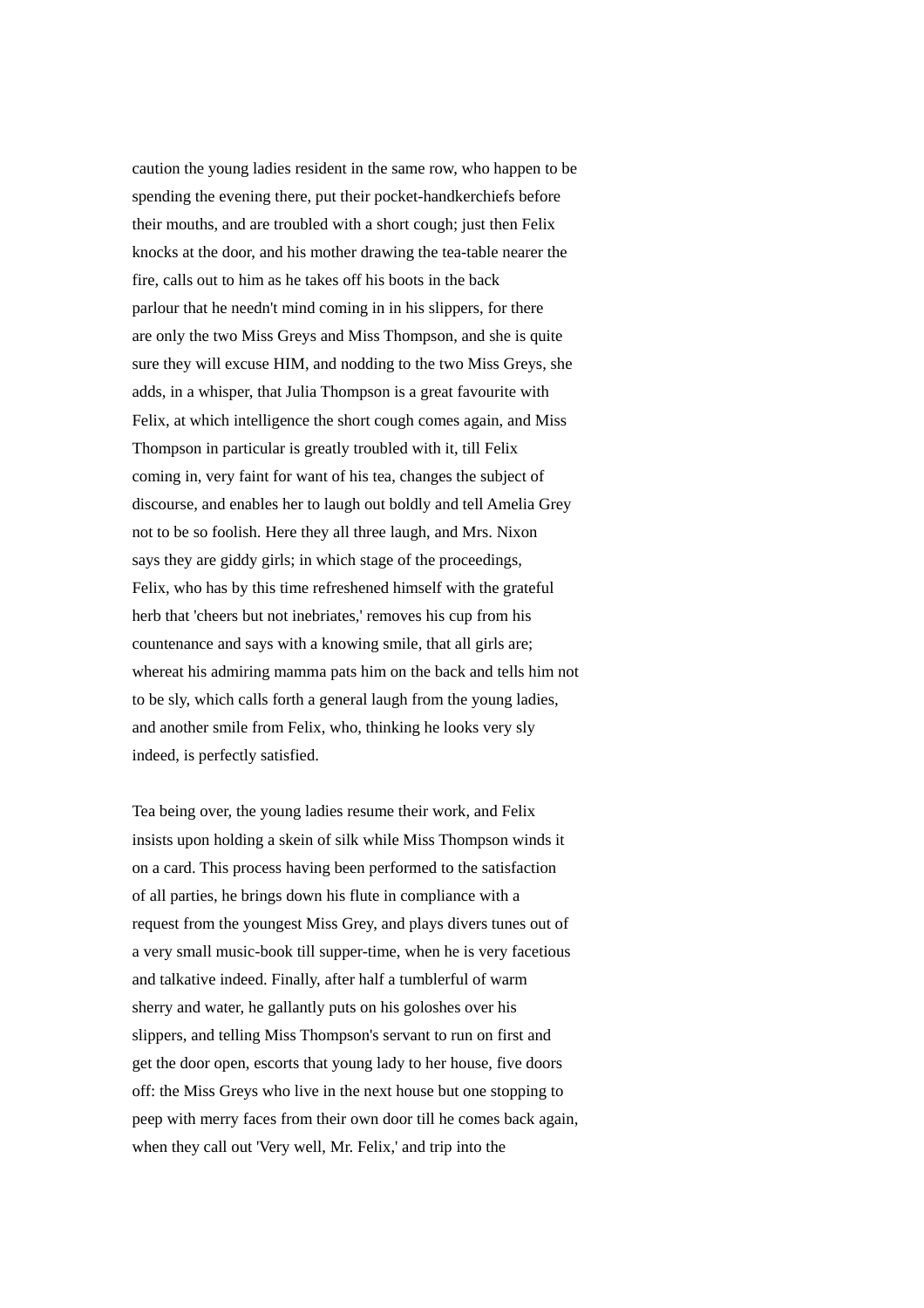passage with a laugh more musical than any flute that was ever played.

Felix is rather prim in his appearance, and perhaps a little priggish about his books and flute, and so forth, which have all their peculiar corners of peculiar shelves in his bedroom; indeed all his female acquaintance (and they are good judges) have long ago set him down as a thorough old bachelor. He is a favourite with them however, in a certain way, as an honest, inoffensive, kind-hearted creature; and as his peculiarities harm nobody, not even himself, we are induced to hope that many who are not personally acquainted with him will take our good word in his behalf, and be content to leave him to a long continuance of his harmless existence.

#### THE CENSORIOUS YOUNG GENTLEMAN

There is an amiable kind of young gentleman going about in society, upon whom, after much experience of him, and considerable turning over of the subject in our mind, we feel it our duty to affix the above appellation. Young ladies mildly call him a 'sarcastic' young gentleman, or a 'severe' young gentleman. We, who know better, beg to acquaint them with the fact, that he is merely a censorious young gentleman, and nothing else.

The censorious young gentleman has the reputation among his familiars of a remarkably clever person, which he maintains by receiving all intelligence and expressing all opinions with a dubious sneer, accompanied with a half smile, expressive of anything you please but good-humour. This sets people about thinking what on earth the censorious young gentleman means, and they speedily arrive at the conclusion that he means something very deep indeed; for they reason in this way-'This young gentleman looks so very knowing that he must mean something, and as I am by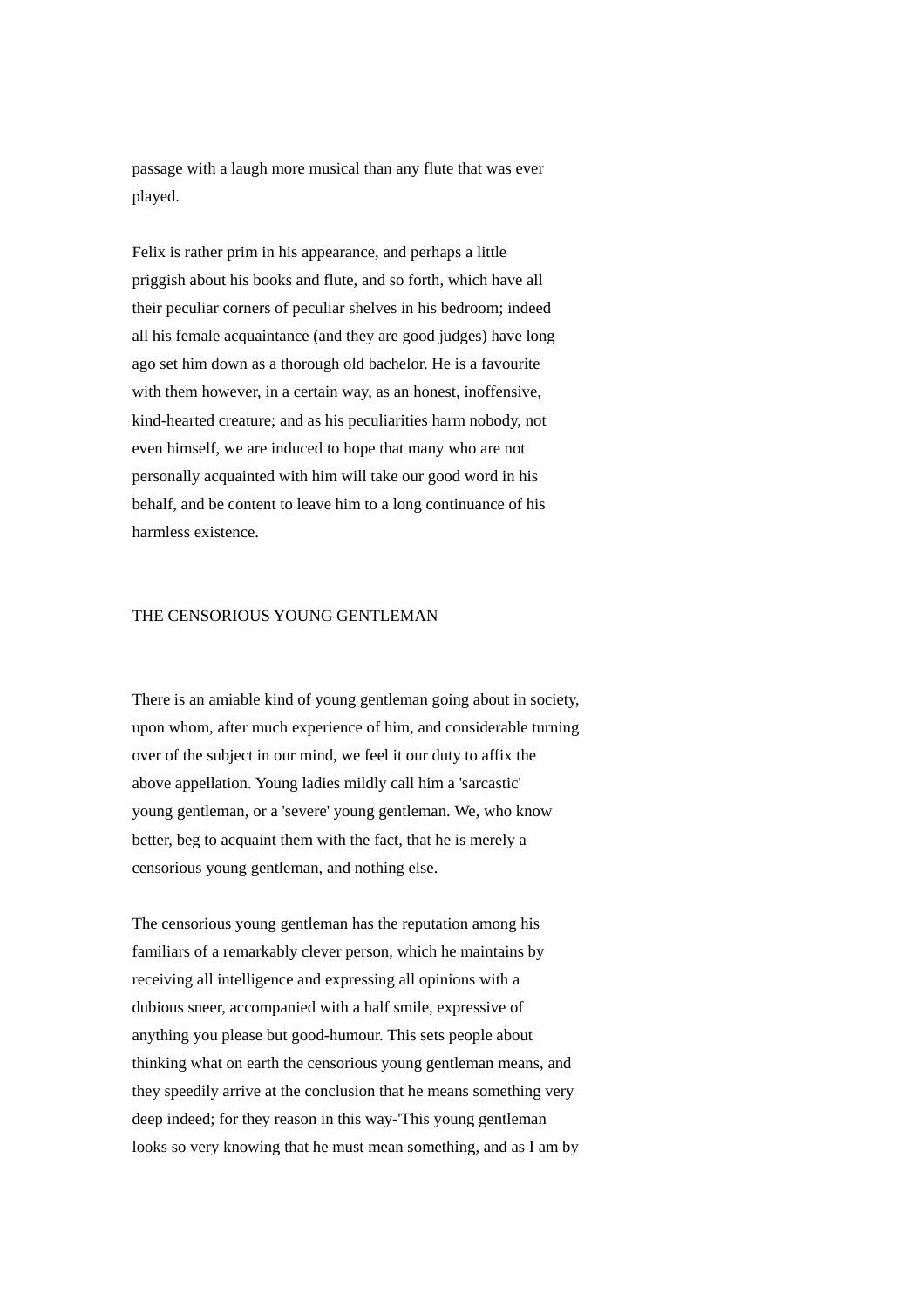no means a dull individual, what a very deep meaning he must have if I can't find it out!' It is extraordinary how soon a censorious young gentleman may make a reputation in his own small circle if he bear this in his mind, and regulate his proceedings accordingly.

As young ladies are generally-not curious, but laudably desirous to acquire information, the censorious young gentleman is much talked about among them, and many surmises are hazarded regarding him. 'I wonder,' exclaims the eldest Miss Greenwood, laying down her work to turn up the lamp, 'I wonder whether Mr. Fairfax will ever be married.' 'Bless me, dear,' cries Miss Marshall, 'what ever made you think of him?' 'Really I hardly know,' replies Miss Greenwood; 'he is such a very mysterious person, that I often wonder about him.' 'Well, to tell you the truth,' replies Miss Marshall, 'and so do I.' Here two other young ladies profess that they are constantly doing the like, and all present appear in the same condition except one young lady, who, not scrupling to state that she considers Mr. Fairfax 'a horror,' draws down all the opposition of the others, which having been expressed in a great many ejaculatory passages, such as 'Well, did I ever!'-and 'Lor, Emily, dear!' ma takes up the subject, and gravely states, that she must say she does not think Mr. Fairfax by any means a horror, but rather takes him to be a young man of very great ability; 'and I am quite sure,' adds the worthy lady, 'he always means a great deal more than he says.'

The door opens at this point of the disclosure, and who of all people alive walks into the room, but the very Mr. Fairfax, who has been the subject of conversation! 'Well, it really is curious,' cries ma, 'we were at that very moment talking about you.' 'You did me great honour,' replies Mr. Fairfax; 'may I venture to ask what you were saying?' 'Why, if you must know,' returns the eldest girl, 'we were remarking what a very mysterious man you are.' 'Ay, ay!' observes Mr. Fairfax, 'Indeed!' Now Mr. Fairfax says this ay, ay, and indeed, which are slight words enough in themselves, with so very unfathomable an air, and accompanies them with such a very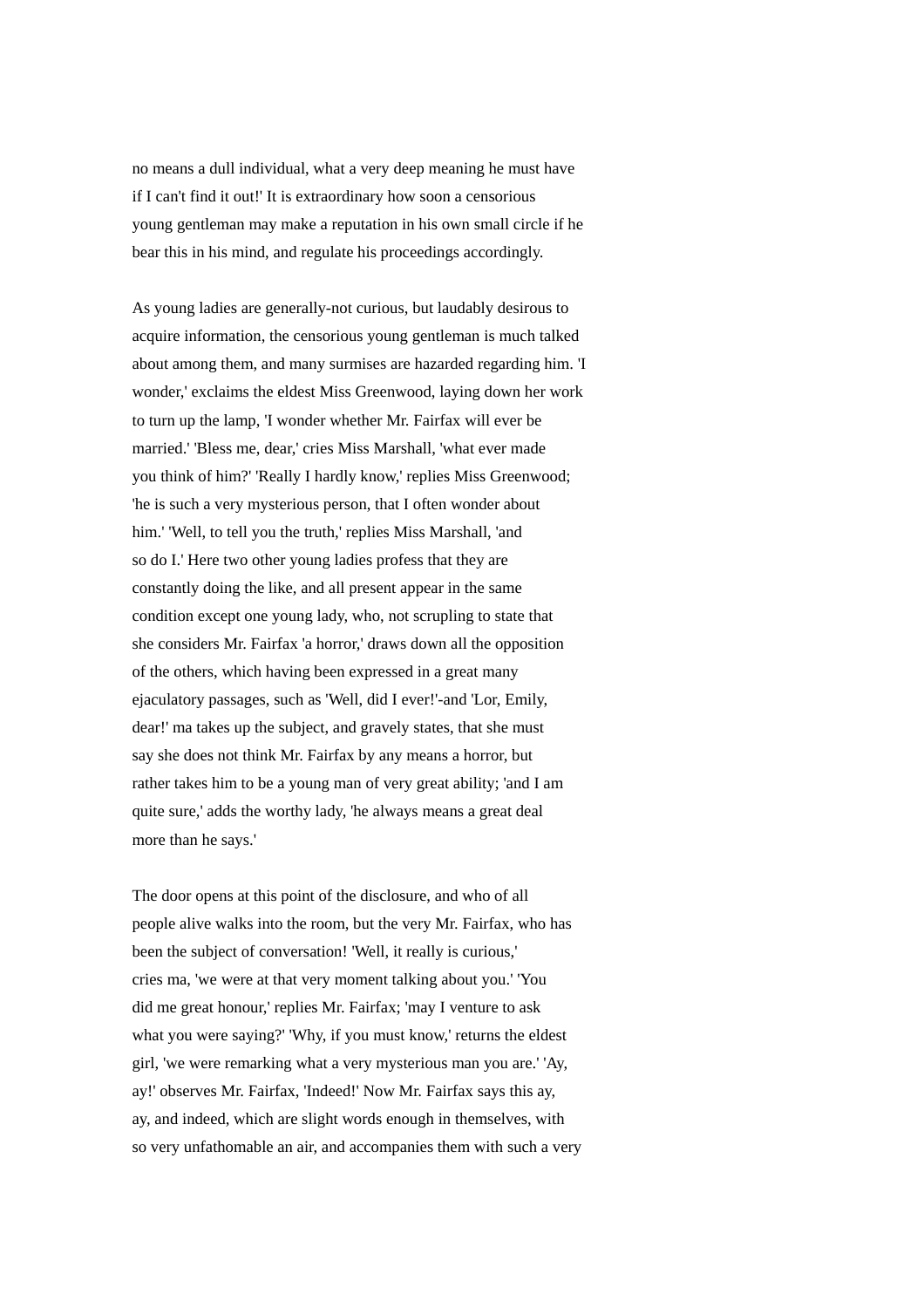equivocal smile, that ma and the young ladies are more than ever convinced that he means an immensity, and so tell him he is a very dangerous man, and seems to be always thinking ill of somebody, which is precisely the sort of character the censorious young gentleman is most desirous to establish; wherefore he says, 'Oh, dear, no,' in a tone, obviously intended to mean, 'You have me there,' and which gives them to understand that they have hit the right nail on the very centre of its head.

When the conversation ranges from the mystery overhanging the censorious young gentleman's behaviour, to the general topics of the day, he sustains his character to admiration. He considers the new tragedy well enough for a new tragedy, but Lord bless us-well, no matter; he could say a great deal on that point, but he would rather not, lest he should be thought ill-natured, as he knows he would be. 'But is not Mr. So-and-so's performance truly charming?' inquires a young lady. 'Charming!' replies the censorious young gentleman. 'Oh, dear, yes, certainly; very charming-oh, very charming indeed.' After this, he stirs the fire, smiling contemptuously all the while: and a modest young gentleman, who has been a silent listener, thinks what a great thing it must be, to have such a critical judgment. Of music, pictures, books, and poetry, the censorious young gentleman has an equally fine conception. As to men and women, he can tell all about them at a glance. 'Now let us hear your opinion of young Mrs. Barker,' says some great believer in the powers of Mr. Fairfax, 'but don't be too severe.' 'I never am severe,' replies the censorious young gentleman. 'Well, never mind that now. She is very lady-like, is she not?' 'Lady-like!' repeats the censorious young gentleman (for he always repeats when he is at a loss for anything to say). 'Did you observe her manner? Bless my heart and soul, Mrs. Thompson, did you observe her manner?-that's all I ask.' 'I thought I had done so,' rejoins the poor lady, much perplexed; 'I did not observe it very closely perhaps.' 'Oh, not very closely,' rejoins the censorious young gentleman, triumphantly. 'Very good; then \_I\_ did. Let us talk no more about her.' The censorious young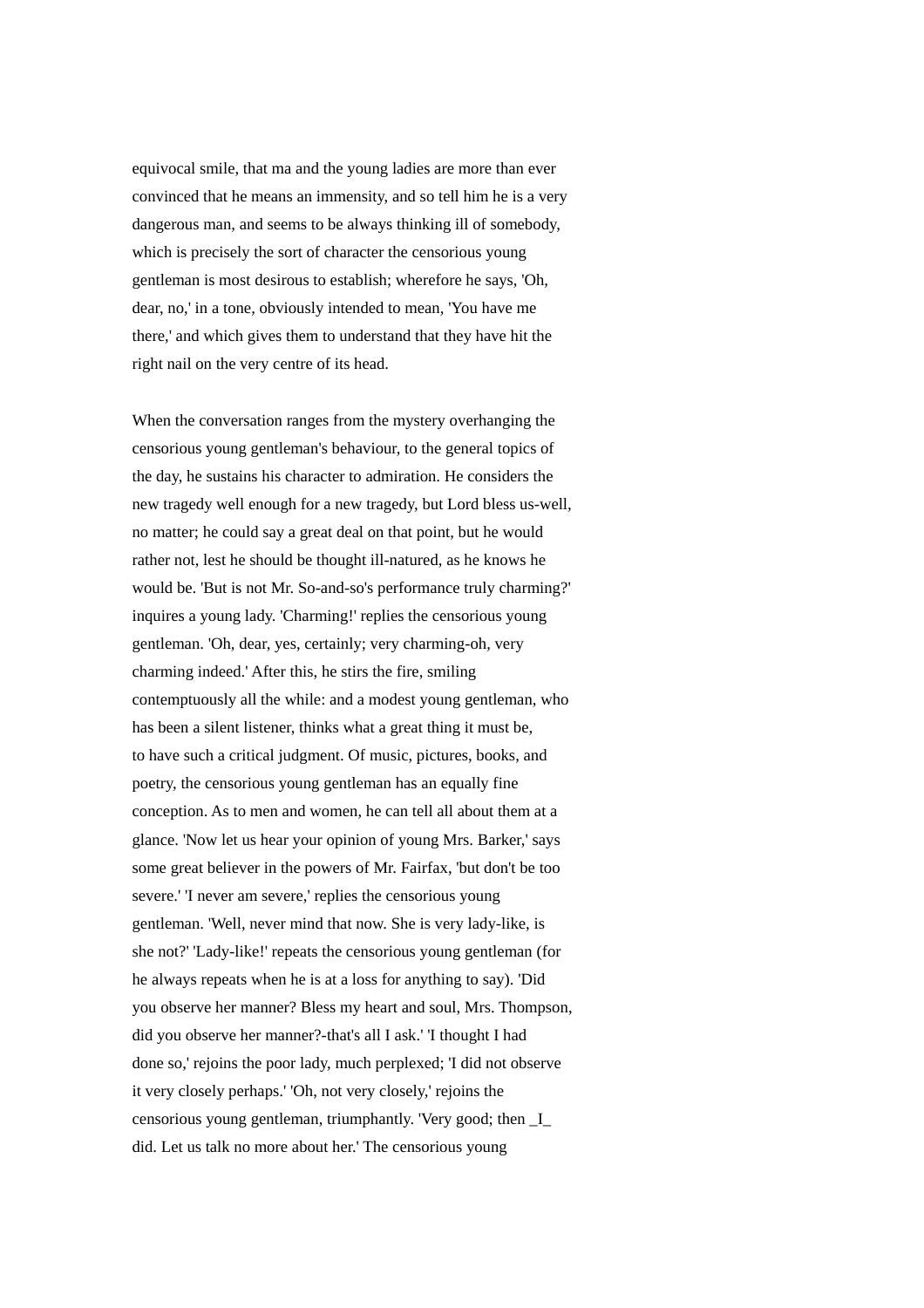gentleman purses up his lips, and nods his head sagely, as he says this; and it is forthwith whispered about, that Mr. Fairfax (who, though he is a little prejudiced, must be admitted to be a very excellent judge) has observed something exceedingly odd in Mrs. Barker's manner.

### THE FUNNY YOUNG GENTLEMAN

As one funny young gentleman will serve as a sample of all funny young Gentlemen we purpose merely to note down the conduct and behaviour of an individual specimen of this class, whom we happened to meet at an annual family Christmas party in the course of this very last Christmas that ever came.

We were all seated round a blazing fire which crackled pleasantly as the guests talked merrily and the urn steamed cheerily-for, being an old-fashioned party, there WAS an urn, and a teapot besides-when there came a postman's knock at the door, so violent and sudden, that it startled the whole circle, and actually caused two or three very interesting and most unaffected young ladies to scream aloud and to exhibit many afflicting symptoms of terror and distress, until they had been several times assured by their respective adorers, that they were in no danger. We were about to remark that it was surely beyond post-time, and must have been a runaway knock, when our host, who had hitherto been paralysed with wonder, sank into a chair in a perfect ecstasy of laughter, and offered to lay twenty pounds that it was that droll dog Griggins. He had no sooner said this, than the majority of the company and all the children of the house burst into a roar of laughter too, as if some inimitable joke flashed upon them simultaneously, and gave vent to various exclamations of-To be sure it must be Griggins, and How like him that was, and What spirits he was always in! with many other commendatory remarks of the like nature.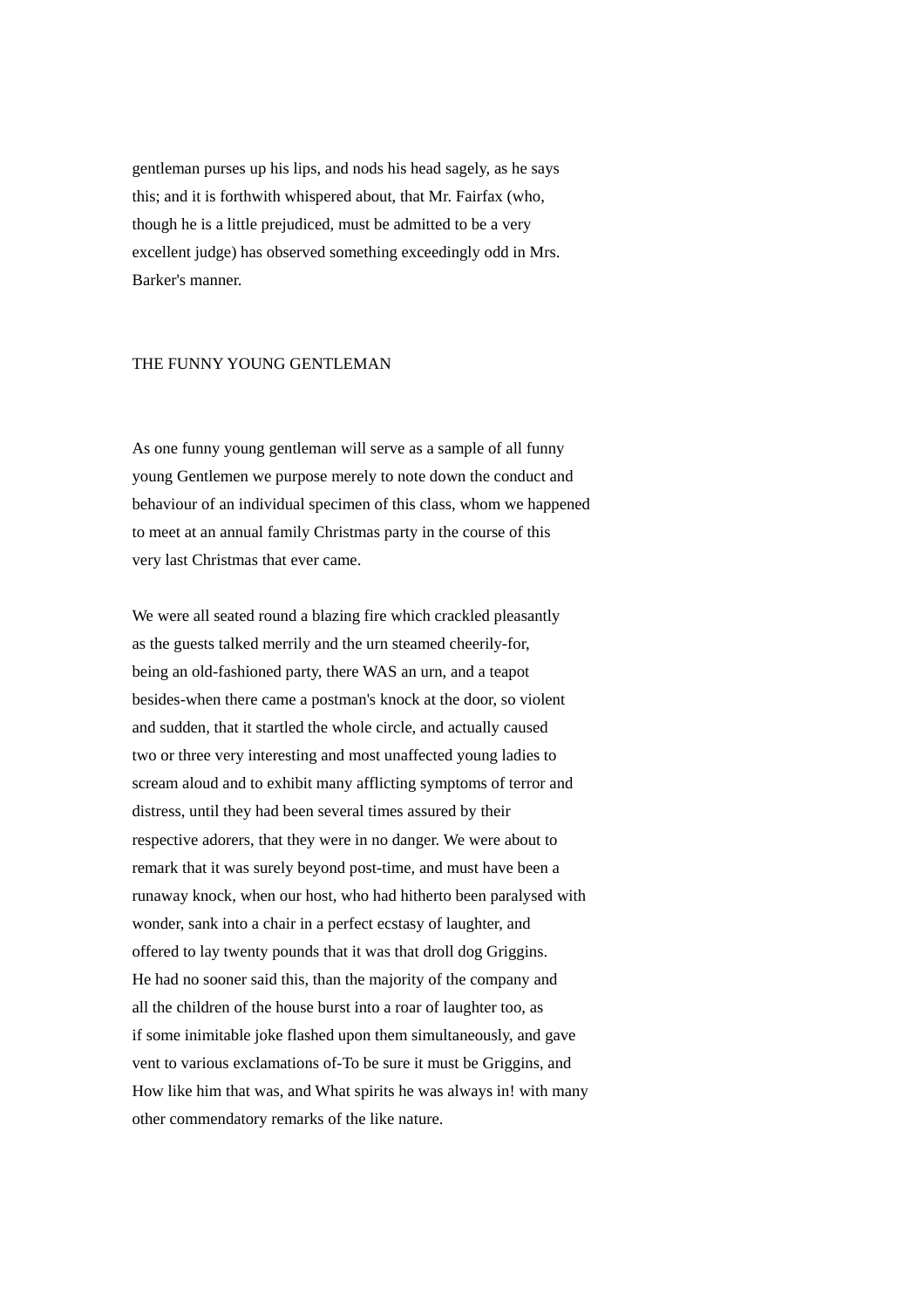Not having the happiness to know Griggins, we became extremely desirous to see so pleasant a fellow, the more especially as a stout gentleman with a powdered head, who was sitting with his breeches buckles almost touching the hob, whispered us he was a wit of the first water, when the door opened, and Mr. Griggins being announced, presented himself, amidst another shout of laughter and a loud clapping of hands from the younger branches. This welcome he acknowledged by sundry contortions of countenance, imitative of the clown in one of the new pantomimes, which were so extremely successful, that one stout gentleman rolled upon an ottoman in a paroxysm of delight, protesting, with many gasps, that if somebody didn't make that fellow Griggins leave off, he would be the death of him, he knew. At this the company only laughed more boisterously than before, and as we always like to accommodate our tone and spirit if possible to the humour of any society in which we find ourself, we laughed with the rest, and exclaimed, 'Oh! capital, capital!' as loud as any of them.

When he had quite exhausted all beholders, Mr. Griggins received the welcomes and congratulations of the circle, and went through the needful introductions with much ease and many puns. This ceremony over, he avowed his intention of sitting in somebody's lap unless the young ladies made room for him on the sofa, which being done, after a great deal of tittering and pleasantry, he squeezed himself among them, and likened his condition to that of love among the roses. At this novel jest we all roared once more. 'You should consider yourself highly honoured, sir,' said we. 'Sir,' replied Mr. Griggins, 'you do me proud.' Here everybody laughed again; and the stout gentleman by the fire whispered in our ear that Griggins was making a dead set at us.

The tea-things having been removed, we all sat down to a round game, and here Mr. Griggins shone forth with peculiar brilliancy, abstracting other people's fish, and looking over their hands in the most comical manner. He made one most excellent joke in snuffing a candle, which was neither more nor less than setting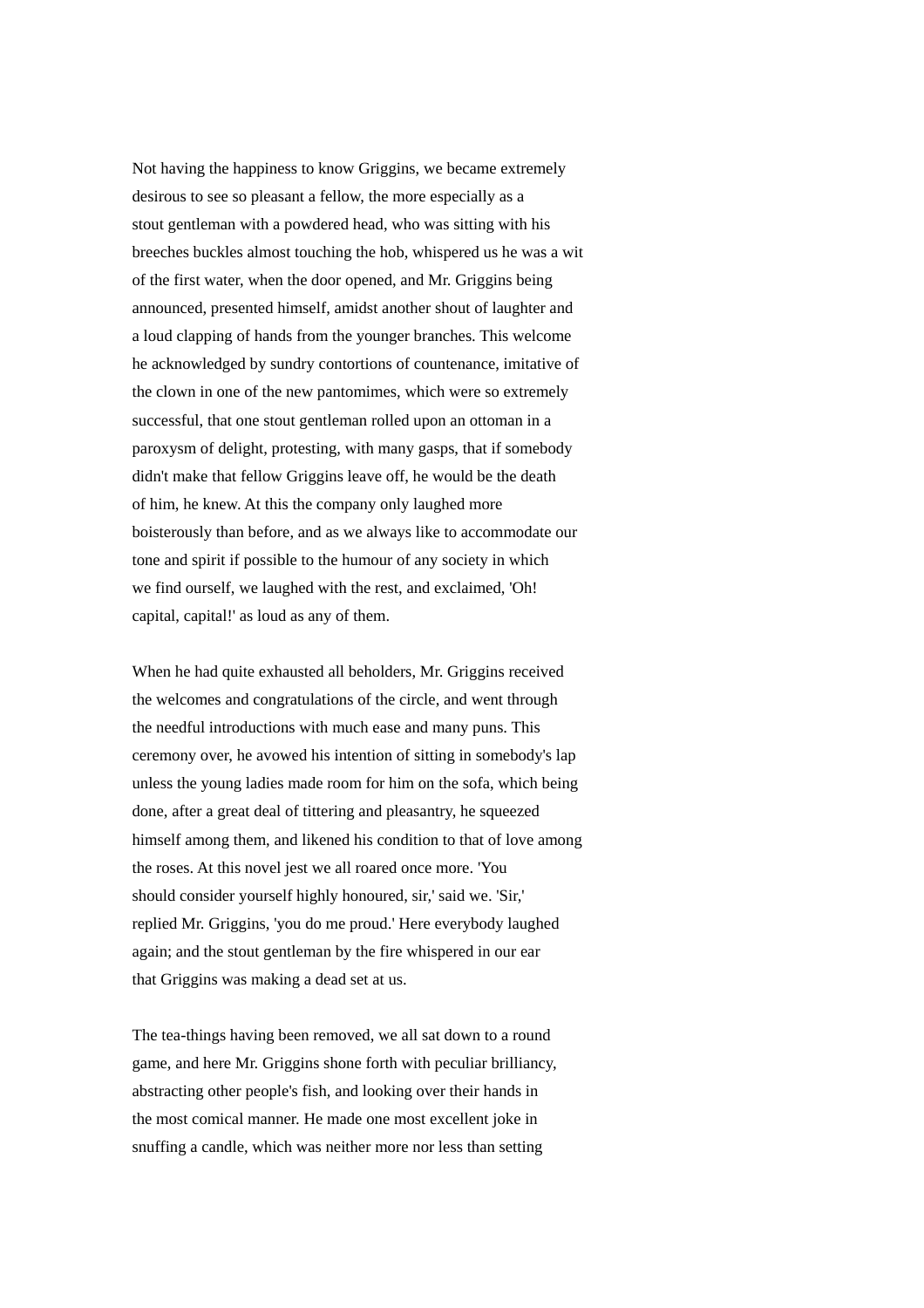fire to the hair of a pale young gentleman who sat next him, and afterwards begging his pardon with considerable humour. As the young gentleman could not see the joke however, possibly in consequence of its being on the top of his own head, it did not go off quite as well as it might have done; indeed, the young gentleman was heard to murmur some general references to 'impertinence,' and a 'rascal,' and to state the number of his lodgings in an angry tone-a turn of the conversation which might have been productive of slaughterous consequences, if a young lady, betrothed to the young gentleman, had not used her immediate influence to bring about a reconciliation: emphatically declaring in an agitated whisper, intended for his peculiar edification but audible to the whole table, that if he went on in that way, she never would think of him otherwise than as a friend, though as that she must always regard him. At this terrible threat the young gentleman became calm, and the young lady, overcome by the revulsion of feeling, instantaneously fainted.

Mr. Griggins's spirits were slightly depressed for a short period by this unlooked-for result of such a harmless pleasantry, but being promptly elevated by the attentions of the host and several glasses of wine, he soon recovered, and became even more vivacious than before, insomuch that the stout gentleman previously referred to, assured us that although he had known him since he was THAT high (something smaller than a nutmeg-grater), he had never beheld him in such excellent cue.

When the round game and several games at blind man's buff which followed it were all over, and we were going down to supper, the inexhaustible Mr. Griggins produced a small sprig of mistletoe from his waistcoat pocket, and commenced a general kissing of the assembled females, which occasioned great commotion and much excitement. We observed that several young gentlemen-including the young gentleman with the pale countenance-were greatly scandalised at this indecorous proceeding, and talked very big among themselves in corners; and we observed too, that several young ladies when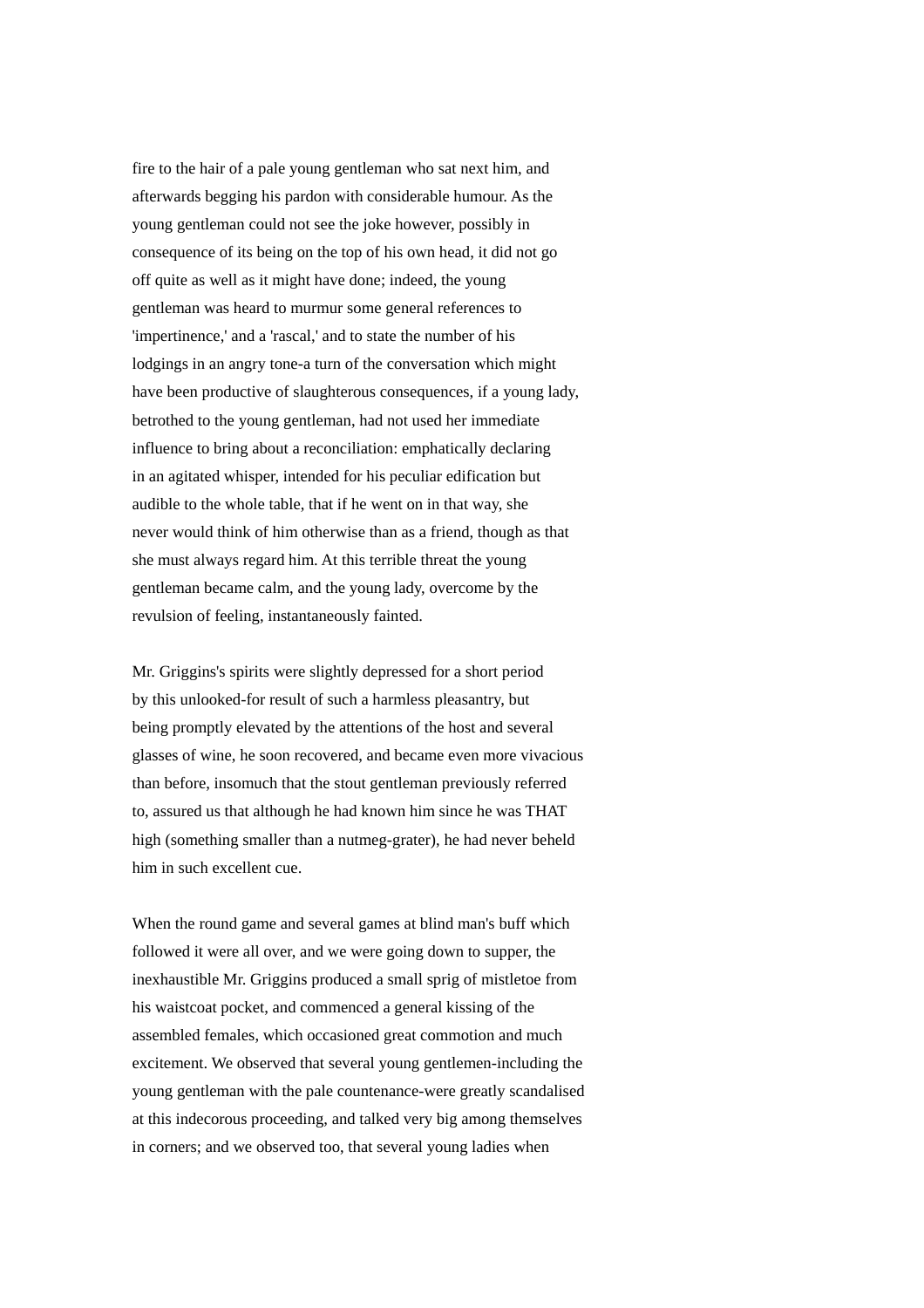remonstrated with by the aforesaid young gentlemen, called each other to witness how they had struggled, and protested vehemently that it was very rude, and that they were surprised at Mrs. Brown's allowing it, and that they couldn't bear it, and had no patience with such impertinence. But such is the gentle and forgiving nature of woman, that although we looked very narrowly for it, we could not detect the slightest harshness in the subsequent treatment of Mr. Griggins. Indeed, upon the whole, it struck us that among the ladies he seemed rather more popular than before!

To recount all the drollery of Mr. Griggins at supper, would fill such a tiny volume as this, to the very bottom of the outside cover. How he drank out of other people's glasses, and ate of other people's bread, how he frightened into screaming convulsions a little boy who was sitting up to supper in a high chair, by sinking below the table and suddenly reappearing with a mask on; how the hostess was really surprised that anybody could find a pleasure in tormenting children, and how the host frowned at the hostess, and felt convinced that Mr. Griggins had done it with the very best intentions; how Mr. Griggins explained, and how everybody's good-humour was restored but the child's;-to tell these and a hundred other things ever so briefly, would occupy more of our room and our readers' patience, than either they or we can conveniently spare. Therefore we change the subject, merely observing that we have offered no description of the funny young gentleman's personal appearance, believing that almost every society has a Griggins of its own, and leaving all readers to supply the deficiency, according to the particular circumstances of their particular case.

# THE THEATRICAL YOUNG GENTLEMAN

All gentlemen who love the drama-and there are few gentlemen who are not attached to the most intellectual and rational of all our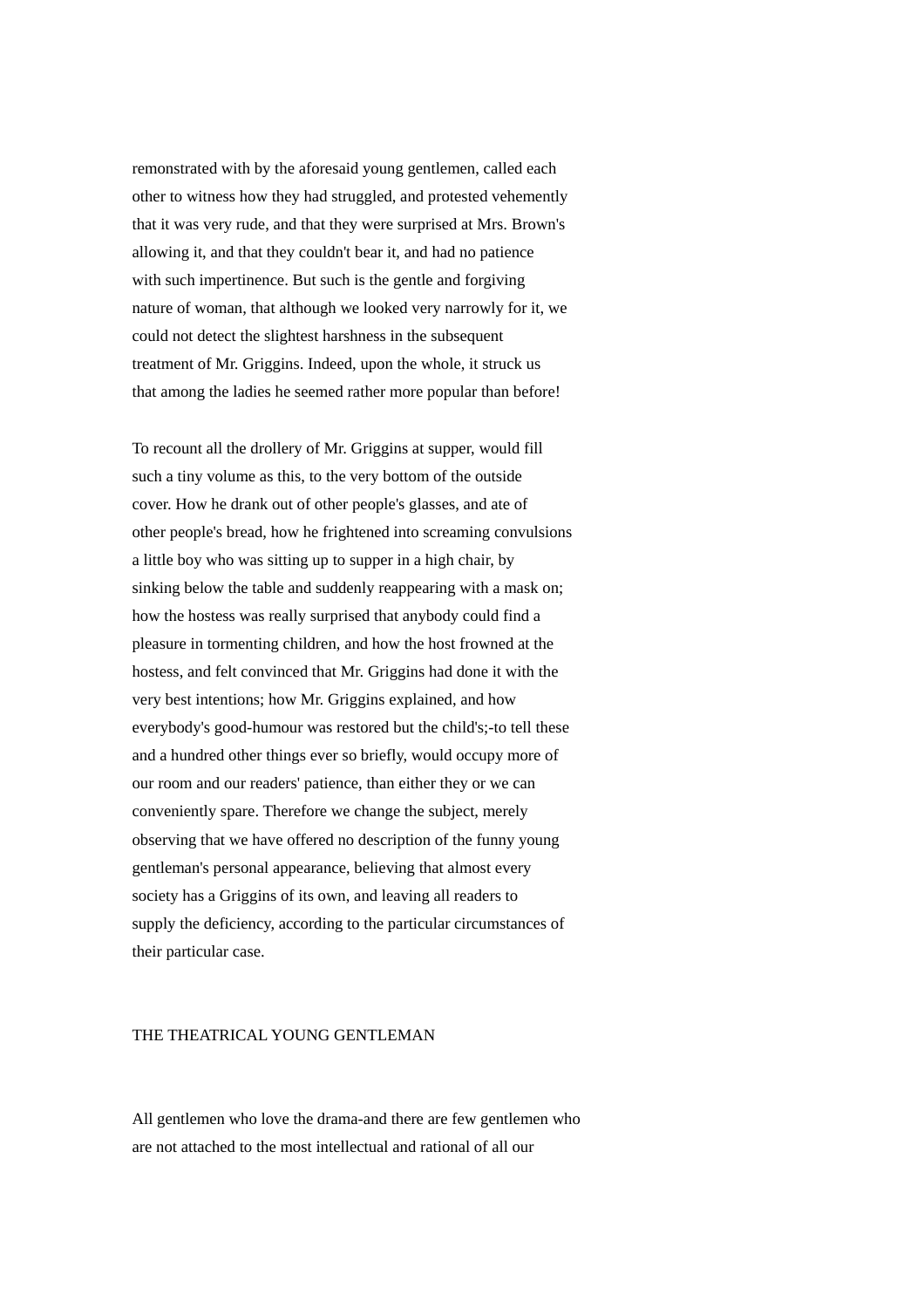amusements-do not come within this definition. As we have no mean relish for theatrical entertainments ourself, we are disinterestedly anxious that this should be perfectly understood.

The theatrical young gentleman has early and important information on all theatrical topics. 'Well,' says he, abruptly, when you meet him in the street, 'here's a pretty to-do. Flimkins has thrown up his part in the melodrama at the Surrey.'-'And what's to be done?' you inquire with as much gravity as you can counterfeit. 'Ah, that's the point,' replies the theatrical young gentleman, looking very serious; 'Boozle declines it; positively declines it. From all I am told, I should say it was decidedly in Boozle's line, and that he would be very likely to make a great hit in it; but he objects on the ground of Flimkins having been put up in the part first, and says no earthly power shall induce him to take the character. It's a fine part, too-excellent business, I'm told. He has to kill six people in the course of the piece, and to fight over a bridge in red fire, which is as safe a card, you know, as can be. Don't mention it; but I hear that the last scene, when he is first poisoned, and then stabbed, by Mrs. Flimkins as Vengedora, will be the greatest thing that has been done these many years.' With this piece of news, and laying his finger on his lips as a caution for you not to excite the town with it, the theatrical young gentleman hurries away.

The theatrical young gentleman, from often frequenting the different theatrical establishments, has pet and familiar names for them all. Thus Covent-Garden is the garden, Drury-Lane the lane, the Victoria the vic, and the Olympic the pic. Actresses, too, are always designated by their surnames only, as Taylor, Nisbett, Faucit, Honey; that talented and lady-like girl Sheriff, that clever little creature Horton, and so on. In the same manner he prefixes Christian names when he mentions actors, as Charley Young, Jemmy Buckstone, Fred. Yates, Paul Bedford. When he is at a loss for a Christian name, the word 'old' applied indiscriminately answers quite as well: as old Charley Matthews at Vestris's, old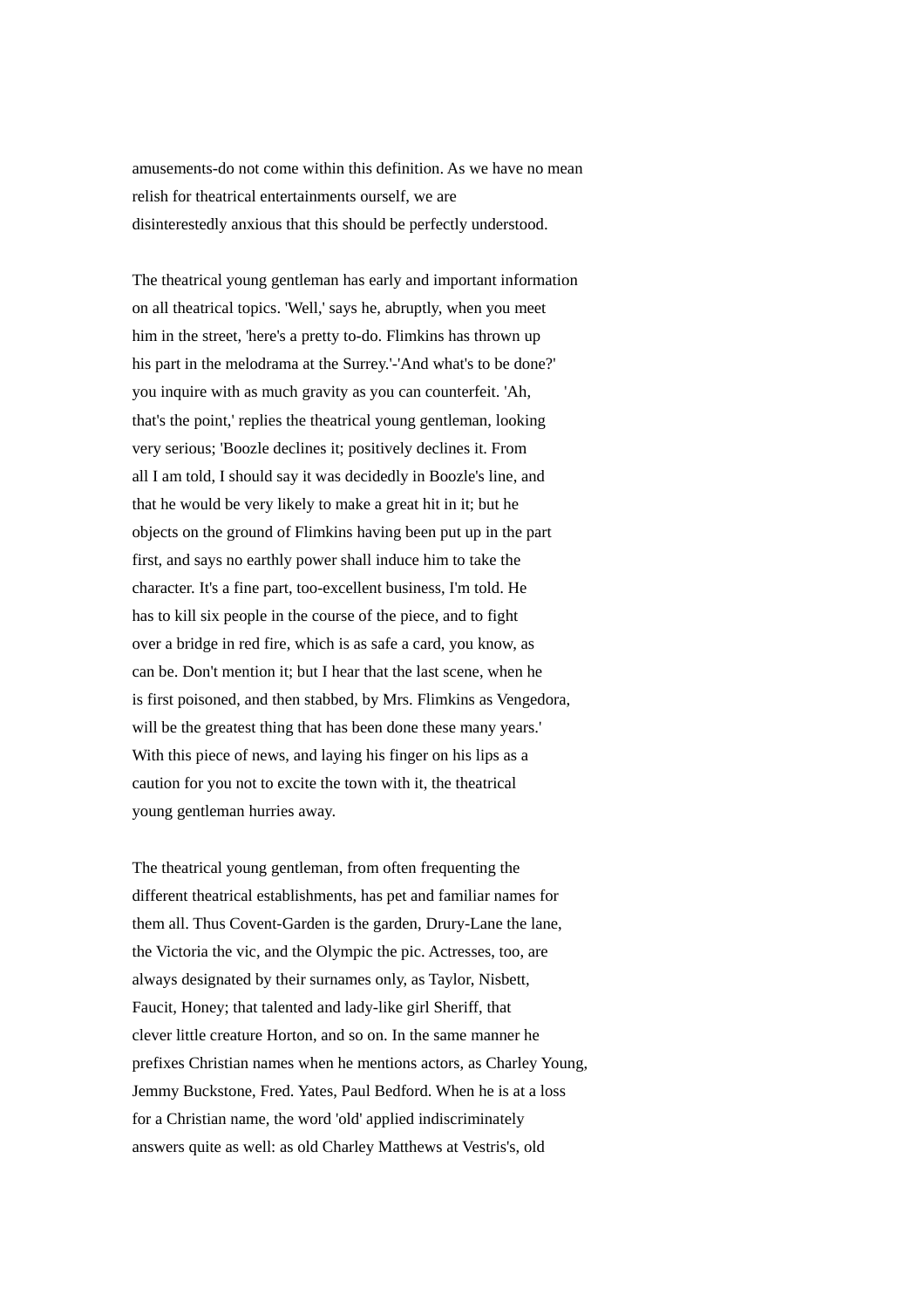Harley, and old Braham. He has a great knowledge of the private proceedings of actresses, especially of their getting married, and can tell you in a breath half-a-dozen who have changed their names without avowing it. Whenever an alteration of this kind is made in the playbills, he will remind you that he let you into the secret six months ago.

The theatrical young gentleman has a great reverence for all that is connected with the stage department of the different theatres. He would, at any time, prefer going a street or two out of his way, to omitting to pass a stage-entrance, into which he always looks with a curious and searching eye. If he can only identify a popular actor in the street, he is in a perfect transport of delight; and no sooner meets him, than he hurries back, and walks a few paces in front of him, so that he can turn round from time to time, and have a good stare at his features. He looks upon a theatrical-fund dinner as one of the most enchanting festivities ever known; and thinks that to be a member of the Garrick Club, and see so many actors in their plain clothes, must be one of the highest gratifications the world can bestow.

The theatrical young gentleman is a constant half-price visitor at one or other of the theatres, and has an infinite relish for all pieces which display the fullest resources of the establishment. He likes to place implicit reliance upon the play-bills when he goes to see a show-piece, and works himself up to such a pitch of enthusiasm, as not only to believe (if the bills say so) that there are three hundred and seventy-five people on the stage at one time in the last scene, but is highly indignant with you, unless you believe it also. He considers that if the stage be opened from the foot-lights to the back wall, in any new play, the piece is a triumph of dramatic writing, and applauds accordingly. He has a great notion of trap-doors too; and thinks any character going down or coming up a trap (no matter whether he be an angel or a demonthey both do it occasionally) one of the most interesting feats in the whole range of scenic illusion.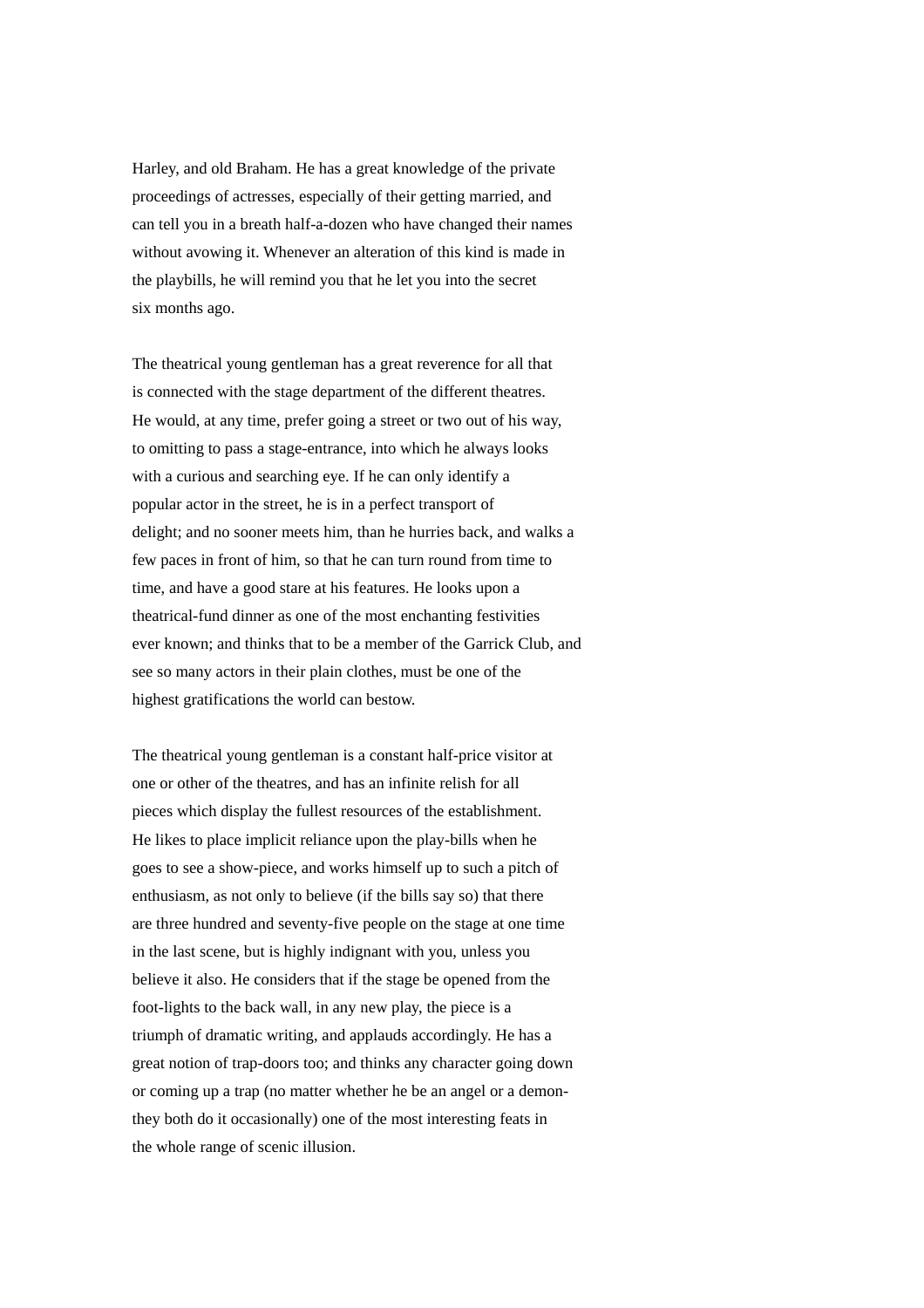Besides these acquirements, he has several veracious accounts to communicate of the private manners and customs of different actors, which, during the pauses of a quadrille, he usually communicates to his partner, or imparts to his neighbour at a supper table. Thus he is advised, that Mr. Liston always had a footman in gorgeous livery waiting at the side-scene with a brandy bottle and tumbler, to administer half a pint or so of spirit to him every time he came off, without which assistance he must infallibly have fainted. He knows for a fact, that, after an arduous part, Mr. George Bennett is put between two feather beds, to absorb the perspiration; and is credibly informed, that Mr. Baker has, for many years, submitted to a course of lukewarm toast-and-water, to qualify him to sustain his favourite characters. He looks upon Mr. Fitz Ball as the principal dramatic genius and poet of the day; but holds that there are great writers extant besides him,-in proof whereof he refers you to various dramas and melodramas recently produced, of which he takes in all the sixpenny and three-penny editions as fast as they appear.

The theatrical young gentleman is a great advocate for violence of emotion and redundancy of action. If a father has to curse a child upon the stage, he likes to see it done in the thorough-going style, with no mistake about it: to which end it is essential that the child should follow the father on her knees, and be knocked violently over on her face by the old gentleman as he goes into a small cottage, and shuts the door behind him. He likes to see a blessing invoked upon the young lady, when the old gentleman repents, with equal earnestness, and accompanied by the usual conventional forms, which consist of the old gentleman looking anxiously up into the clouds, as if to see whether it rains, and then spreading an imaginary tablecloth in the air over the young lady's head-soft music playing all the while. Upon these, and other points of a similar kind, the theatrical young gentleman is a great critic indeed. He is likewise very acute in judging of natural expressions of the passions, and knows precisely the frown,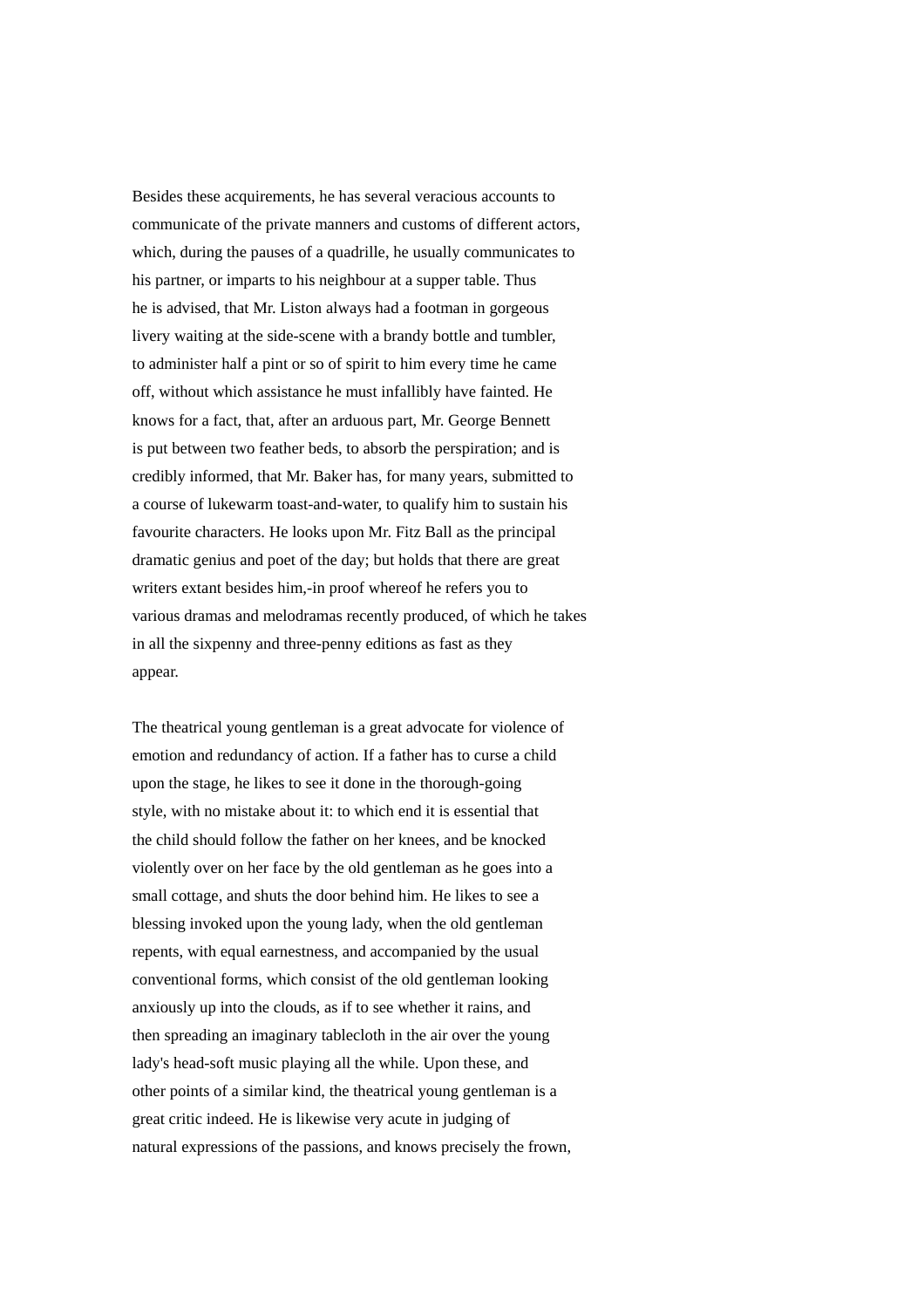wink, nod, or leer, which stands for any one of them, or the means by which it may be converted into any other: as jealousy, with a good stamp of the right foot, becomes anger; or wildness, with the hands clasped before the throat, instead of tearing the wig, is passionate love. If you venture to express a doubt of the accuracy of any of these portraitures, the theatrical young gentleman assures you, with a haughty smile, that it always has been done in that way, and he supposes they are not going to change it at this time of day to please you; to which, of course, you meekly reply that you suppose not.

There are innumerable disquisitions of this nature, in which the theatrical young gentleman is very profound, especially to ladies whom he is most in the habit of entertaining with them; but as we have no space to recapitulate them at greater length, we must rest content with calling the attention of the young ladies in general to the theatrical young gentlemen of their own acquaintance.

# THE POETICAL YOUNG GENTLEMAN

Time was, and not very long ago either, when a singular epidemic raged among the young gentlemen, vast numbers of whom, under the influence of the malady, tore off their neckerchiefs, turned down their shirt collars, and exhibited themselves in the open streets with bare throats and dejected countenances, before the eyes of an astonished public. These were poetical young gentlemen. The custom was gradually found to be inconvenient, as involving the necessity of too much clean linen and too large washing bills, and these outward symptoms have consequently passed away; but we are disposed to think, notwithstanding, that the number of poetical young gentlemen is considerably on the increase.

We know a poetical young gentleman-a very poetical young gentleman. We do not mean to say that he is troubled with the gift of poesy in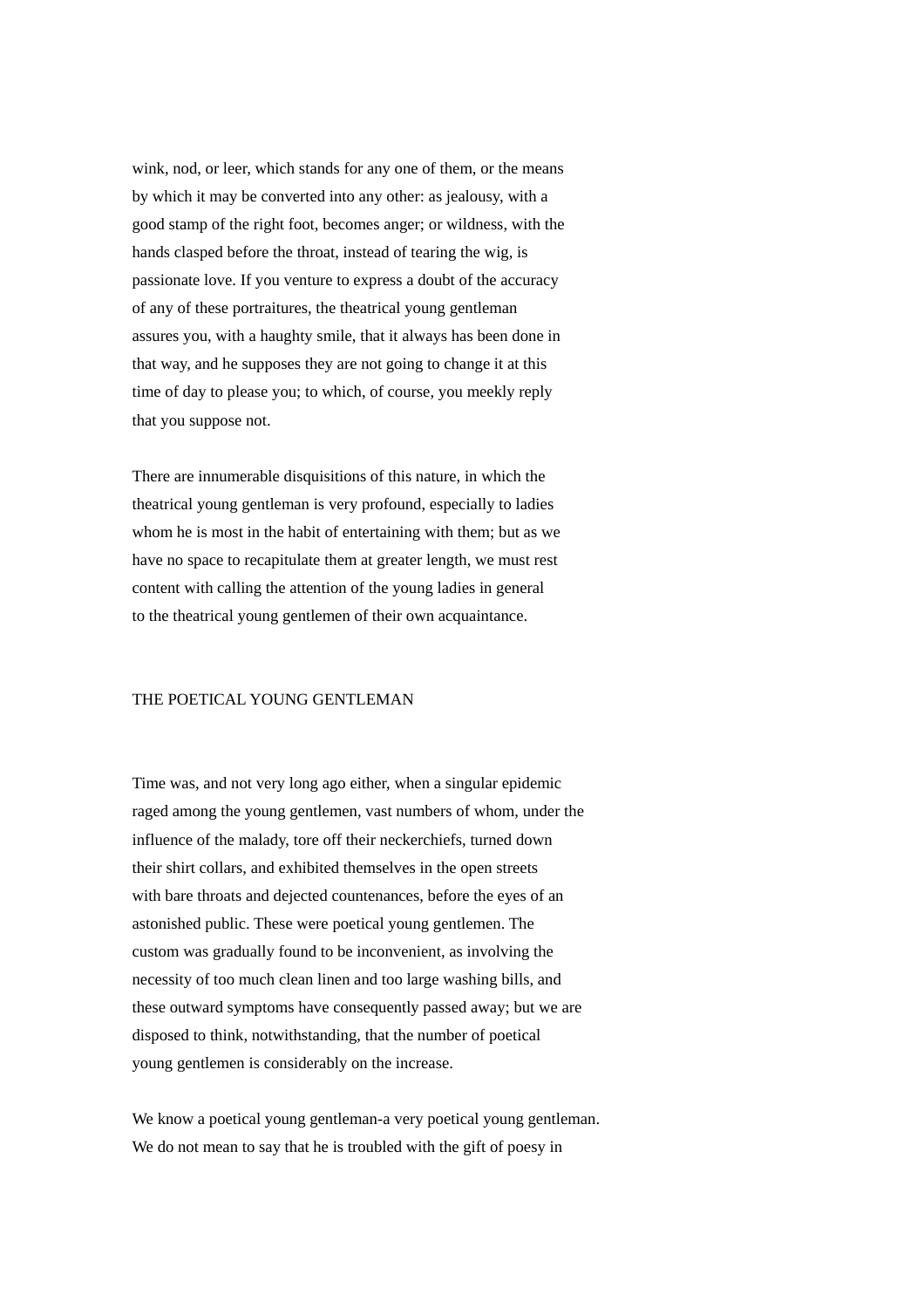any remarkable degree, but his countenance is of a plaintive and melancholy cast, his manner is abstracted and bespeaks affliction of soul: he seldom has his hair cut, and often talks about being an outcast and wanting a kindred spirit; from which, as well as from many general observations in which he is wont to indulge, concerning mysterious impulses, and yearnings of the heart, and the supremacy of intellect gilding all earthly things with the glowing magic of immortal verse, it is clear to all his friends that he has been stricken poetical.

The favourite attitude of the poetical young gentleman is lounging on a sofa with his eyes fixed upon the ceiling, or sitting bolt upright in a high-backed chair, staring with very round eyes at the opposite wall. When he is in one of these positions, his mother, who is a worthy, affectionate old soul, will give you a nudge to bespeak your attention without disturbing the abstracted one, and whisper with a shake of the head, that John's imagination is at some extraordinary work or other, you may take her word for it. Hereupon John looks more fiercely intent upon vacancy than before, and suddenly snatching a pencil from his pocket, puts down three words, and a cross on the back of a card, sighs deeply, paces once or twice across the room, inflicts a most unmerciful slap upon his head, and walks moodily up to his dormitory.

The poetical young gentleman is apt to acquire peculiar notions of things too, which plain ordinary people, unblessed with a poetical obliquity of vision, would suppose to be rather distorted. For instance, when the sickening murder and mangling of a wretched woman was affording delicious food wherewithal to gorge the insatiable curiosity of the public, our friend the poetical young gentleman was in ecstasies-not of disgust, but admiration. 'Heavens!' cried the poetical young gentleman, 'how grand; how great!' We ventured deferentially to inquire upon whom these epithets were bestowed: our humble thoughts oscillating between the police officer who found the criminal, and the lock-keeper who found the head. 'Upon whom!' exclaimed the poetical young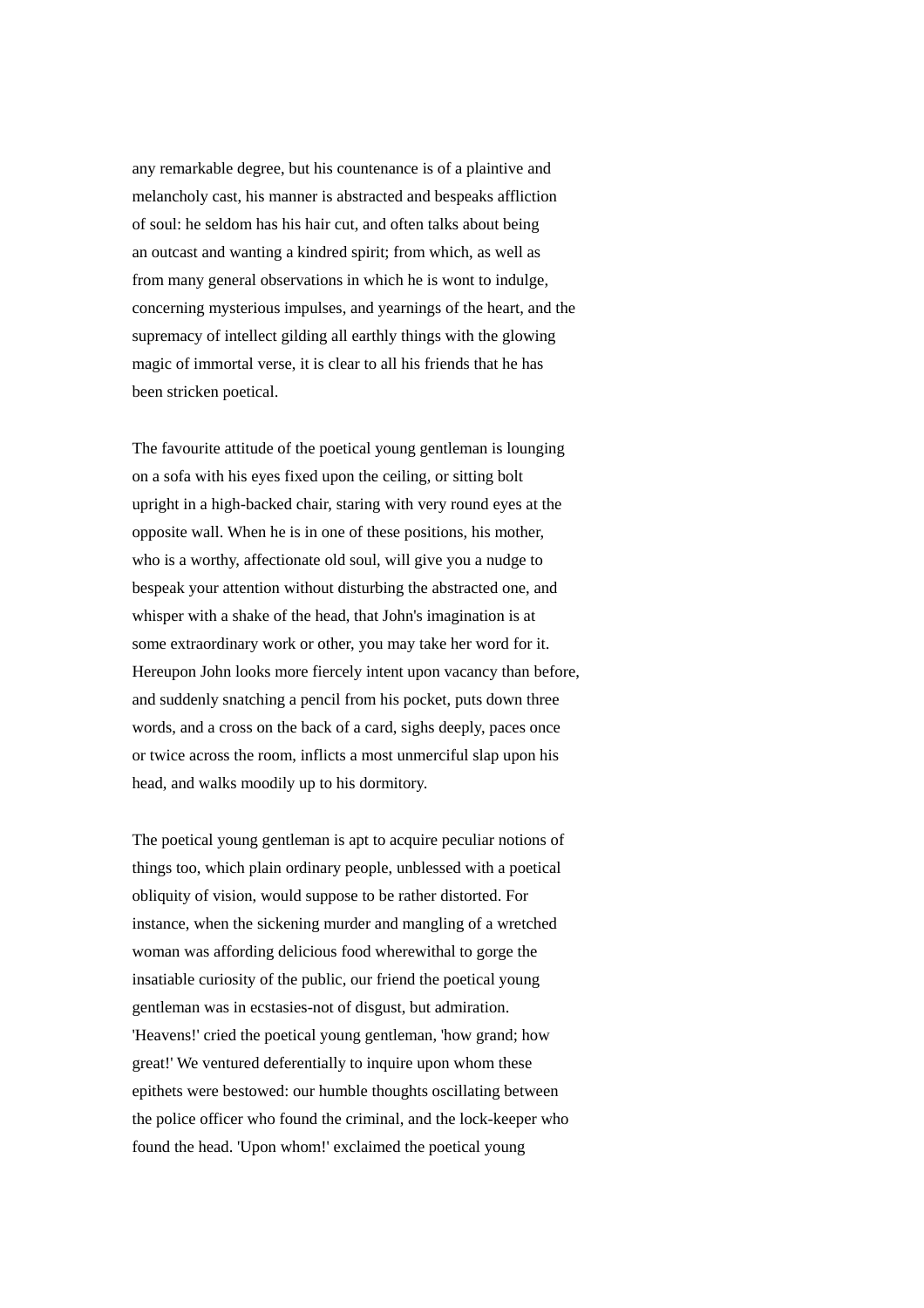gentleman in a frenzy of poetry, 'Upon whom should they be bestowed but upon the murderer!'-and thereupon it came out, in a fine torrent of eloquence, that the murderer was a great spirit, a bold creature full of daring and nerve, a man of dauntless heart and determined courage, and withal a great casuist and able reasoner, as was fully demonstrated in his philosophical colloquies with the great and noble of the land. We held our peace, and meekly signified our indisposition to controvert these opinions-firstly, because we were no match at quotation for the poetical young gentleman; and secondly, because we felt it would be of little use our entering into any disputation, if we were: being perfectly convinced that the respectable and immoral hero in question is not the first and will not be the last hanged gentleman upon whom false sympathy or diseased curiosity will be plentifully expended.

This was a stern mystic flight of the poetical young gentleman. In his milder and softer moments he occasionally lays down his neckcloth, and pens stanzas, which sometimes find their way into a Lady's Magazine, or the 'Poets' Corner' of some country newspaper; or which, in default of either vent for his genius, adorn the rainbow leaves of a lady's album. These are generally written upon some such occasions as contemplating the Bank of England by midnight, or beholding Saint Paul's in a snow-storm; and when these gloomy objects fail to afford him inspiration, he pours forth his soul in a touching address to a violet, or a plaintive lament that he is no longer a child, but has gradually grown up.

The poetical young gentleman is fond of quoting passages from his favourite authors, who are all of the gloomy and desponding school. He has a great deal to say too about the world, and is much given to opining, especially if he has taken anything strong to drink, that there is nothing in it worth living for. He gives you to understand, however, that for the sake of society, he means to bear his part in the tiresome play, manfully resisting the gratification of his own strong desire to make a premature exit; and consoles himself with the reflection, that immortality has some chosen nook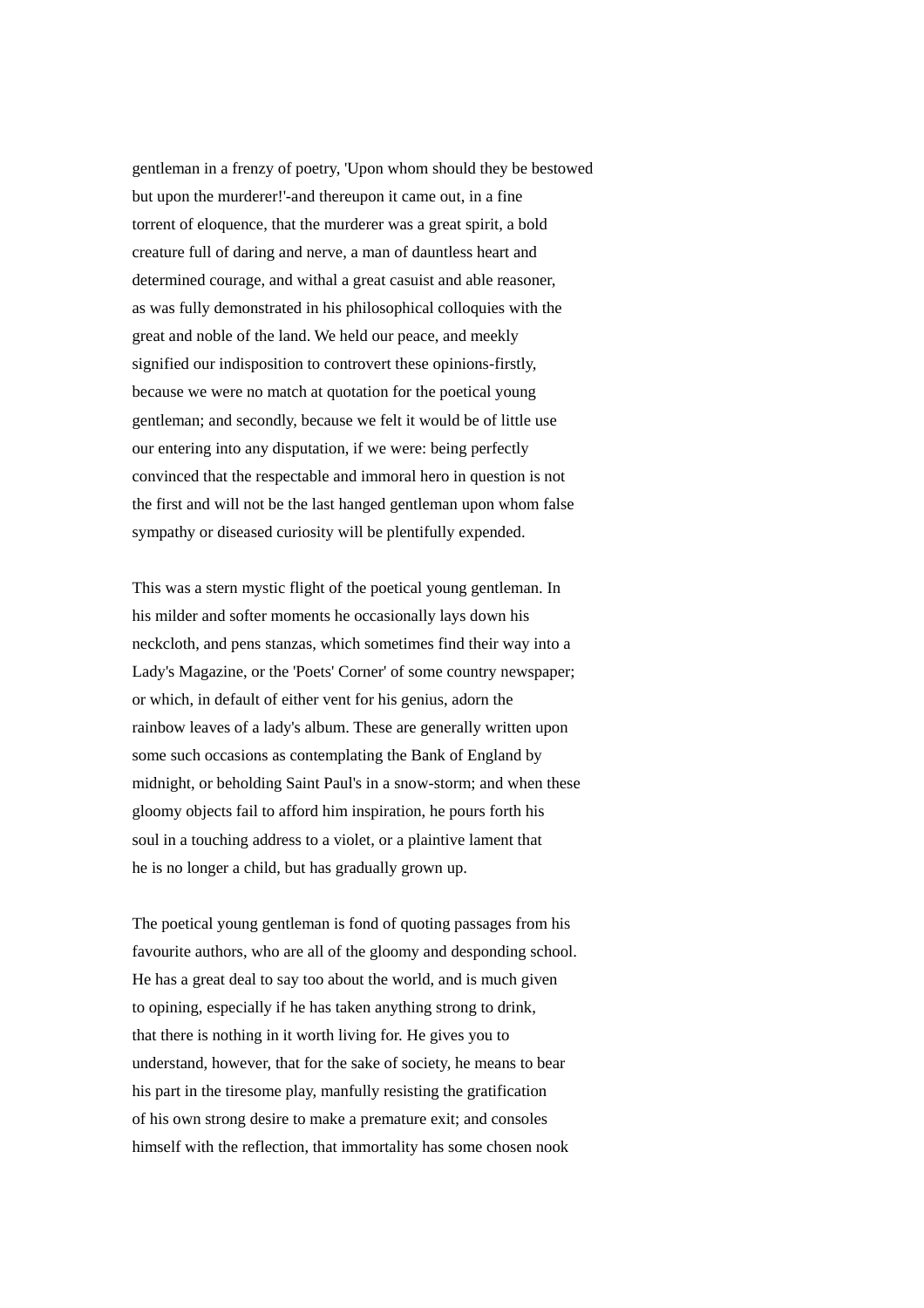for himself and the other great spirits whom earth has chafed and wearied.

When the poetical young gentleman makes use of adjectives, they are all superlatives. Everything is of the grandest, greatest, noblest, mightiest, loftiest; or the lowest, meanest, obscurest, vilest, and most pitiful. He knows no medium: for enthusiasm is the soul of poetry; and who so enthusiastic as a poetical young gentleman? 'Mr. Milkwash,' says a young lady as she unlocks her album to receive the young gentleman's original impromptu contribution, 'how very silent you are! I think you must be in love.' 'Love!' cries the poetical young gentleman, starting from his seat by the fire and terrifying the cat who scampers off at full speed, 'Love! that burning, consuming passion; that ardour of the soul, that fierce glowing of the heart. Love! The withering, blighting influence of hope misplaced and affection slighted. Love did you say! Ha! ha! ha!'

With this, the poetical young gentleman laughs a laugh belonging only to poets and Mr. O. Smith of the Adelphi Theatre, and sits down, pen in hand, to throw off a page or two of verse in the biting, semi-atheistical demoniac style, which, like the poetical young gentleman himself, is full of sound and fury, signifying nothing.

# THE 'THROWING-OFF' YOUNG GENTLEMAN

There is a certain kind of impostor-a bragging, vaunting, puffing young gentleman-against whom we are desirous to warn that fairer part of the creation, to whom we more peculiarly devote these our labours. And we are particularly induced to lay especial stress upon this division of our subject, by a little dialogue we held some short time ago, with an esteemed young lady of our acquaintance, touching a most gross specimen of this class of men.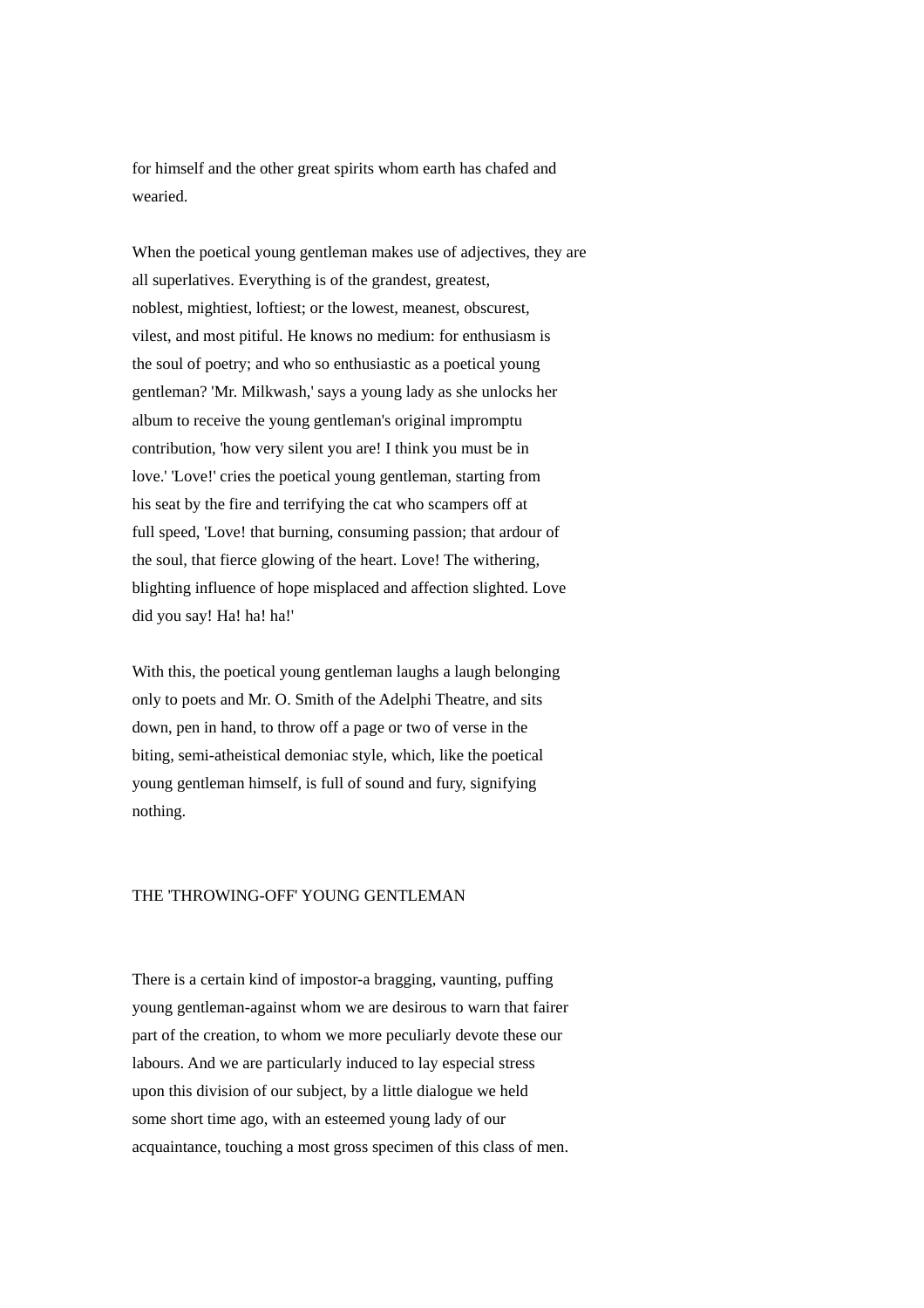We had been urging all the absurdities of his conduct and conversation, and dwelling upon the impossibilities he constantly recounted-to which indeed we had not scrupled to prefix a certain hard little word of one syllable and three letters-when our fair friend, unable to maintain the contest any longer, reluctantly cried, 'Well; he certainly has a habit of throwing-off, but then-' What then? Throw him off yourself, said we. And so she did, but not at our instance, for other reasons appeared, and it might have been better if she had done so at first.

The throwing-off young gentleman has so often a father possessed of vast property in some remote district of Ireland, that we look with some suspicion upon all young gentlemen who volunteer this description of themselves. The deceased grandfather of the throwing-off young gentleman was a man of immense possessions, and untold wealth; the throwing-off young gentleman remembers, as well as if it were only yesterday, the deceased baronet's library, with its long rows of scarce and valuable books in superbly embossed bindings, arranged in cases, reaching from the lofty ceiling to the oaken floor; and the fine antique chairs and tables, and the noble old castle of Ballykillbabaloo, with its splendid prospect of hill and dale, and wood, and rich wild scenery, and the fine hunting stables and the spacious court-yards, 'and-and-everything upon the same magnificent scale,' says the throwing-off young gentleman, 'princely; quite princely. Ah!' And he sighs as if mourning over the fallen fortunes of his noble house.

The throwing-off young gentleman is a universal genius; at walking, running, rowing, swimming, and skating, he is unrivalled; at all games of chance or skill, at hunting, shooting, fishing, riding, driving, or amateur theatricals, no one can touch him-that is COULD not, because he gives you carefully to understand, lest there should be any opportunity of testing his skill, that he is quite out of practice just now, and has been for some years. If you mention any beautiful girl of your common acquaintance in his hearing, the throwing-off young gentleman starts, smiles, and begs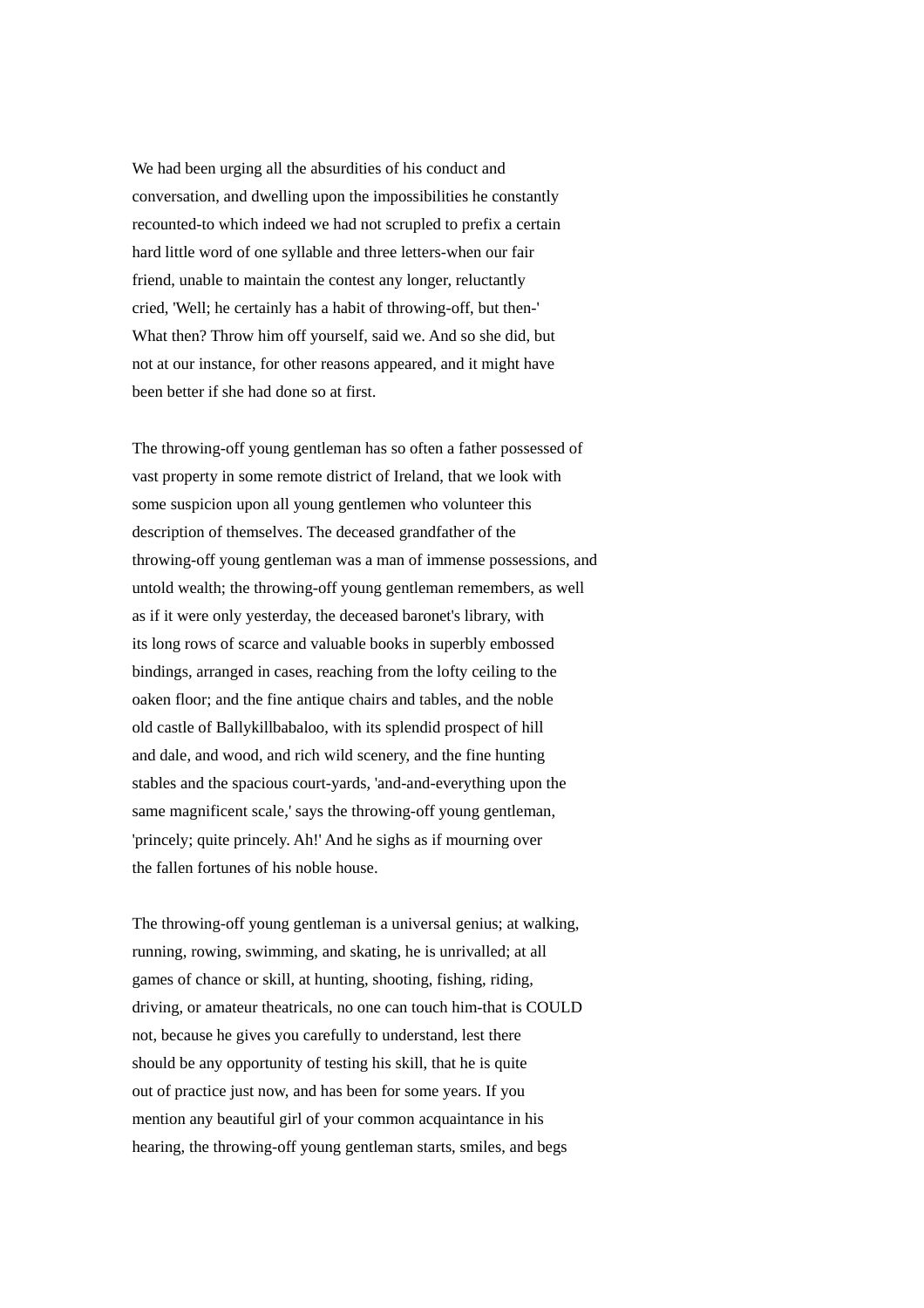you not to mind him, for it was quite involuntary: people do say indeed that they were once engaged, but no-although she is a very fine girl, he was so situated at that time that he couldn't possibly encourage the-'but it's of no use talking about it!' he adds, interrupting himself. 'She has got over it now, and I firmly hope and trust is happy.' With this benevolent aspiration he nods his head in a mysterious manner, and whistling the first part of some popular air, thinks perhaps it will be better to change the subject.

There is another great characteristic of the throwing-off young gentleman, which is, that he 'happens to be acquainted' with a most extraordinary variety of people in all parts of the world. Thus in all disputed questions, when the throwing-off young gentleman has no argument to bring forward, he invariably happens to be acquainted with some distant person, intimately connected with the subject, whose testimony decides the point against you, to the great-may we say it-to the great admiration of three young ladies out of every four, who consider the throwing-off young gentleman a very highly-connected young man, and a most charming person.

Sometimes the throwing-off young gentleman happens to look in upon a little family circle of young ladies who are quietly spending the evening together, and then indeed is he at the very height and summit of his glory; for it is to be observed that he by no means shines to equal advantage in the presence of men as in the society of over-credulous young ladies, which is his proper element. It is delightful to hear the number of pretty things the throwing-off young gentleman gives utterance to, during tea, and still more so to observe the ease with which, from long practice and study, he delicately blends one compliment to a lady with two for himself. 'Did you ever see a more lovely blue than this flower, Mr. Caveton?' asks a young lady who, truth to tell, is rather smitten with the throwing-off young gentleman. 'Never,' he replies, bending over the object of admiration, 'never but in your eyes.' 'Oh, Mr. Caveton,' cries the young lady, blushing of course.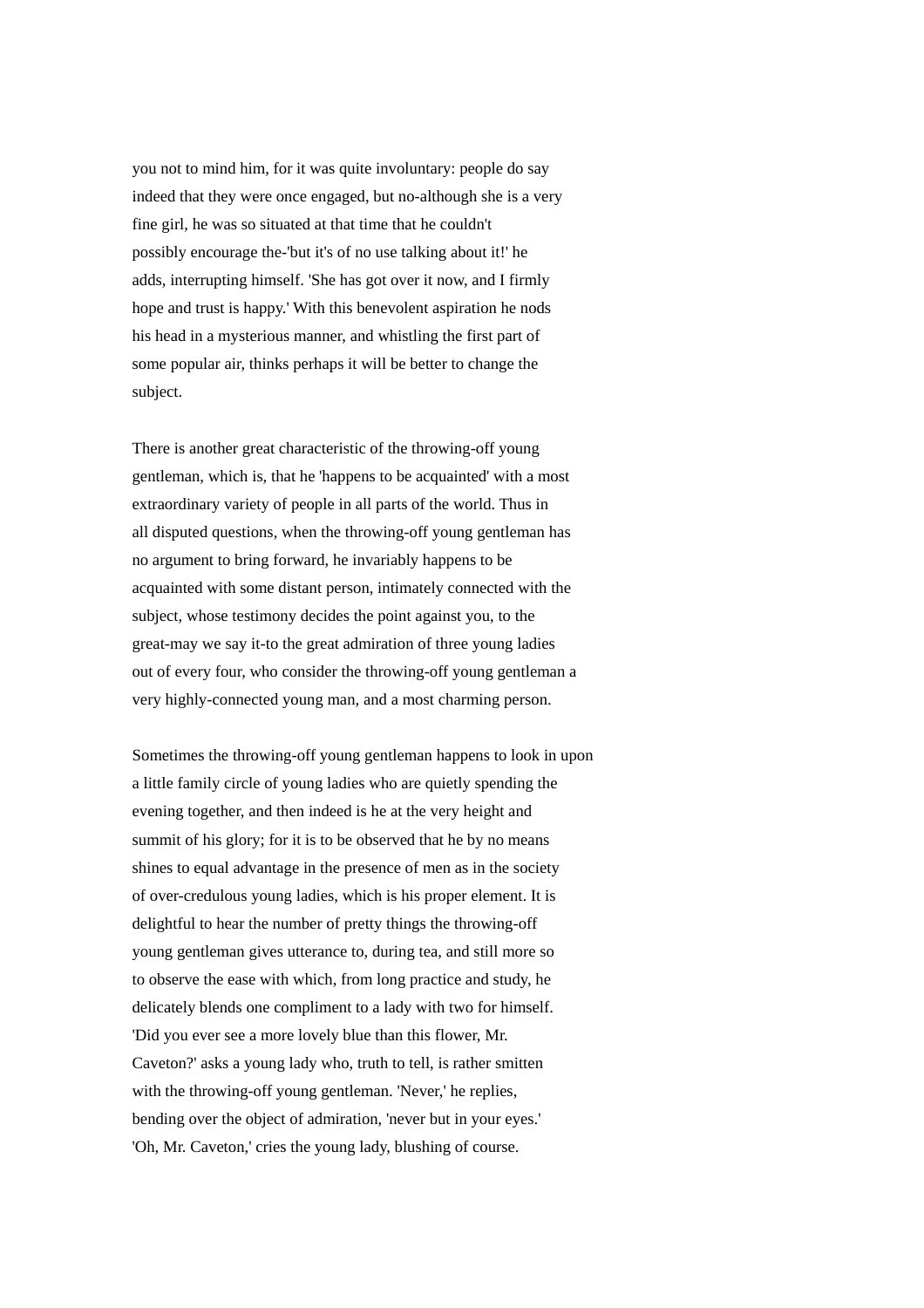'Indeed I speak the truth,' replies the throwing-off young gentleman, 'I never saw any approach to them. I used to think my cousin's blue eyes lovely, but they grow dim and colourless beside yours.' 'Oh! a beautiful cousin, Mr. Caveton!' replies the young lady, with that perfect artlessness which is the distinguishing characteristic of all young ladies; 'an affair, of course.' 'No; indeed, indeed you wrong me,' rejoins the throwing-off young gentleman with great energy. 'I fervently hope that her attachment towards me may be nothing but the natural result of our close intimacy in childhood, and that in change of scene and among new faces she may soon overcome it. I love her! Think not so meanly of me, Miss Lowfield, I beseech, as to suppose that title, lands, riches, and beauty, can influence MY choice. The heart, the heart, Miss Lowfield.' Here the throwing-off young gentleman sinks his voice to a still lower whisper; and the young lady duly proclaims to all the other young ladies when they go up-stairs, to put their bonnets on, that Mr. Caveton's relations are all immensely rich, and that he is hopelessly beloved by title, lands, riches, and beauty.

We have seen a throwing-off young gentleman who, to our certain knowledge, was innocent of a note of music, and scarcely able to recognise a tune by ear, volunteer a Spanish air upon the guitar when he had previously satisfied himself that there was not such an instrument within a mile of the house.

We have heard another throwing-off young gentleman, after striking a note or two upon the piano, and accompanying it correctly (by dint of laborious practice) with his voice, assure a circle of wondering listeners that so acute was his ear that he was wholly unable to sing out of tune, let him try as he would. We have lived to witness the unmasking of another throwing-off young gentleman, who went out a visiting in a military cap with a gold band and tassel, and who, after passing successfully for a captain and being lauded to the skies for his red whiskers, his bravery, his soldierly bearing and his pride, turned out to be the dishonest son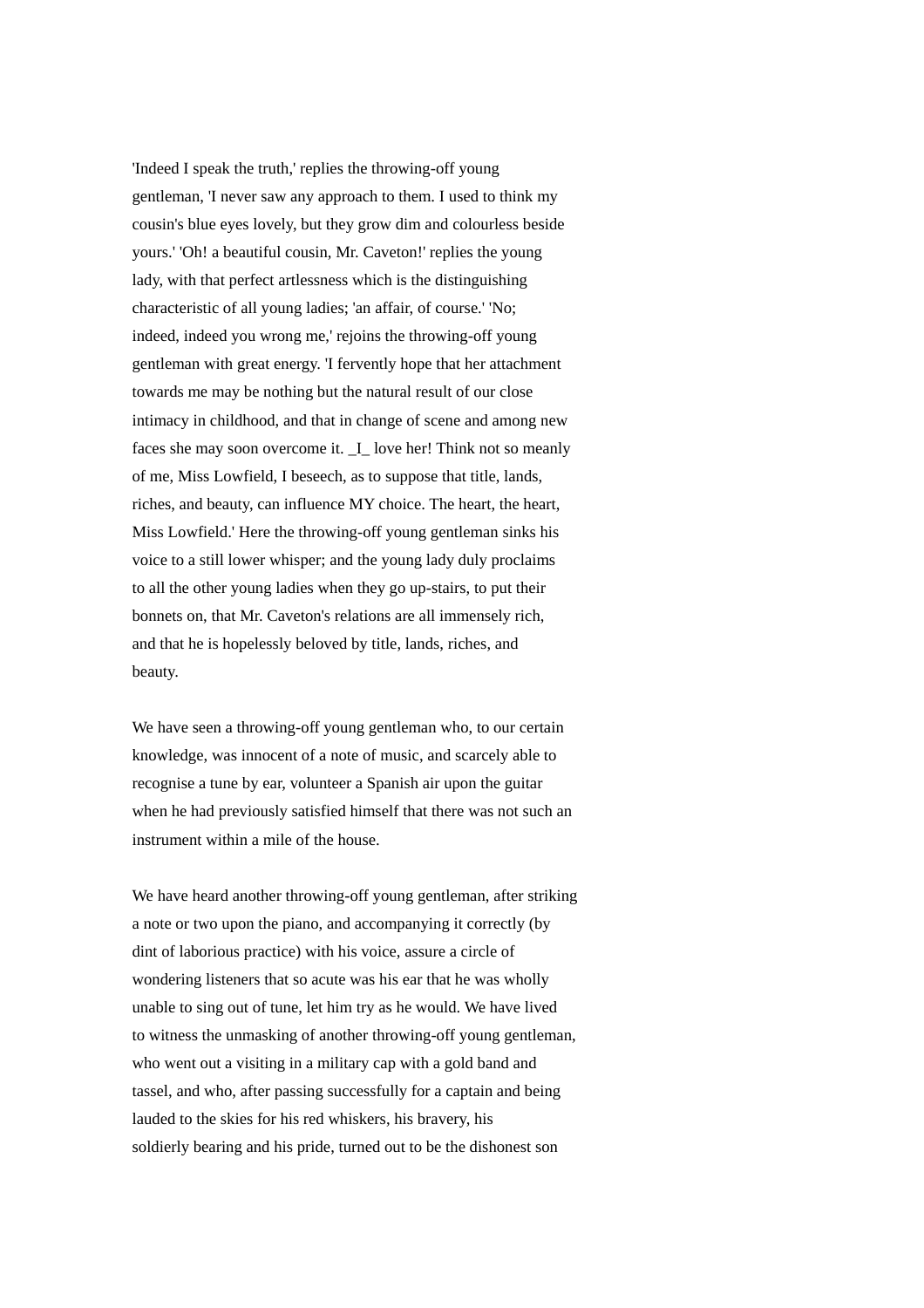of an honest linen-draper in a small country town, and whom, if it were not for this fortunate exposure, we should not yet despair of encountering as the fortunate husband of some rich heiress. Ladies, ladies, the throwing-off young gentlemen are often swindlers, and always fools. So pray you avoid them.

### THE YOUNG LADIES' YOUNG GENTLEMAN

This young gentleman has several titles. Some young ladies consider him 'a nice young man,' others 'a fine young man,' others 'quite a lady's man,' others 'a handsome man,' others 'a remarkably good-looking young man.' With some young ladies he is 'a perfect angel,' and with others 'quite a love.' He is likewise a charming creature, a duck, and a dear.

The young ladies' young gentleman has usually a fresh colour and very white teeth, which latter articles, of course, he displays on every possible opportunity. He has brown or black hair, and whiskers of the same, if possible; but a slight tinge of red, or the hue which is vulgarly known as SANDY, is not considered an objection. If his head and face be large, his nose prominent, and his figure square, he is an uncommonly fine young man, and worshipped accordingly. Should his whiskers meet beneath his chin, so much the better, though this is not absolutely insisted on; but he must wear an under-waistcoat, and smile constantly.

There was a great party got up by some party-loving friends of ours last summer, to go and dine in Epping Forest. As we hold that such wild expeditions should never be indulged in, save by people of the smallest means, who have no dinner at home, we should indubitably have excused ourself from attending, if we had not recollected that the projectors of the excursion were always accompanied on such occasions by a choice sample of the young ladies' young gentleman, whom we were very anxious to have an opportunity of meeting. This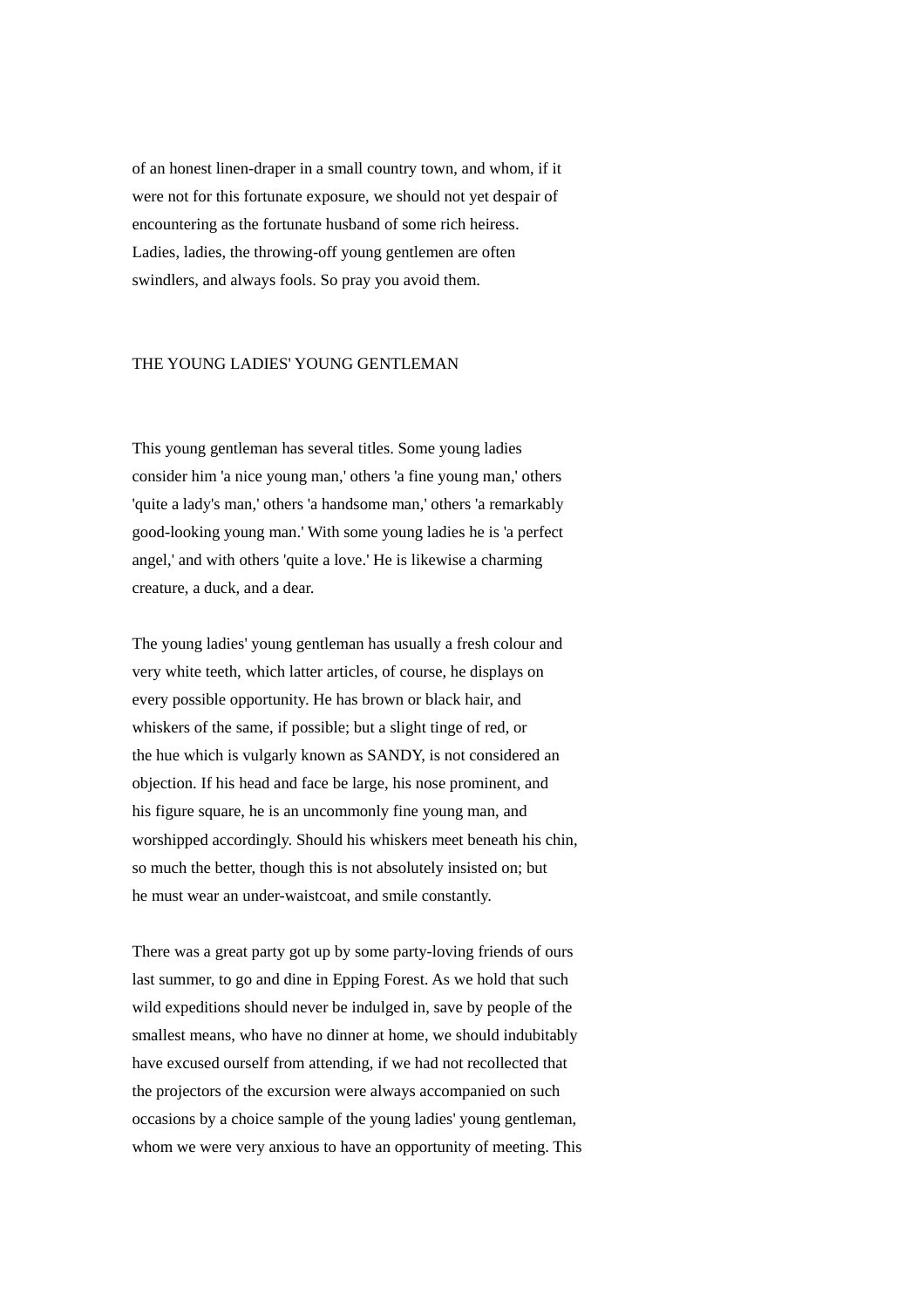determined us, and we went.

We were to make for Chigwell in four glass coaches, each with a trifling company of six or eight inside, and a little boy belonging to the projectors on the box-and to start from the residence of the projectors, Woburn-place, Russell-square, at half-past ten precisely. We arrived at the place of rendezvous at the appointed time, and found the glass coaches and the little boys quite ready, and divers young ladies and young gentlemen looking anxiously over the breakfast-parlour blinds, who appeared by no means so much gratified by our approach as we might have expected, but evidently wished we had been somebody else. Observing that our arrival in lieu of the unknown occasioned some disappointment, we ventured to inquire who was yet to come, when we found from the hasty reply of a dozen voices, that it was no other than the young ladies' young gentleman.

'I cannot imagine,' said the mamma, 'what has become of Mr. Balimalways so punctual, always so pleasant and agreeable. I am sure I can-NOT think.' As these last words were uttered in that measured, emphatic manner which painfully announces that the speaker has not quite made up his or her mind what to say, but is determined to talk on nevertheless, the eldest daughter took up the subject, and hoped no accident had happened to Mr. Balim, upon which there was a general chorus of 'Dear Mr. Balim!' and one young lady, more adventurous than the rest, proposed that an express should be straightway sent to dear Mr. Balim's lodgings. This, however, the papa resolutely opposed, observing, in what a short young lady behind us termed 'quite a bearish way,' that if Mr. Balim didn't choose to come, he might stop at home. At this all the daughters raised a murmur of 'Oh pa!' except one sprightly little girl of eight or ten years old, who, taking advantage of a pause in the discourse, remarked, that perhaps Mr. Balim might have been married that morning-for which impertinent suggestion she was summarily ejected from the room by her eldest sister.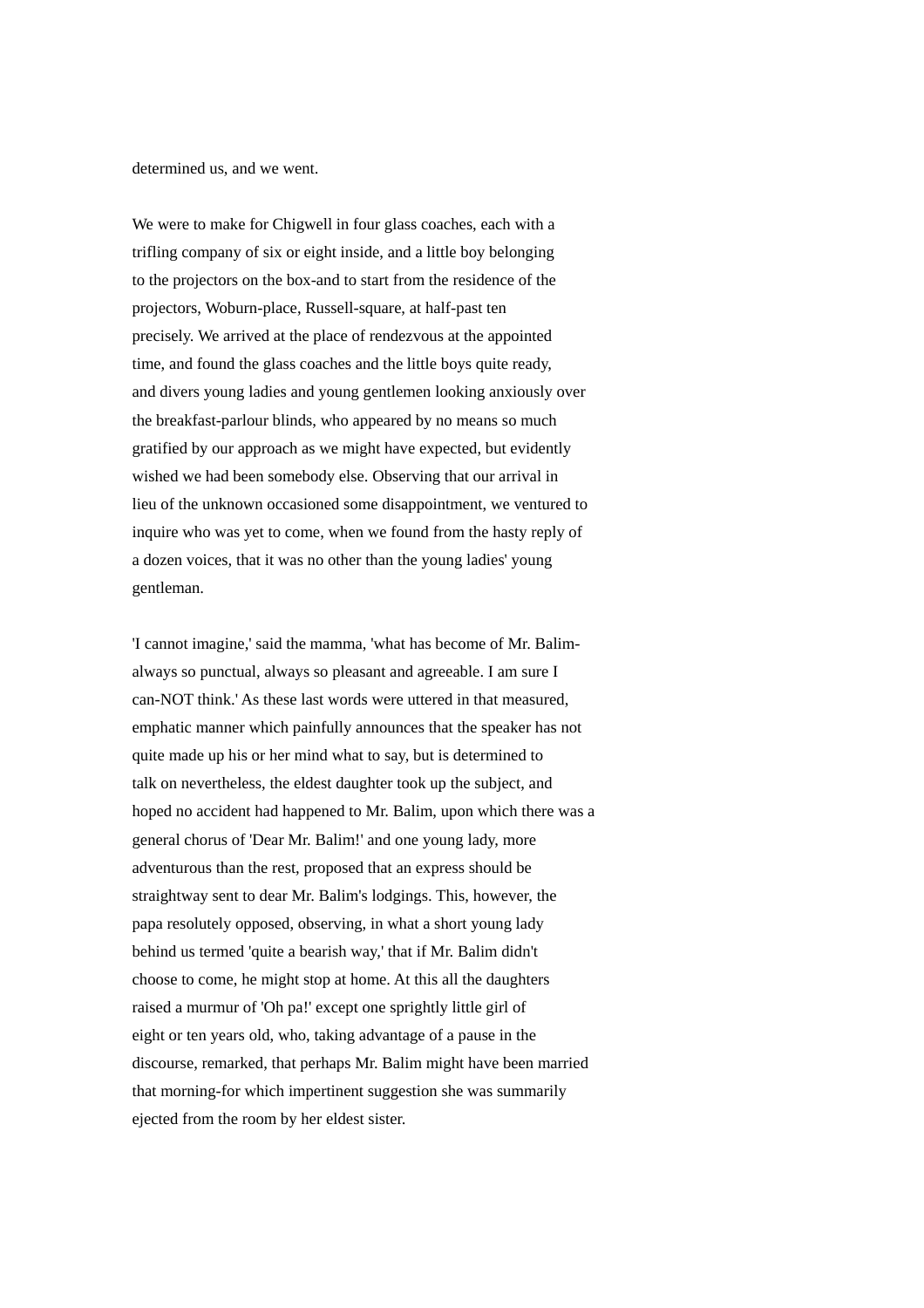We were all in a state of great mortification and uneasiness, when one of the little boys, running into the room as airily as little boys usually run who have an unlimited allowance of animal food in the holidays, and keep their hands constantly forced down to the bottoms of very deep trouser-pockets when they take exercise, joyfully announced that Mr. Balim was at that moment coming up the street in a hackney-cab; and the intelligence was confirmed beyond all doubt a minute afterwards by the entry of Mr. Balim himself, who was received with repeated cries of 'Where have you been, you naughty creature?' whereunto the naughty creature replied, that he had been in bed, in consequence of a late party the night before, and had only just risen. The acknowledgment awakened a variety of agonizing fears that he had taken no breakfast; which appearing after a slight cross-examination to be the real state of the case, breakfast for one was immediately ordered, notwithstanding Mr. Balim's repeated protestations that he couldn't think of it. He did think of it though, and thought better of it too, for he made a remarkably good meal when it came, and was assiduously served by a select knot of young ladies. It was quite delightful to see how he ate and drank, while one pair of fair hands poured out his coffee, and another put in the sugar, and another the milk; the rest of the company ever and anon casting angry glances at their watches, and the glass coaches,-and the little boys looking on in an agony of apprehension lest it should begin to rain before we set out; it might have rained all day, after we were once too far to turn back again, and welcome, for aught they cared.

However, the cavalcade moved at length, every coachman being accommodated with a hamper between his legs something larger than a wheelbarrow; and the company being packed as closely as they possibly could in the carriages, 'according,' as one married lady observed, 'to the immemorial custom, which was half the diversion of gipsy parties.' Thinking it very likely it might be (we have never been able to discover the other half), we submitted to be stowed away with a cheerful aspect, and were fortunate enough to occupy one corner of a coach in which were one old lady, four young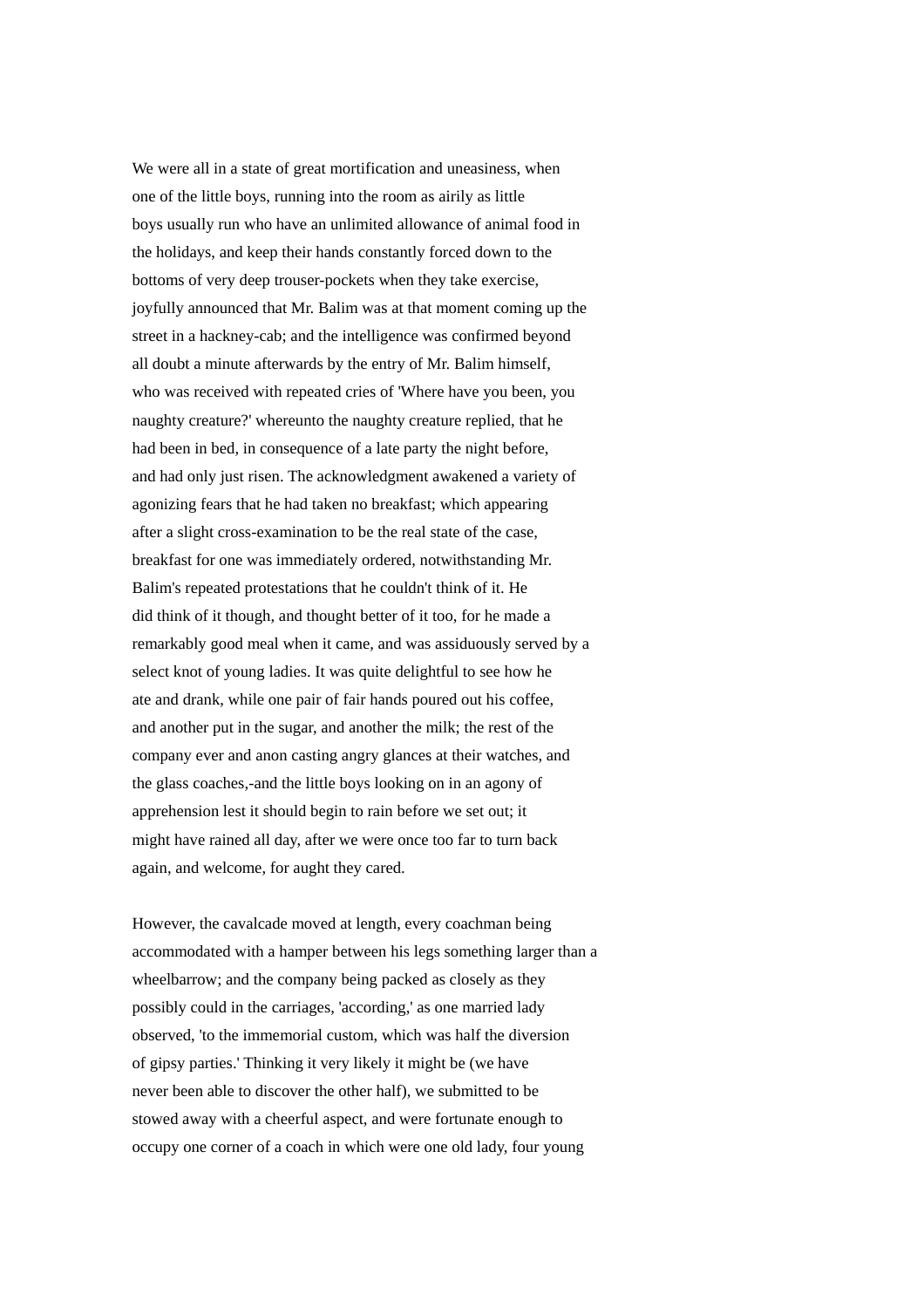ladies, and the renowned Mr. Balim the young ladies' young gentleman.

We were no sooner fairly off, than the young ladies' young gentleman hummed a fragment of an air, which induced a young lady to inquire whether he had danced to that the night before. 'By Heaven, then, I did,' replied the young gentleman, 'and with a lovely heiress; a superb creature, with twenty thousand pounds.' 'You seem rather struck,' observed another young lady. ''Gad she was a sweet creature,' returned the young gentleman, arranging his hair. 'Of course SHE was struck too?' inquired the first young lady. 'How can you ask, love?' interposed the second; 'could she fail to be?' 'Well, honestly I think she was,' observed the young gentleman. At this point of the dialogue, the young lady who had spoken first, and who sat on the young gentleman's right, struck him a severe blow on the arm with a rosebud, and said he was a vain man-whereupon the young gentleman insisted on having the rosebud, and the young lady appealing for help to the other young ladies, a charming struggle ensued, terminating in the victory of the young gentleman, and the capture of the rosebud. This little skirmish over, the married lady, who was the mother of the rosebud, smiled sweetly upon the young gentleman, and accused him of being a flirt; the young gentleman pleading not guilty, a most interesting discussion took place upon the important point whether the young gentleman was a flirt or not, which being an agreeable conversation of a light kind, lasted a considerable time. At length, a short silence occurring, the young ladies on either side of the young gentleman fell suddenly fast asleep; and the young gentleman, winking upon us to preserve silence, won a pair of gloves from each, thereby causing them to wake with equal suddenness and to scream very loud. The lively conversation to which this pleasantry gave rise, lasted for the remainder of the ride, and would have eked out a much longer one.

We dined rather more comfortably than people usually do under such circumstances, nothing having been left behind but the cork-screw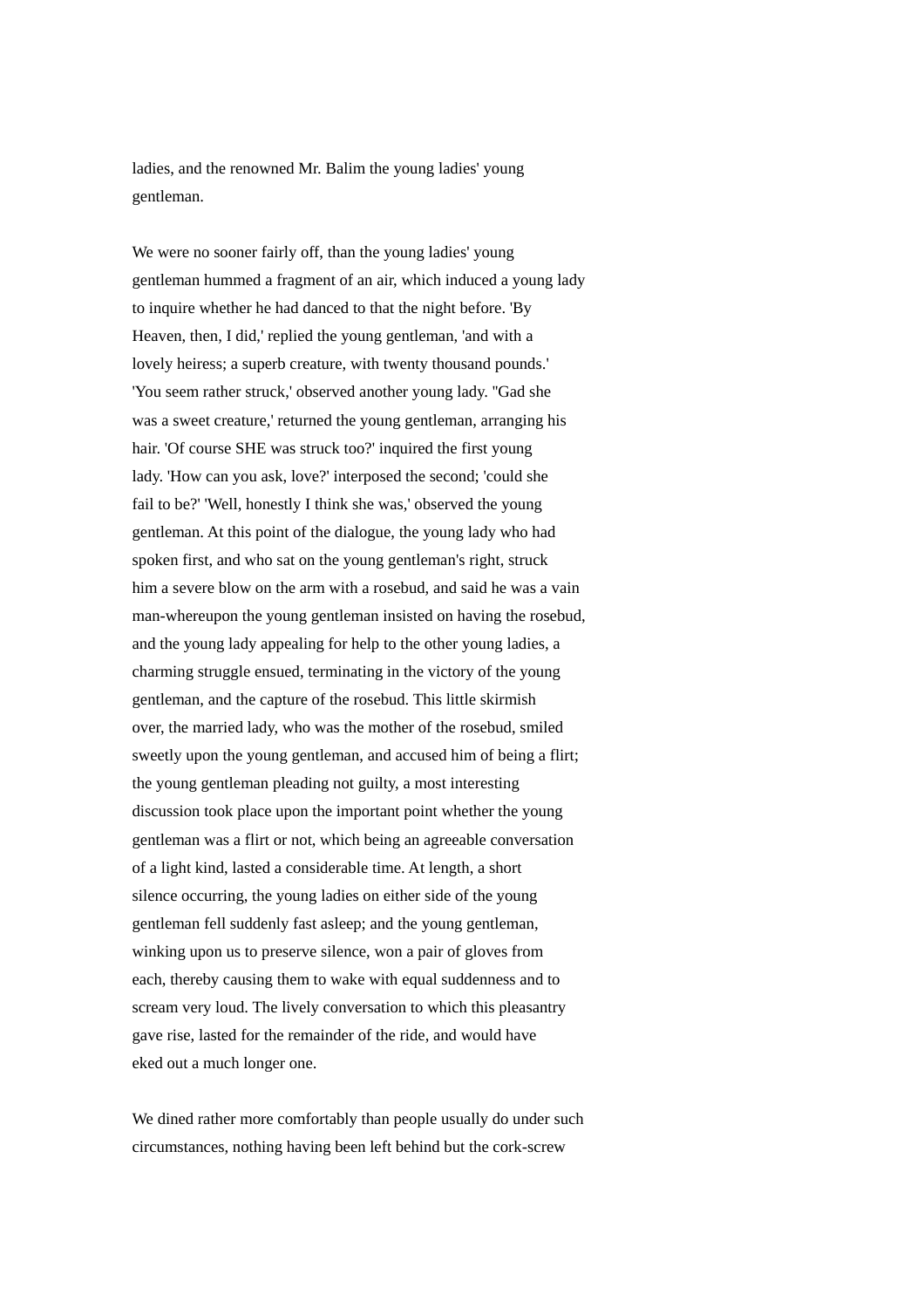and the bread. The married gentlemen were unusually thirsty, which they attributed to the heat of the weather; the little boys ate to inconvenience; mammas were very jovial, and their daughters very fascinating; and the attendants being well-behaved men, got exceedingly drunk at a respectful distance.

We had our eye on Mr. Balim at dinner-time, and perceived that he flourished wonderfully, being still surrounded by a little group of young ladies, who listened to him as an oracle, while he ate from their plates and drank from their glasses in a manner truly captivating from its excessive playfulness. His conversation, too, was exceedingly brilliant. In fact, one elderly lady assured us, that in the course of a little lively badinage on the subject of ladies' dresses, he had evinced as much knowledge as if he had been born and bred a milliner.

As such of the fat people who did not happen to fall asleep after dinner entered upon a most vigorous game at ball, we slipped away alone into a thicker part of the wood, hoping to fall in with Mr. Balim, the greater part of the young people having dropped off in twos and threes and the young ladies' young gentleman among them. Nor were we disappointed, for we had not walked far, when, peeping through the trees, we discovered him before us, and truly it was a pleasant thing to contemplate his greatness.

The young ladies' young gentleman was seated upon the ground, at the feet of a few young ladies who were reclining on a bank; he was so profusely decked with scarfs, ribands, flowers, and other pretty spoils, that he looked like a lamb-or perhaps a calf would be a better simile-adorned for the sacrifice. One young lady supported a parasol over his interesting head, another held his hat, and a third his neck-cloth, which in romantic fashion he had thrown off; the young gentleman himself, with his hand upon his breast, and his face moulded into an expression of the most honeyed sweetness, was warbling forth some choice specimens of vocal music in praise of female loveliness, in a style so exquisitely perfect, that we burst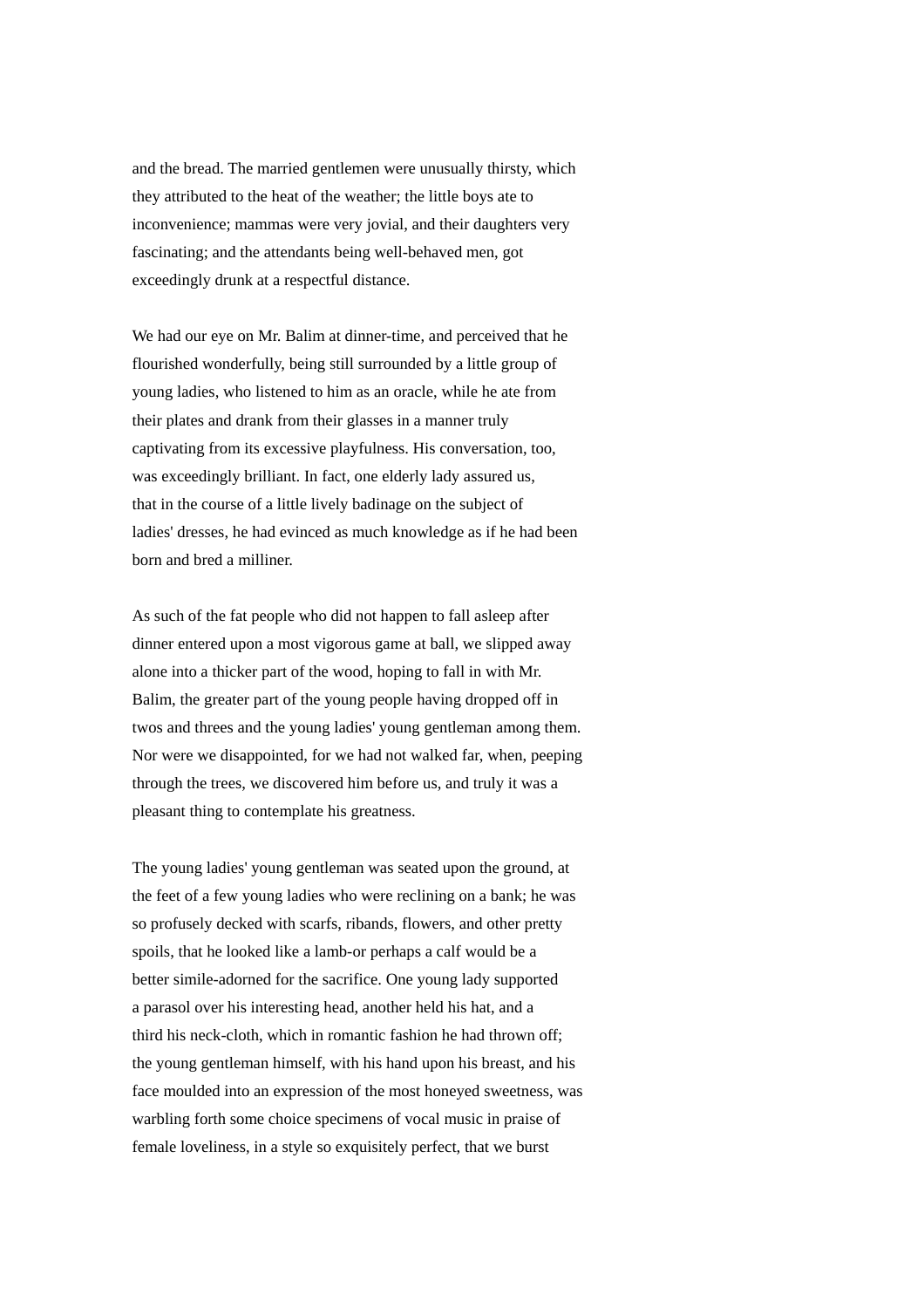into an involuntary shout of laughter, and made a hasty retreat.

What charming fellows these young ladies' young gentlemen are! Ducks, dears, loves, angels, are all terms inadequate to express their merit. They are such amazingly, uncommonly, wonderfully, nice men.

### **CONCLUSION**

As we have placed before the young ladies so many specimens of young gentlemen, and have also in the dedication of this volume given them to understand how much we reverence and admire their numerous virtues and perfections; as we have given them such strong reasons to treat us with confidence, and to banish, in our case, all that reserve and distrust of the male sex which, as a point of general behaviour, they cannot do better than preserve and maintain-we say, as we have done all this, we feel that now, when we have arrived at the close of our task, they may naturally press upon us the inquiry, what particular description of young gentlemen we can conscientiously recommend.

Here we are at a loss. We look over our list, and can neither recommend the bashful young gentleman, nor the out-and-out young gentleman, nor the very friendly young gentleman, nor the military young gentleman, nor the political young gentleman, nor the domestic young gentleman, nor the censorious young gentleman, nor the funny young gentleman, nor the theatrical young gentleman, nor the poetical young gentleman, nor the throwing-off young gentleman, nor the young ladies' young gentleman.

As there are some good points about many of them, which still are not sufficiently numerous to render any one among them eligible, as a whole, our respectful advice to the young ladies is, to seek for a young gentleman who unites in himself the best qualities of all,